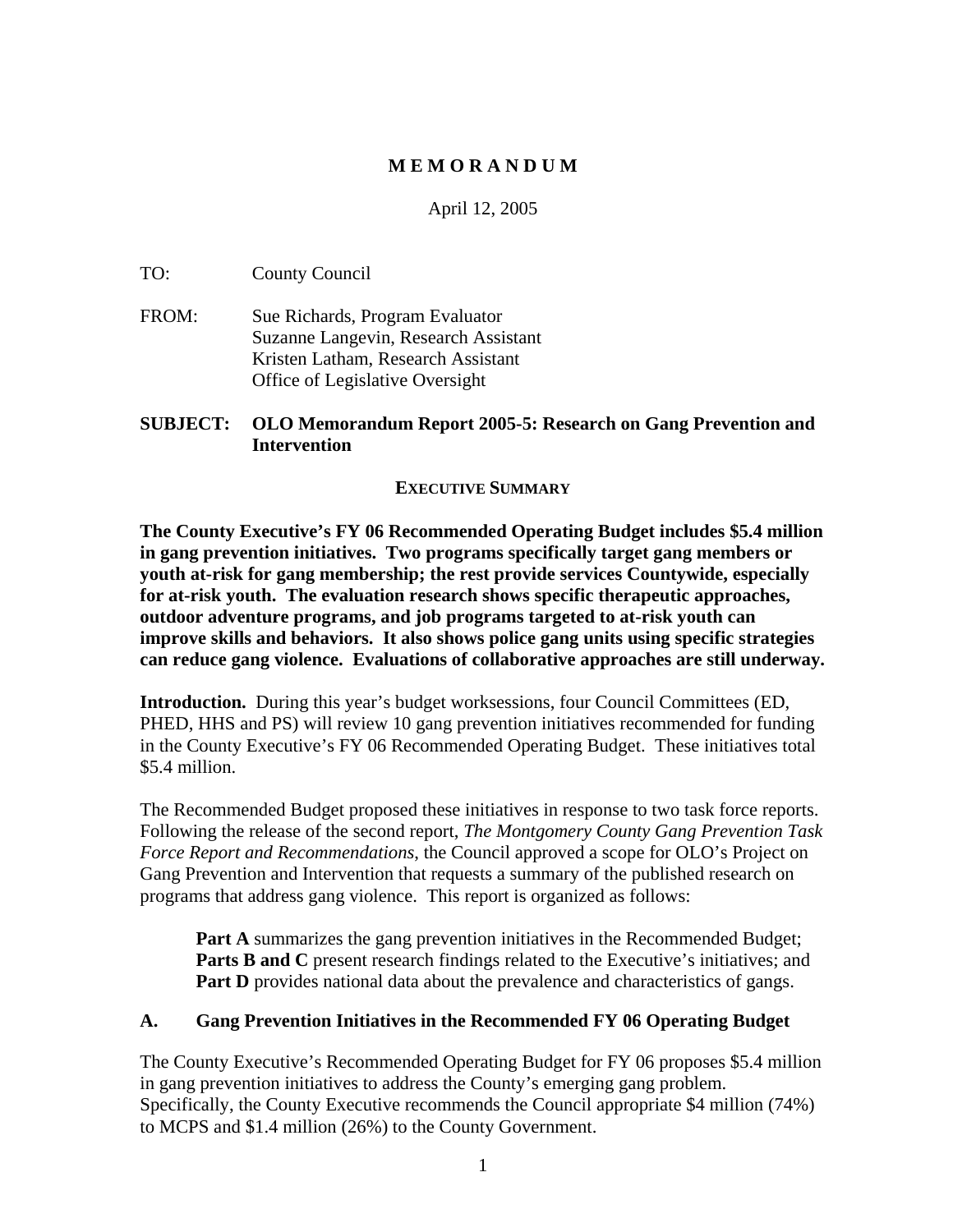Table 1 displays the proposed initiatives and recommended funding. (Note: The Executive's Budget also proposes funding for two grants and several other department programs that target at-risk youth or at-risk families, but these are not identified as gang prevention initiatives.<sup>1</sup>)

| Agency/<br><b>Department</b>                             | <b>Program Title</b>                       | <b>Proposed</b><br><b>Funding</b> | $%$ of<br><b>Total</b> |  |  |
|----------------------------------------------------------|--------------------------------------------|-----------------------------------|------------------------|--|--|
|                                                          | <b>Class Size Reduction</b>                | \$2,243,443                       |                        |  |  |
| <b>MCPS</b>                                              | Extended Day/Year Program                  | \$1,064,290                       |                        |  |  |
|                                                          | <b>Collaborative Action Process</b>        | \$511,985                         |                        |  |  |
|                                                          | Evening High School                        | \$156,514                         |                        |  |  |
|                                                          | <b>MCPS</b> Subtotal                       | \$3,976,232                       | 74%                    |  |  |
| Health and<br><b>Human Services</b>                      | <b>Crossroads Youth Opportunity Center</b> | \$359,770                         |                        |  |  |
|                                                          | Gang Prevention Coordinator (.8 WY)        | \$83,390                          |                        |  |  |
|                                                          | <b>Outdoor Adventure Program</b>           | \$250,000                         |                        |  |  |
| Recreation                                               | Club Friday                                | \$22,100                          |                        |  |  |
| Economic Dev.                                            | Summer Youth Employment for At-Risk Youth  |                                   |                        |  |  |
| Police<br>Gang Task Force Unit Officers (incl. vehicles) |                                            | \$597,900                         |                        |  |  |
|                                                          | \$1,442,410                                | 26%                               |                        |  |  |
| <b>GRAND TOTAL</b><br>\$5,418,642                        |                                            |                                   |                        |  |  |

**Table 1. County Executive's Recommended FY06 Budget Gang Prevention Initiatives** 

Source: OLO and OMB, April 2005.

 $\overline{a}$ 

#### **B. Evaluation Research for the Recommended Gang Prevention Initiatives**

The County Executive's package of gang prevention initiatives reflects a broad range of program purposes and proposed service activities. Most programs propose to serve at-risk youth throughout the County; two programs target youth who are gang members or at-risk for gang involvement. The table on the next page displays the proposed target population and available evaluation research for each service delivery initiative. Part C provides more details about the research evaluation literature for select programs.

 $1$  A Community Empowerment Grant (CEG) for \$25,000 to the YMCA of Metropolitan Washington, Youth and Family Services would fund a sports program, academic tutoring, and National Night Out Activities for 100 at-risk students at Blair High School; another CEG grant for \$22,600 to Identity would fund a needs assessment of middle and high school Latino youth who reside in Montgomery County. Examples of other department proposals for at-risk youth and at-risk families are: Linkages to Learning, the Latino Health Initiative, the African American Health Program, the Asian Health Initiative, and an expansion of after school programs at five community centers.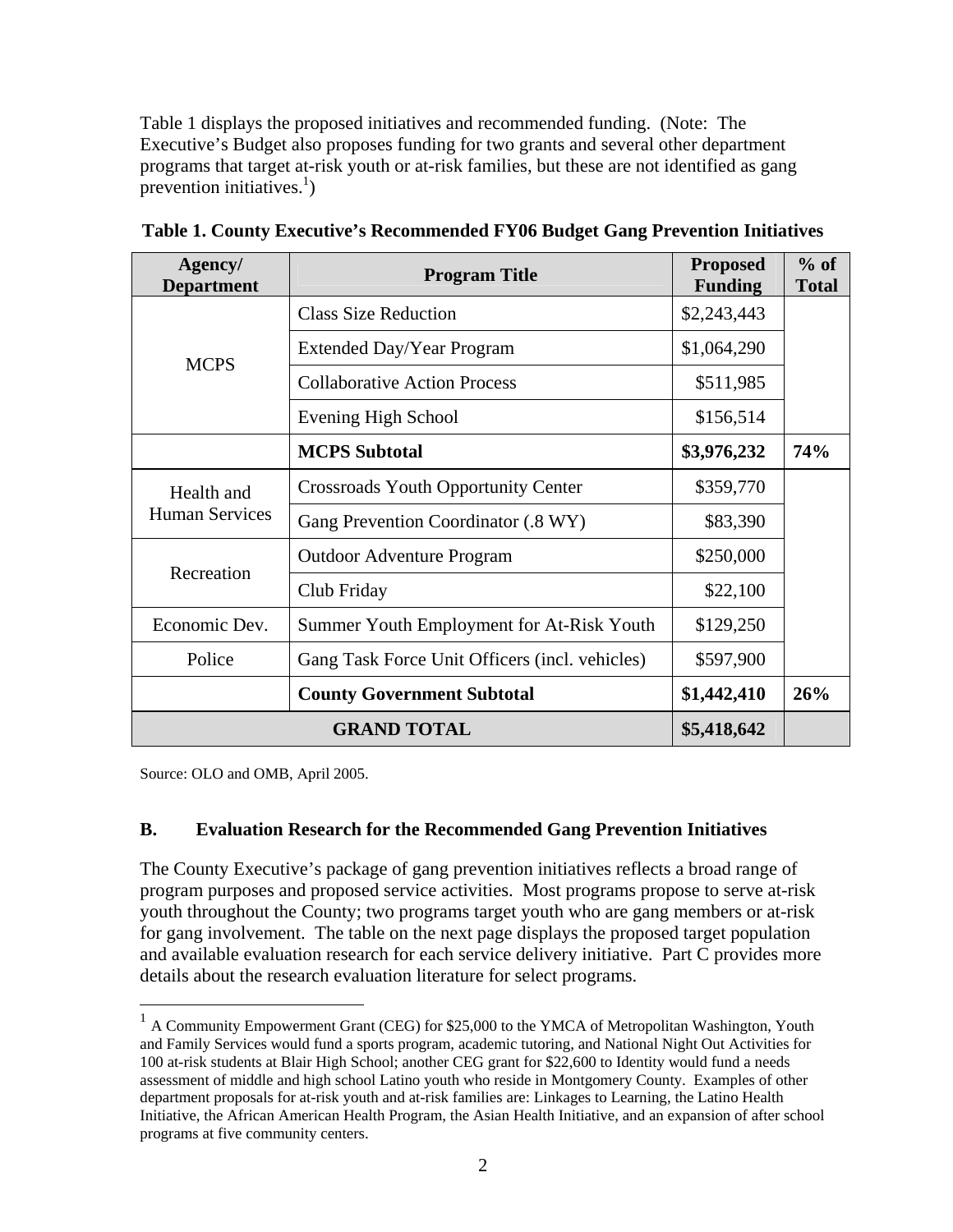| Agency/<br>Dept  | <b>Program Title</b>                                                      | <b>Proposed</b><br><b>Target</b><br><b>Population</b>          | What does research say about<br>outcomes for similar<br>programs?                                                                                                                                                  | <b>Does</b><br>research<br>measure<br>gang<br>related<br>outcomes? | For<br>more<br>detail,<br>see |
|------------------|---------------------------------------------------------------------------|----------------------------------------------------------------|--------------------------------------------------------------------------------------------------------------------------------------------------------------------------------------------------------------------|--------------------------------------------------------------------|-------------------------------|
|                  | <b>Class Size</b><br>Reduction                                            | MCPS middle<br>and high school<br>students                     | Children in smaller classes have<br>higher rates of academic<br>achievement and graduation.                                                                                                                        | N <sub>o</sub>                                                     | C1                            |
|                  | Extended Day/<br><b>Extended Year</b>                                     | MCPS middle<br>school students                                 | Children improve academically<br>and are more engaged in school.                                                                                                                                                   | N <sub>o</sub>                                                     | C <sub>2</sub>                |
| <b>MCPS</b>      | Collaborative<br><b>Action Process</b>                                    | MCPS middle<br>and elementary<br>school students               | MCPS evaluations show a<br>decline in special education<br>referrals and placements.                                                                                                                               | N <sub>o</sub>                                                     | C <sub>3</sub>                |
|                  | <b>Evening High</b><br>School                                             | MCPS high<br>school students                                   | One observational study<br>showed benefits for those who<br>attend voluntarily.                                                                                                                                    | N <sub>o</sub>                                                     | C <sub>4</sub>                |
| <b>DHHS</b>      | Crossroads<br>Youth<br>Opportunity<br>$Center -$<br>Therapy               | At-risk youth in<br>Takoma<br>Park/Langley<br>Park             | At-risk youth show less<br>delinquent behavior and lower<br>rates of aggressive behavior due<br>to specific therapeutic<br>programs.                                                                               | N <sub>o</sub>                                                     | C <sub>5</sub>                |
|                  | Crossroads<br>Youth<br>Opportunity<br>Center-Street<br>Outreach<br>Worker | At-risk youth in<br>Takoma<br>Park/Langley<br>Park             | Evidence mixed. Evaluations<br>in the 1960s reported increased<br>gang cohesion and delinquent<br>behavior. An evaluation of<br>modified model in 2003 showed<br>fewer gang behaviors among<br>younger youth only. | Yes                                                                | C6                            |
| Recreation       | Outdoor<br>Adventure<br>Program                                           | All youth                                                      | Delinquent youth had lower<br>rates of recidivism and higher<br>rates of self-esteem.                                                                                                                              | N <sub>o</sub>                                                     | C7                            |
|                  | Club Friday                                                               | All youth                                                      | OLO did not find any relevant<br>evaluation studies.                                                                                                                                                               | $-$                                                                |                               |
| Economic<br>Dev. | <b>Summer Youth</b><br>Employment for<br>At-Risk Youth                    | At-risk youth                                                  | Evidence mixed. Some studies<br>find at-risk youth become<br>employed, improve skills, and<br>reduce criminal activities.                                                                                          | N <sub>o</sub>                                                     | C8                            |
| <b>MCPD</b>      | <b>Gang Task Force</b><br><b>Unit Officers</b>                            | Gang members,<br>gang involved<br>youth, and at-<br>risk youth | Evidence mixed. Some later<br>studies report decline in gang<br>violence and serious crime<br>reduction. Specialized units<br>conduct investigations that are<br>more effective and track data<br>more reliably.   | Yes                                                                | C9                            |

**Table 2. Evaluation Research Highlights for Proposed Budget Initiatives** 

Source: OLO, April 2005.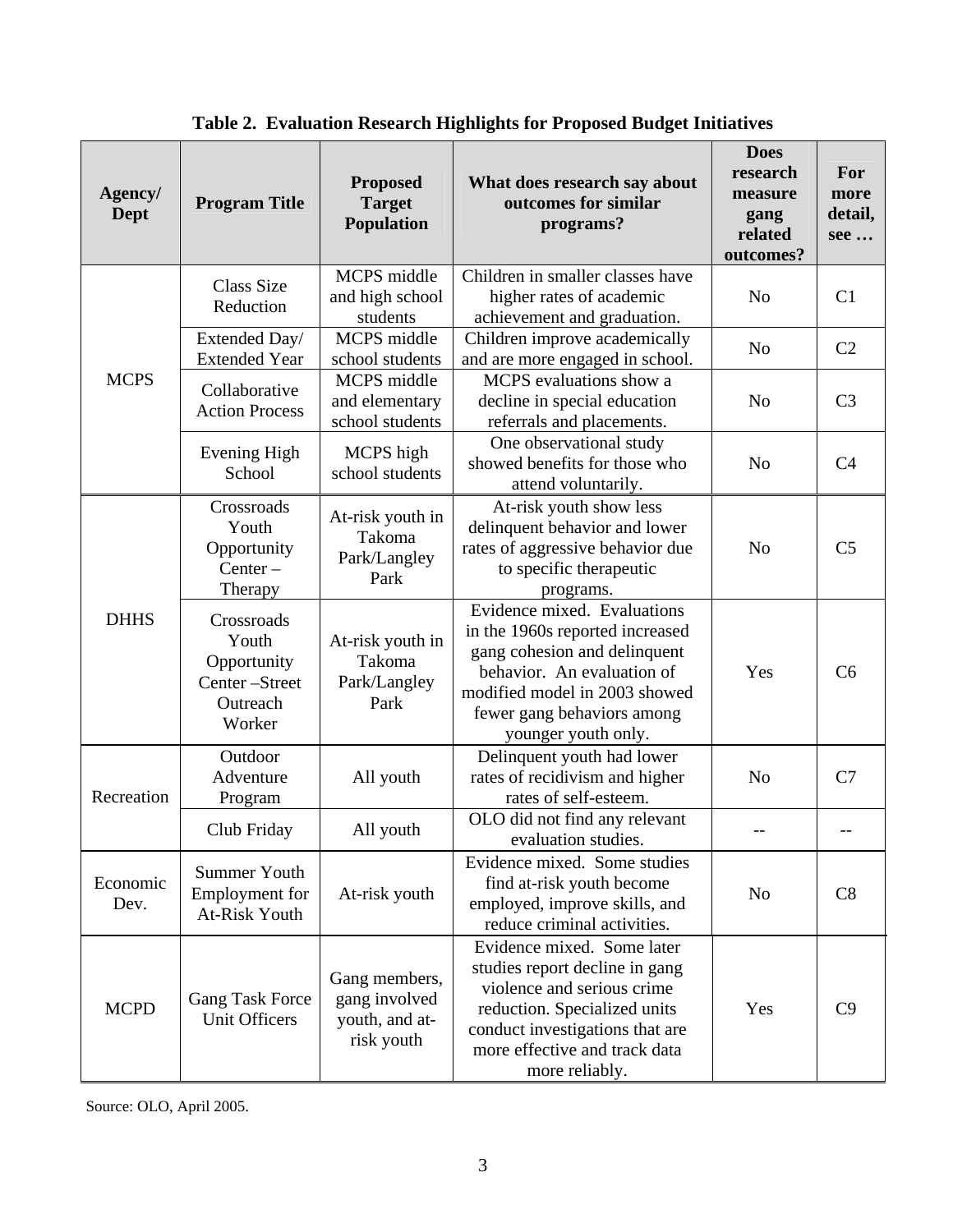#### **C. A Review of Evaluation Research for Selected Programs**

This section presents more details about the evaluation results summarized in Table 2. To find evaluation research similar to the initiatives in the County Executive's Recommended Budget, OLO conducted Internet research and reviewed program listings compiled by the United States Department of Justice, Office of Juvenile Justice and Delinquency Prevention (OJJDP) and the Center for the Study and Prevention of Violence (CSPV).

The evaluation studies vary widely in their methodology and rigor. The evaluation studies found through the OJJDP or CSPV program listings are generally rigorous scientific studies that support the classification of an approach as a model, promising or effective program. 2 In contrast, many other studies are informal, observational or descriptive studies. Although the results of these informal studies are informative, they cannot be used to draw conclusions about program impacts or overall effectiveness.

### **C1. Class Size Reduction**

 $\overline{a}$ 

OLO found numerous evaluation studies of the effects of class size reduction on school performance. The most extensive and frequently cited study, the Tennessee Student Teacher Achievement Ratio (STAR), examined the effects of smaller class sizes on 7,000 students in 79 schools. The study found that students placed in smaller class sizes in grades K-3 (maximum of 17 students vs. maximum of 25 students in control classes) had better high school graduation rates, higher grade point averages, and were more inclined to pursue higher education. (Project STAR, 2003)

# **C2. Extended Day or Extended Year**

OLO found two studies of extended day and extended year programs which specifically addressed at-risk youth. These programs provided a mix of academic tutoring and recreational activities in a supervised setting. Teachers tutored students and taught study skills; aides or community volunteers provided recreational programs. The evaluation research showed children who participated in these programs were more engaged in school and improved academically. The studies also reported children felt safer during after school hours. (Ross et al., 1996, Brooks et al., 1996)

 $2^{2}$  Listings of model programs use different criteria and rating classification systems to report the effectiveness of prevention programs designed to reduce or eliminate behaviors such as violence, substance abuse or delinquency. The OJJDP Model Programs Guide uses three rating categories with the following criteria: 1) exemplary programs must show strong positive effects on preventing delinquency or reducing or enhancing risk or protective factors using the highest quality evaluation, i.e. an experimental design with a randomized sample; 2) effective programs must show modest effects on delinquency prevention using an experimental or quasi-experimental design; and 3) promising programs must demonstrate effects using limited research or non-experimental designs. The Center for the Study and Prevention of Violence, which established the Blueprints Model Program, uses two classifications categories: promising and model programs. To be designated a Promising program, a program must show evidence of a deterrent effective on violence, delinquency, aggression, or drug use using an experimental or quasi-experimental research design. To be designated a Model program, a program must meet two additional criteria: it must have been replicated at more than one site with demonstrated effects and it must show the effects were sustained for at least one year.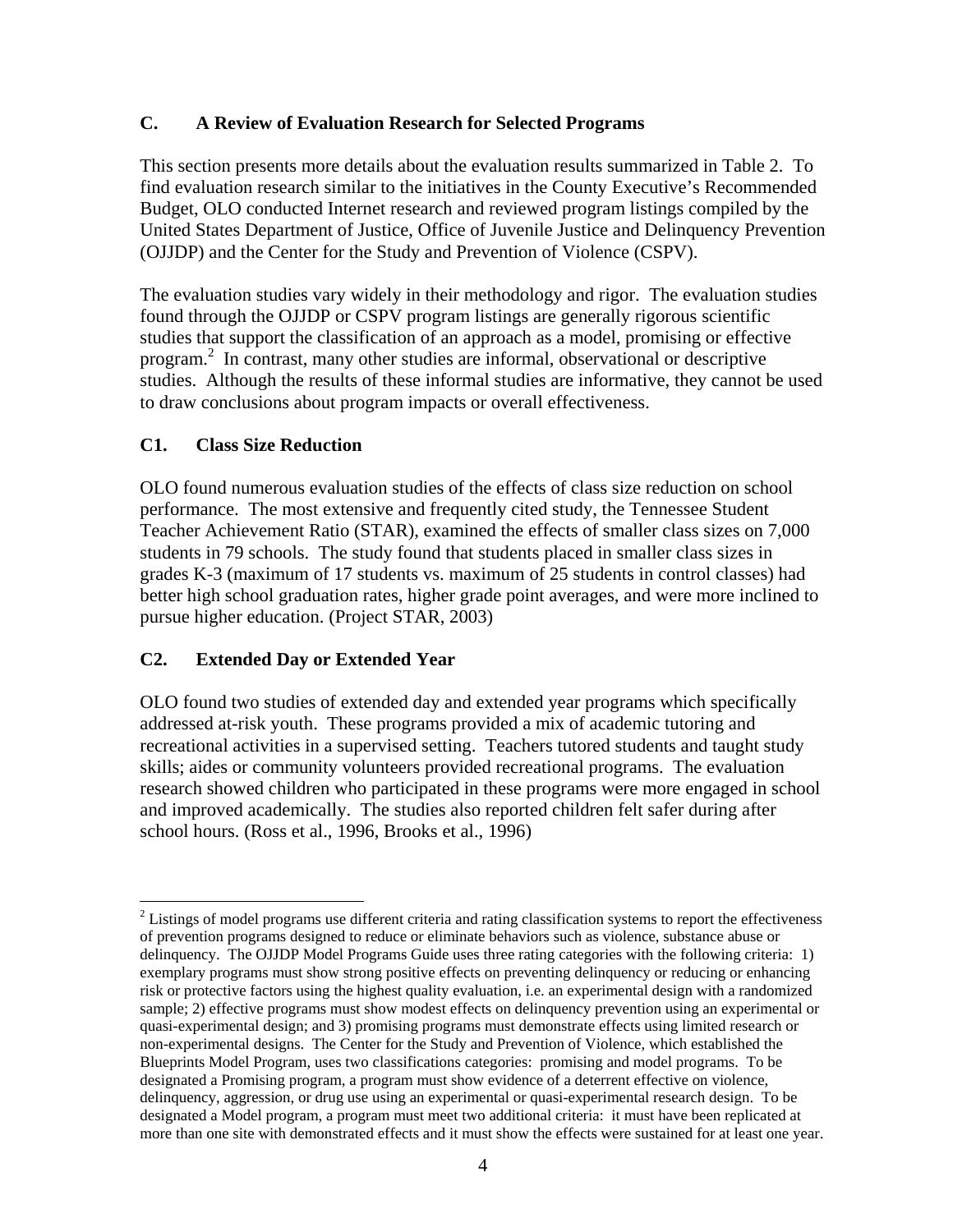#### **C3. Collaborative Action Process**

MCPS evaluations show a decline in special education referrals and placements.

### **C4. Evening High School**

OLO did not find any reliable evaluations of evening high school programs; however, OLO did find one observational study of an evening high school program. This study, which reported the results of a survey of program attendees, found perceptions of the program's effectiveness varied widely; however, most of those surveyed agreed that people who attended voluntarily benefited from the program. (Groves, 1998)

# **C5. Crossroads Youth Opportunity Center – Therapy**

OLO did not find any evaluation studies that reflected the proposed program approach, i.e., a therapeutic component combined with a street outreach worker. However, OLO did find evaluation studies that examined the effects of therapy and outreach workers separately. The section describes the research studies of different therapeutic approaches; the evaluation studies of outreach workers follows in Section C6.

**Functional Family Therapy (FFT)** is a short-term therapy program for at-risk youth between the ages of 11 and 18 and their families. The program, which varies from 12 to 30 hours, consists of clinical sessions, telephone calls, and in-person meetings to provide access to community resources. The CSPV designates FFT as a Model program and OJJDP designates FFT as an Exemplary program.

Evaluations of FFT show the program significantly reduces recidivism for a range of juvenile offenses. An evaluation conducted by the Washington State Institute for Public Policy found the participant group had lower recidivism rates for felonies than the control group, plus a lower overall recidivism rate. (Barnoski, 2002)

**Behavioral Monitoring and Reinforcement Program (BMRP)** is a two-year program for seventh and eighth graders that monitors a student's actions, rewards good behavior, and maintains communication among parents, teachers, and students. Teachers and students hold weekly small group meetings to discuss recent behavior patterns and pro-social alternatives to disruptive behavior. CSVP designates BMRP as a Promising program and OJJDP designates BMRP as an Effective program.

An evaluation of BMRP showed long-term positive effects. One year after the intervention ended, participating students displayed significantly fewer problem behaviors. During the 18 months following the program, participating students reported significantly less criminal behavior than other students. After five years, participating students were 66 percent less likely to have a juvenile record. (Bry, 2003)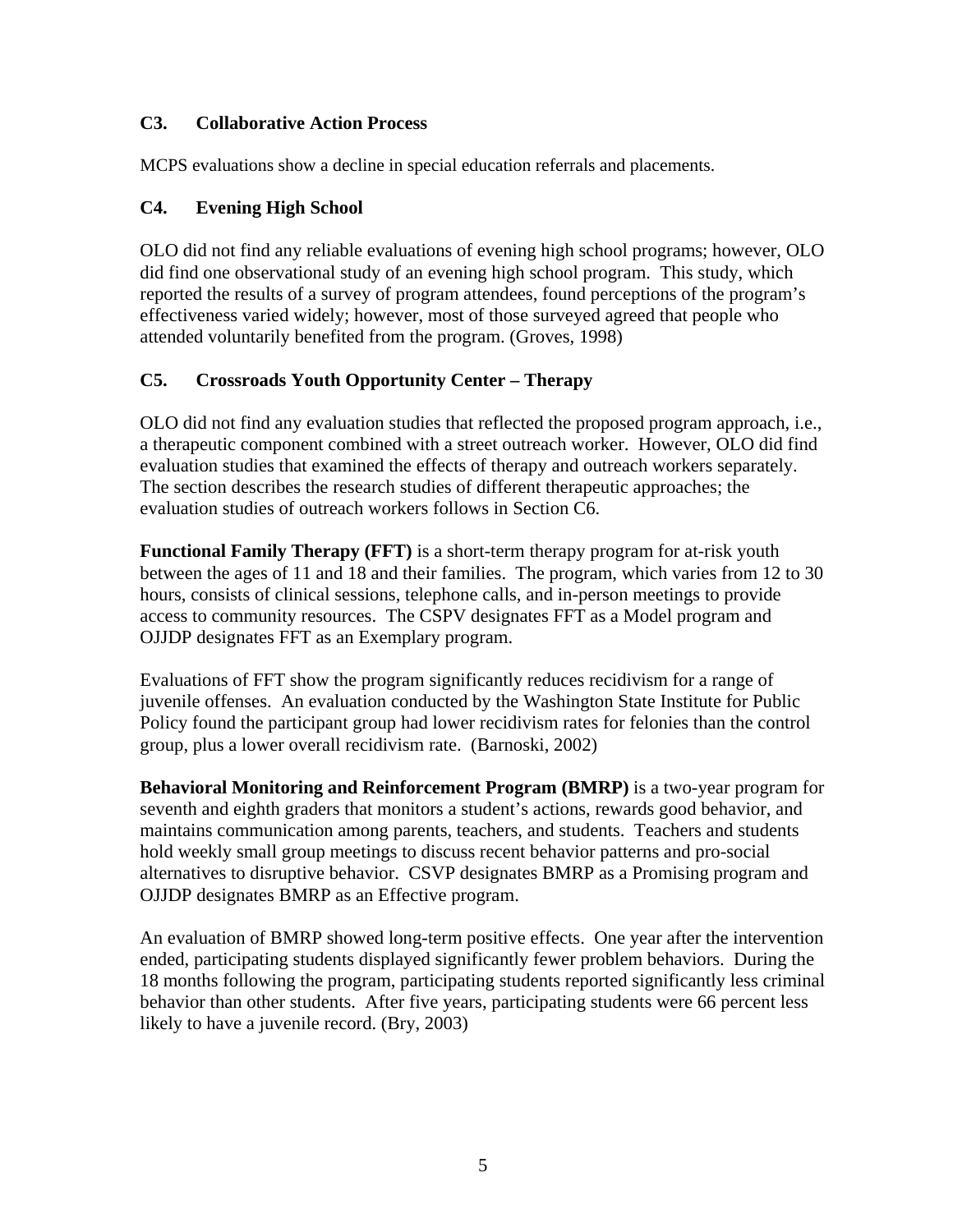**Anger Coping Program** is a school-based program designed to decrease conduct problems, delinquency, and substance abuse in school-aged boys. The program consists of weekly small group sessions that teach self-control, social problem solving, and social skills and strategies for managing conflict. Participants are also asked to establish weekly goals for themselves which teachers monitor. OJJDP designates Anger Coping as an Effective program.

Researchers conducted numerous evaluations and follow-up studies to measure outcomes of the Anger Coping Program. One evaluation of 76 boys between the ages 9 and 12 who were screened for aggressive behavior found that students who received treatment exhibited lower rates of disruptive and aggressive off-task behavior in the classroom compared to students in the control group. Parents of the students who received therapy also reported lower rates of aggressive behavior themselves than comparison parents. (Lochman, 1992)

**Adolescent Transitions Program (ATP)** is a multilevel, family-centered intervention delivered in a middle school setting. It is designed to improve parental management skills and develop adolescents' goal setting skills, peer supports, and problem-solving abilities. The program provided 12 weekly, 90-minute sessions for groups of eight adolescents. It used presentations and videotapes to teach social and individual skills. The program also provided 12 weekly sessions for parents to practice management skills which were then tried at home. The program also convened open discussion groups of teens and parents.

A quasi-experimental design evaluation of ATP conducted in 1982 found no effect. This initial study consisted of a one year follow-up testing of 158 self-referred families with adolescents between the ages of 10 and 14 who were randomly assigned to four treatment groups. The study found that parents of adolescents in each of the treatment groups and the control group reported significant reductions in problem behavior at home and that adolescents in one of the treatment groups exhibited higher levels of school problems than those in the control group. (Dishion and Andrews, 1995)

In 1999, researchers conducted a study that replicated the original research design. This time, the results showed that adolescents in one of the four treatment groups showed a significant reduction in their externalizing behavior compared to those in the control group. OJJDP has designated ATP as an Exemplary program based on the results of the replication study. (Irvine et al, 1999)

#### **C6. Crossroads Youth & Community Opportunity Center - Street Outreach Worker**

Governments and nonprofit organizations have utilized street outreach workers to combat gangs since the 1940s. Initially, outreach workers engaged groups of gangmembers on the street, providing referrals to health care, job training, and recreational activities in an attempt to reconnect gang members to community institutions. The outreach workers were not closely managed by organizations sponsoring their work. Evaluations from the 1960s of detached worker programs of this type in Los Angeles, Boston and New York concluded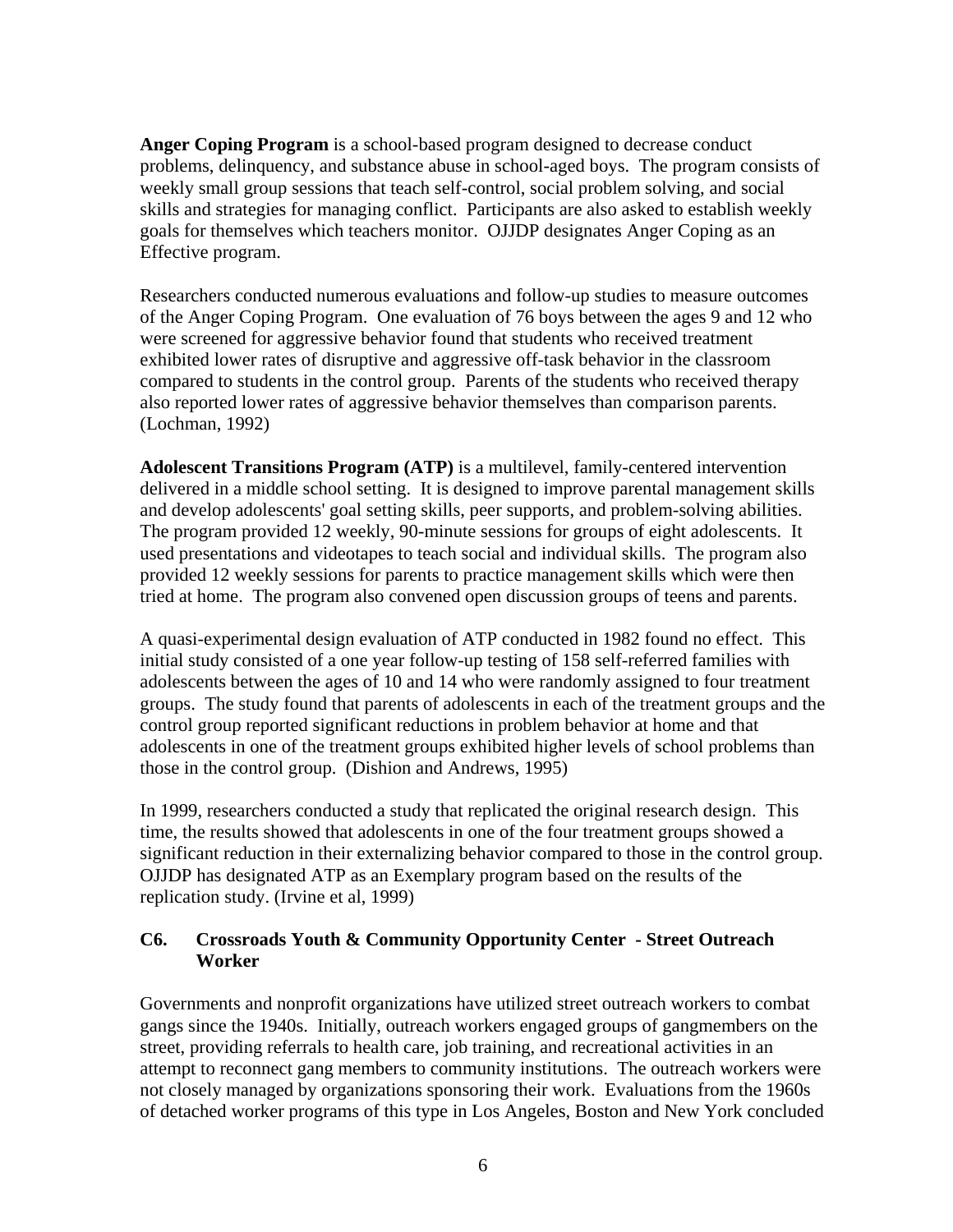that they were ineffective and perhaps counter-productive. For instance, researchers observed that engaging a gang in recreational activities increased gang cohesion and contributed to increased delinquency.

Later, many detached worker programs shifted their focus from engaging gangs on the street to integrating gang members into existing programs. The Gang Intervention through Targeted Outreach program (GITTO), currently offered by the Boys and Girls Clubs of America at multiple sites nationally, is an example of this approach. This program provides gang members with opportunities for alternative activities, adult support, and a sense of belonging in an attempt to change their behaviors and values. GITTO activities are largely held outside of regular club hours, although the goal is to mainstream the participants into the larger club membership as soon as possible.

A 2003 evaluation of the GITTO program revealed no effect on the likelihood of a participant to join or leave a gang. Youths between the ages of 10 and 13 reported fewer gang behaviors in accordance with more frequent attendance, although this did not extend to older youth. (Spergel and Wa, 2003)

# **C7. Outdoor Adventure Programs**

OLO found several evaluations and reviewed a meta-analysis of wilderness challenge programs for delinquent and at-risk youth that summarized the results of 28 studies. Outdoor adventure programs lead students in outdoor recreational activities such as wilderness camping expeditions or canoe trips. The programs generally include a small group and an instructor trained in outdoor activities and educational techniques.

The evaluation research shows outdoor adventure programs can reduce recidivism rates and increase self-esteem. A meta-analysis of programs for anti-social or delinquent youth conducted by Vanderbilt University found participants had lower rates of recidivism than non-participants. Also, programs with intense activities or therapeutic enhancements produced the greatest reduction in delinquency. (Wilson and Lipsey, 2000)

# **C8. Summer Youth Job Programs**

OLO reviewed three evaluations of youth employment programs which include summer job components. These programs serve low-income youth between the ages of 14 and 21 who face barriers to employment. In addition to short-term paid employment, the programs provide tutoring, training, and counseling. These programs typically last six to 12 months.

Evaluations of these programs showed they generally improved skills, generated employment across most groups of students, and reduced involvement with crime. An evaluation of the Workforce Investment Act Youth Program showed 78% of participants between the ages 18 and 21 were employed six months after they completed the program and 66% of younger youth received their diploma or equivalent. (Workforce System Results, 2004) A 2001 evaluation of Job Corps conducted by Mathematica found Jobs Corps significantly reduced involvement with crime. (Burghardt et al, 2001)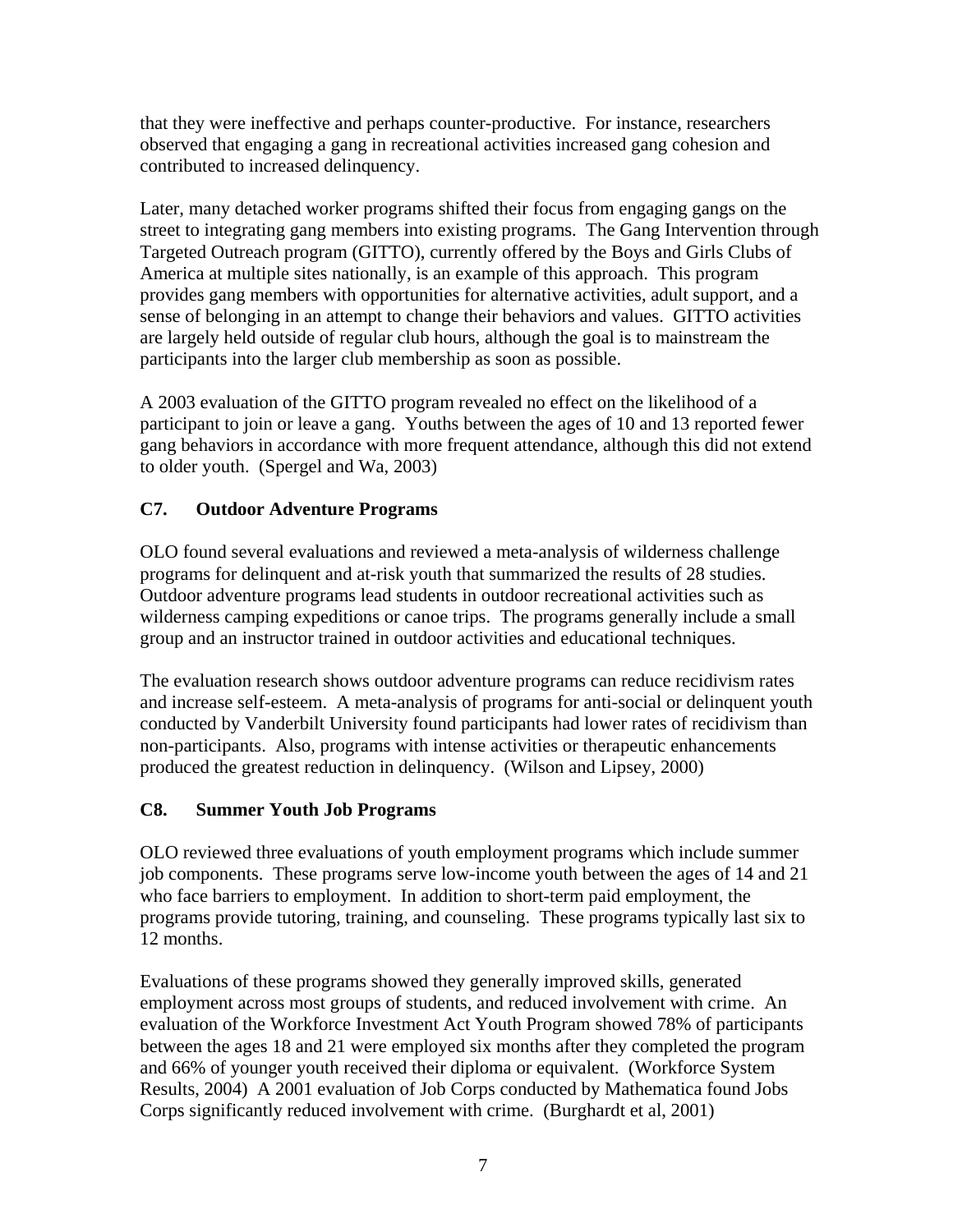#### **C9. Gang Task Force Units**

The evaluation research OLO found examined the activities of specialized police gang units, not the effects of creating a unit. The two most frequently cited studies of police activities to suppress gangs are evaluations of a gang suppression initiative in the Dallas Police Department and the Operation Ceasefire Program in Boston.

- The Dallas Police Department gang suppression initiative used strict enforcement of aggressive curfew and truancy laws and saturation patrols. Three areas emphasized curfew and truancy enforcement and two areas focused on saturation patrols. A quasiexperimental evaluation compared these five intervention areas to four similar control areas. The evaluation found a 57% decrease in gang-related violence in the target areas, compared to 37% reduction in violence in the control areas. The study found the largest declines in violent gang-related offenses in the target areas that used curfews and truancy enforcement. In contrast, the areas that used high visibility saturation did not show a statistically significant decrease in gang-related violence. (Fristch et al, 1999)
- The Boston Police Department's Operation Ceasefire provided increased police patrols in areas of high violence, outreach to gang members, and prioritized prosecutions of the most dangerous offenders. The program stressed investigations of gun trafficking in an effort to reduce violence. A quasi-experimental evaluation of the program, conducted by Harvard University, found significant reductions in youth homicide victimization and gun assault incidents in Boston. The researchers also conducted a trend comparison of other U.S. cities which found that there was no national trend that explained the drop in youth homicide in Boston at the time of Operation Ceasefire. (Braga et al, 2001)

OLO reviewed a study conducted by Arizona State University West that examined specialized police gang units in four cities. Each site had a unique organizational structure and all targeted predominantly Hispanic gangs. Researchers reviewed conducted field observations and interviewed gang unit officers, supervisors, and external stakeholders to determine how police gang units responded to community gang problems. (Katz, 2003) The study reported five general findings:

- Police gang units were an indirect response to an objective problem;
- There was an absence of control and accountability over the units;
- The production and dissemination of gang intelligence were most important benefits;
- The isolation of the gang unit from the rest of the force limited its capacity and effectiveness; and
- Police gang units did not practice community policing.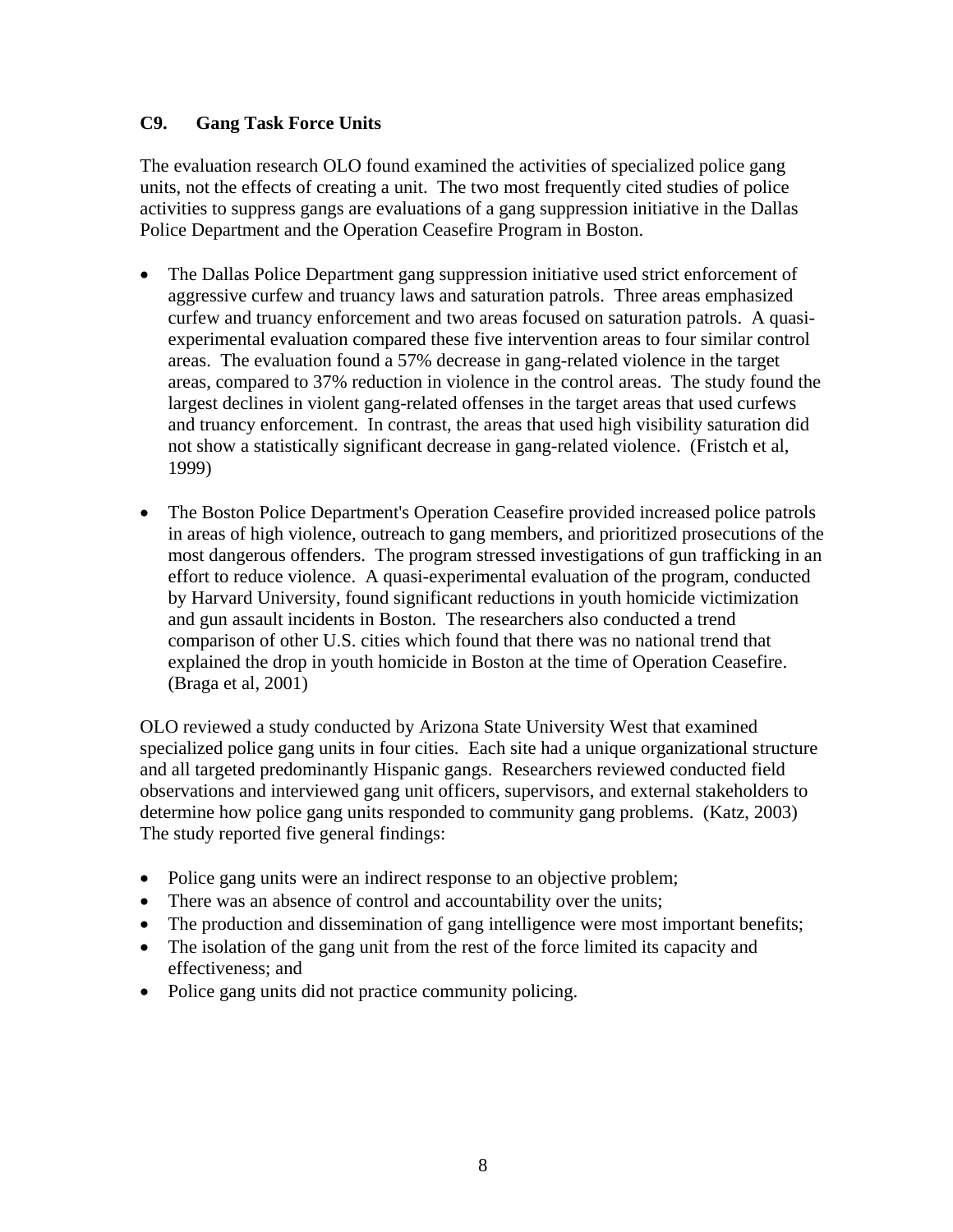### **D. Gangs and Gang Membership Characteristics and Program Research**

The National Youth Gang Center conducts an annual survey of law enforcement to track gang membership and disseminates research to help address youth gang problems.

- The most recent survey, completed in 2002, estimates there were approximately 21,500 gangs and 731,500 gang members in the United States in 2002.
- Most gang members are male between the ages of 14 and 24. The average age of a gang member is 17 or 18 years old. In cities with long-standing gang problems, gang members tend to be older.
- Membership rates in youth gangs vary from one jurisdiction to another. In a national school survey, 7% of boys and 4% of girls reported they had belonged to a gang in the last 12 months. In a survey of 6,000 students in 11 cities, 11% of eighth graders reported they were currently gang members.<sup>3</sup>
- According to the research, the two most common reasons youth cite for joining a gang are protection and to be with friends or family who are already gang members. A third reason is to sell drugs or make money. The research finds few youth who say they are forced to join a gang and many who said they could refuse to join without consequence.
- Only a few research studies have tracked the duration of gang membership. These studies found most youth report staying in a gang for less than one year. Studies in areas with chronic gang problems show more long-term patterns of gang membership.
- Gang members account for a disproportionate share of delinquent acts. Studies also show that while in a gang, members commit violent and serious offenses at a much higher rate than before or after being involved.
- There are five basic strategies to reduce gang violence: neighborhood mobilization, social intervention, opportunities provision, suppression and incarceration, and organizational strategies, such as a specialized police gang unit. Social agency youth development and law enforcement suppression strategies, which often clash, are the predominant approaches. Because gangs vary tremendously, researchers suggest communities conduct a thorough, collaborative assessment of their local problem.
- OJJDP, the federal agency charged with developing a national gang prevention policy, has funded several comprehensive approaches that call for community mobilization, opportunity provision, social intervention, suppression, and organizational change. An evaluation of an early model, the Little Village Gang Violence Reduction Project, found. Evaluations of more recent model collaborative programs are still underway.

 $\overline{a}$ <sup>3</sup> Typically, membership rates in areas with chronic gang problems are higher than rates in areas with an emerging problem. In a survey of high risk youth in Denver, Seattle, and Washington, membership rates ranged from 14% to 30%.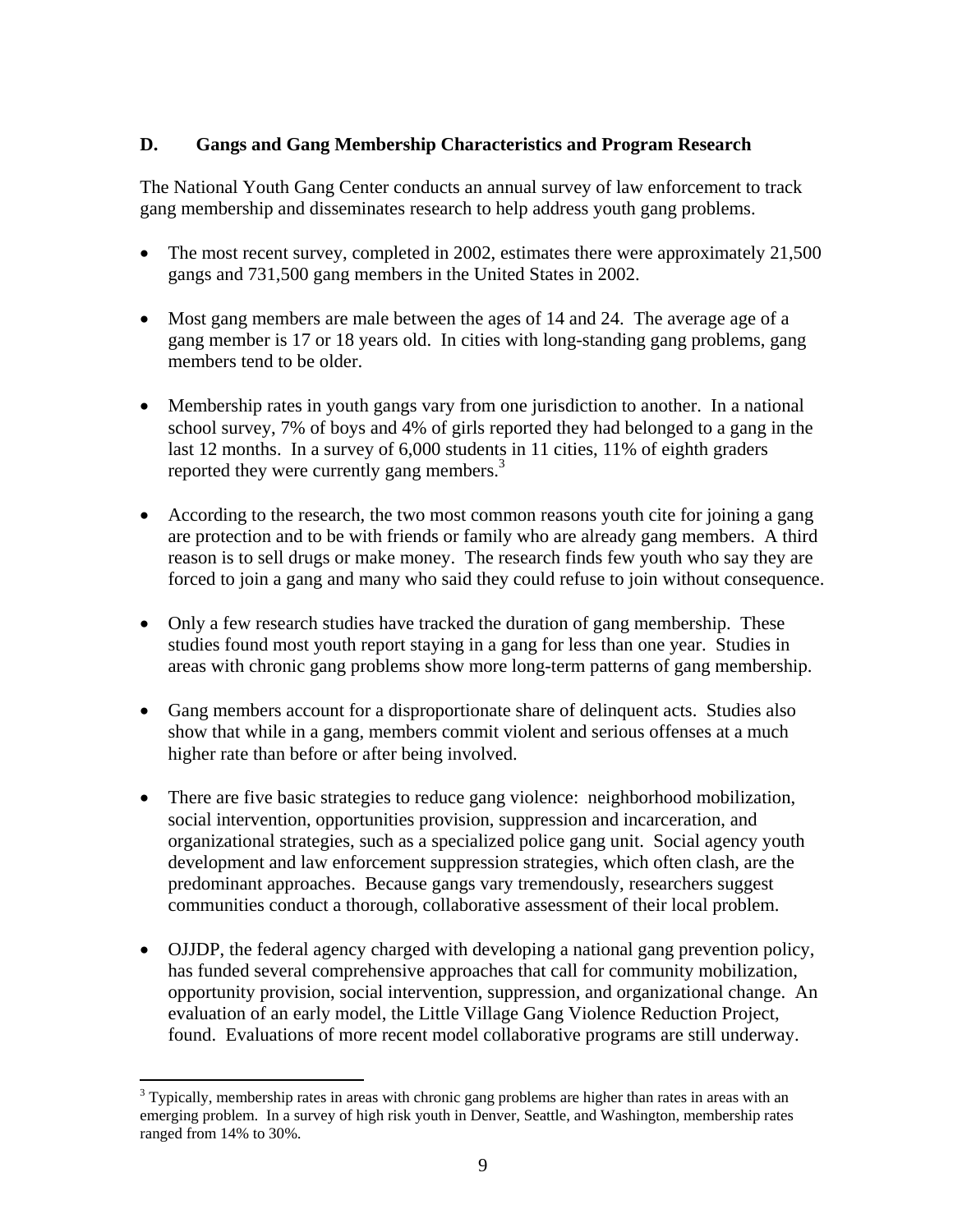#### **List of Resources**

Arbreton, Amy J.A. and Wendy S. McClanahan. "Targeted Outreach: Boys and Girls Clubs of America's Approach to Gang Prevention and Intervention." Public/Private Ventures. March 2002.

Barnoski, Robert. "Washington State's Implementation of Functional Family Therapy for Juvenile Offenders: Preliminary Findings." Washington State Institute for Public Policy. 2002

Braga, Anthony A., David M. Kennedy, Elin J. Waring, and Anne M. Piehl. "Problem-Oriented Policing, Deterrence, and Youth Violence: An Evaluation of Boston's Operation Ceasefire." Journal of Research in Crime and Delinquency 38, no. 3. August 2001.

Brooks, P.E., et. al. "Final Evaluation Report. Longitudinal Study of LA's BEST After School Education and Enrichment Program." UCLA's Center for the Study of Evaluation. 1996.

Bry, Brenna. "Behavioral Monitoring and Reinforcement Program." Center for Substance Abuse Prevention's Western Center for the Application of Prevention Technologies. 2003.

Burghardt, John et al. "Does Job Corps Work? Summary of the National Job Corps Study." Mathematica Policy Research, Inc. June 2001.

Dishion, T. J., & Andrews, D. W. "Preventing Escalation in Problem Behaviors with High-risk Young Adolescents: Immediate and 1-year Outcomes." Journal of Consulting and Clinical Psychology, 63, 538-548. 1995.

Fristch, Eric J., Tory Caeti, and Robert W. Taylor. "Gang Suppression Through Saturation Patrol, Aggressive Curfew, and Truancy Enforcement: A Quasi-Experimental Test of the Dallas Anti-Gang Initiative." Crime and Delinquency, Vol. 45 No. 1. January 1999.

Groves, Paul. "Meeting the Needs of At-Risk Students: The Day and Night School." High School Journal. Vol. 81, Issue 4, p 251. April/May 1998.

Irvine, A.B., Biglan, A., Smolkowski, K., Metzler, C.W., & Ary, D.V. "The Effectiveness of a Parenting Skills Program for Parents of Middle School Students in Small Communities." Journal of Consulting and Clinical Psychology 67:811–825. 1999.

Katz, Charles M. and Vincent Webb. "Police Response to Gangs: A Multi-Site Study." Department of Criminal Justice and Criminology, Arizona State University West. December 2003.

Lochman, J. E. "Cognitive–Behavioral Intervention With Aggressive Boys: 3-Year Follow-Up and Preventive Efforts." Journal of Consulting and Clinical Psychology 60:426–32. 1993.

"Project STAR." Health and Education Research Operative Services. 2003.

Ross, S.M., Smith, L.J., Casey, J., & Slavin, R.E. "Evaluation of the Extended Day Tutoring Program in Memphis City Schools." Johns Hopkins Univ. for Research on the Education of Students Placed At-risk. 1996.

Spergel, Irving and Kwai Ming Wa. "The Little Village Gang Violence Reduction Project in Chicago." Illinois Criminal Justice Information Authority. 2003.

Wilson, Sandra Jo and Mark W. Lipsey. "Wilderness Challenge Programs for Delinquent Youth: A Meta-Analysis of Outcome Evaluations." Evaluation and Program Planning 23 pgs. 1-12. 2000.

"Workforce System Results." Employment and Training Administration, U. S. Dept. of Labor. 2004. **M E M O R A N D U M**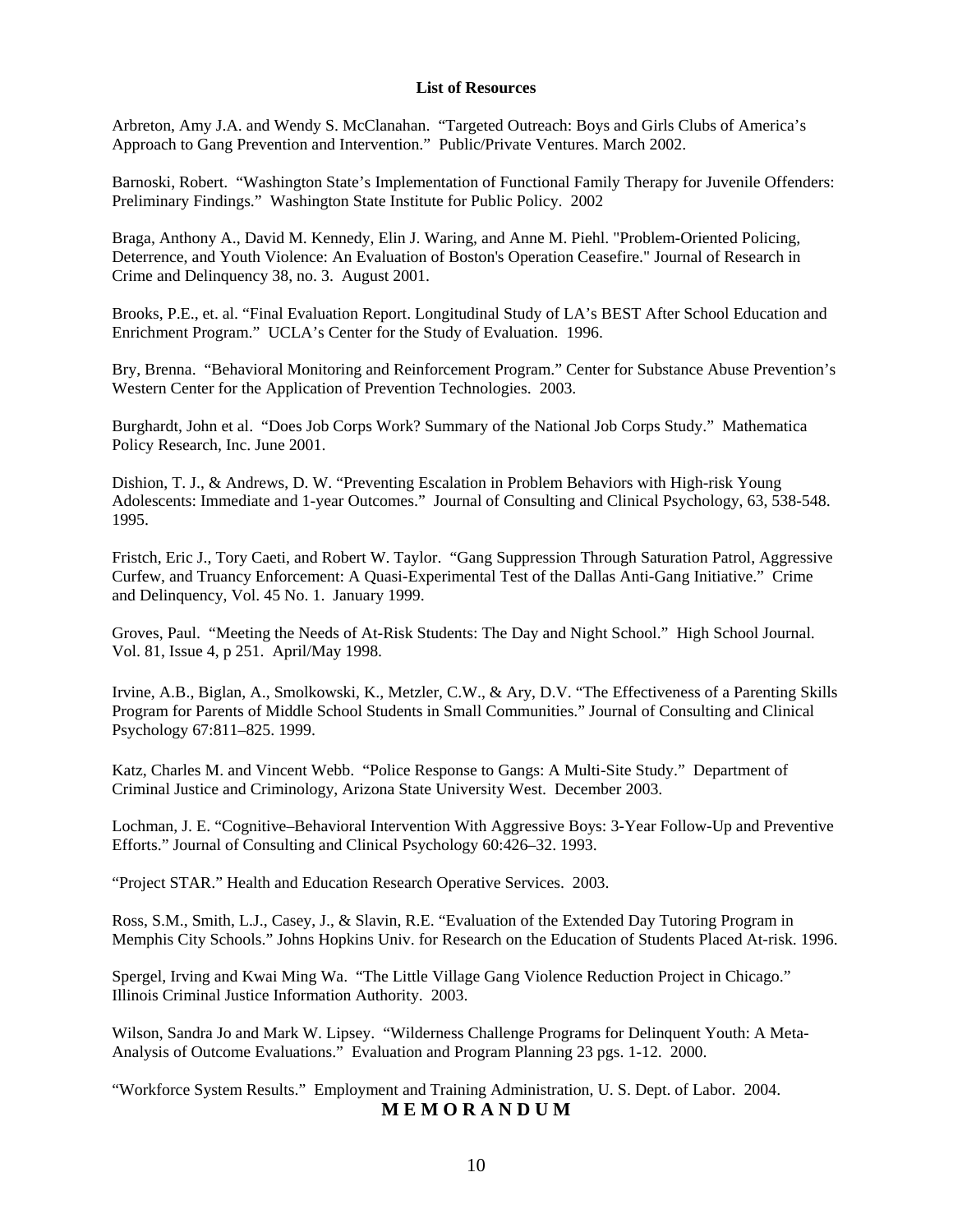TO: Health and Human Services Committee

FROM: Sue Richards, Program Evaluator, Office of Legislative Oversight

### **SUBJECT: Follow-up Information on the OJJDP Comprehensive Gang Model**

At its budget worksession on April 14, the HHS Committee discussed DHHS's \$359,770 proposal for the Crossroads Community Youth Outreach Center, based on the Office of Juvenile Justice and Delinquency Prevention's (OJJDP) Comprehensive Gang Model. The table below summarizes the evaluation outcomes of various OJJDP program models. The results show the models have had mixed success.

| <b>Program Name</b>                                                    | <b>Dates</b>         | Program<br>Population                                                                  | <b>Location of</b><br>Implementation                                  | <b>Evaluation Results</b>                                                                                                                                                                          |
|------------------------------------------------------------------------|----------------------|----------------------------------------------------------------------------------------|-----------------------------------------------------------------------|----------------------------------------------------------------------------------------------------------------------------------------------------------------------------------------------------|
| <b>OJJDP</b><br>Gang Reduction<br>Program                              | 2003-<br>Present     | At-risk youth                                                                          | Los Angeles, CA<br>Milwaukee, WI<br>N.Miami Beach, FL<br>Richmond, VA | Evaluation is currently underway. (Urban Institute)                                                                                                                                                |
| 1995-<br><b>OJJDP</b><br>Comprehensive<br>Gang Model<br>1995-<br>19991 |                      | Majority gang<br>members or<br>associates on<br>probation/parole<br>$(258$ youth)      | Mesa, AZ                                                              | Generally Successful. Program youth experienced<br>18% fewer arrests than peers in control group.                                                                                                  |
|                                                                        | Present <sup>1</sup> | Majority gang-<br>involved or<br>youth on<br>probation/parole<br>$(182$ youth)         | Riverside, CA                                                         | Generally Successful. Program youth experienced<br>fewer serious violent and other arrests compared to<br>peers in control group. No effect on gang<br>membership.                                 |
|                                                                        |                      | Majority gang-<br>involved youth<br><sub>on</sub><br>probation/parole<br>$(230$ youth) | San Antonio, TX                                                       | <b>Generally Not Successful.</b> More program youth<br>became gang members while fewer comparison<br>youth remained gang-involved.                                                                 |
|                                                                        |                      | Majority on<br>probation/parole<br>$(125$ youth)                                       | Tucson, AZ                                                            | Generally Not Successful. No overall effect on<br>arrests for serious violent, all violent, drug, or<br>property crime.                                                                            |
|                                                                        |                      | Gang-involved<br>and at-risk<br>youth                                                  | Bloomington, IL                                                       | Generally Not Successful. No effect on gang<br>membership. Program youth experienced increased<br>arrests. Did not adhere to program model.                                                        |
| Spergel<br>Little Village<br>Model                                     | 1992-<br>1997        | Gang members                                                                           | Chicago, IL                                                           | Program participants experienced a significant<br>reduction in arrests for serious gang violence and<br>drug crime in comparison to other gang members.<br>(Irving Spergel, University of Chicago) |

<sup>1</sup>OJJDP currently funds the Riverside, CA and Mesa, AZ sites. Programs may have continued in the other sites with other funding.

#### **M E M O R A N D U M**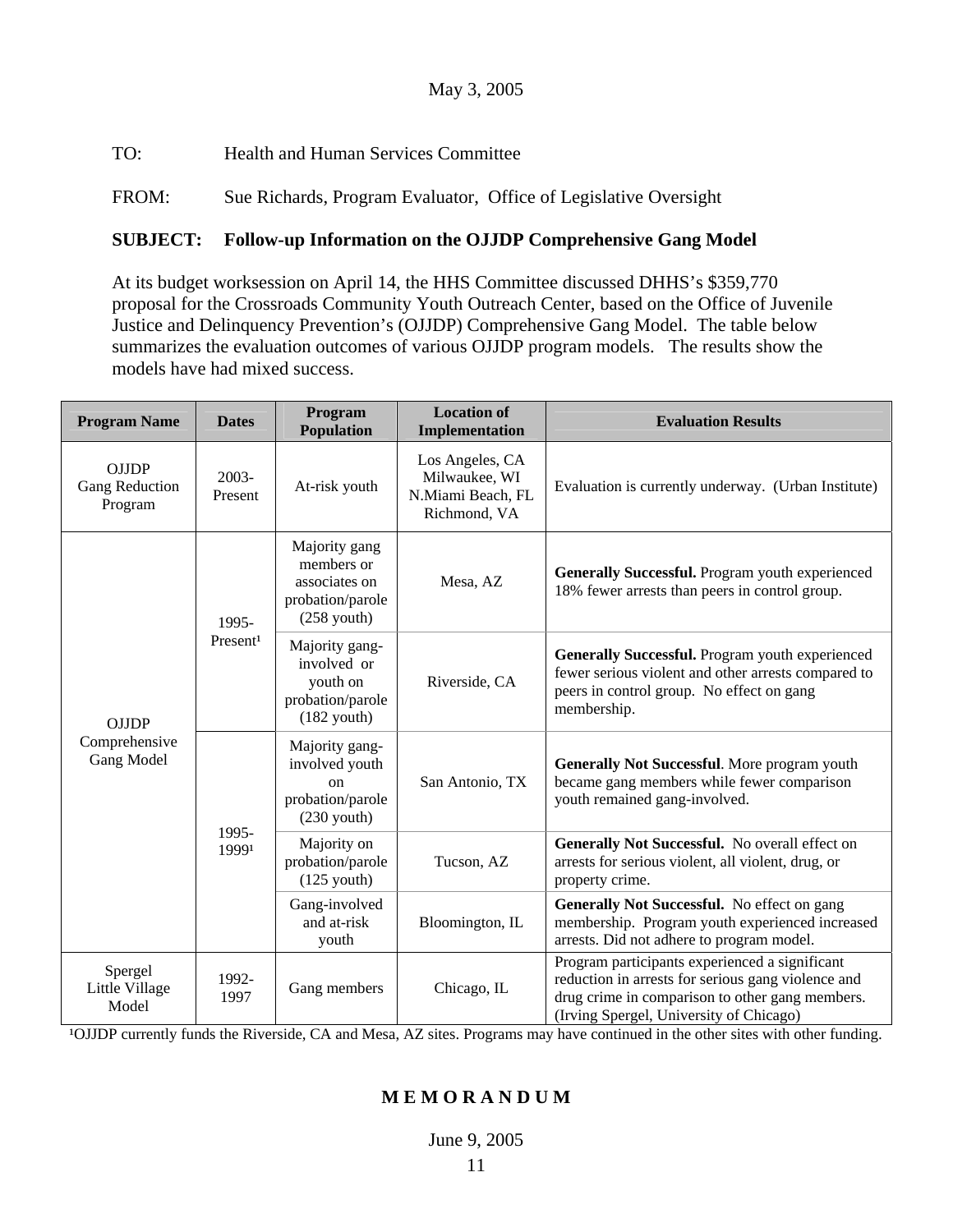#### TO: County Council

 $\overline{a}$ 

FROM: Sue Richards, Program Evaluator Suzanne Langevin, Research Assistant Kristen Latham, Research Assistant Office of Legislative Oversight

#### **SUBJECT: OLO Memorandum Report 2005-5: Research on Gang Prevention and Intervention (Part 3)**

#### **EXECUTIVE SUMMARY**

Public officials increasingly rely on evidence-based programs, risk factors, and logic models to direct public funds to proven, effective programs.

**Evidence-Based Programs**. There are approximately two dozen evidence-based programs that address youth gang problems. Most of these target the problem of gang violence. The evaluations of these programs measure results such as changes in the numbers of homicides or aggravated assaults or changes in arrest or recidivism rates. The evaluations of these programs show mixed results.

Another group of evidence-based programs address the problems of gang membership and delinquent behavior. Their evaluations measure results such as changes in delinquent activities, attitudes towards gangs, changes in gang membership status, and changes in affiliation with gang members. Results show these programs successfully engaged at-risk youth in alternative activities and modestly reduced delinquent behaviors. However, none of these programs produced reductions in gang membership. In some cases, programs designed to reduce gang membership actually had the opposite effect and increased gang cohesiveness.

**Risk Factors**. A risk factor is a behavior or environmental condition that increases the probability a person will suffer harm. Knowing the specific risk factors that have the strongest empirically established relationship to a problem, such as gang membership, can be a helpful program design tool if the risk factors are amenable to change. To date, researchers have identified a large number of risk factors associated with gang membership. Before risk factors can be used effectively to design programs aimed at reducing gang involvement, more work to find out which factors that have the strongest predictive value at what ages.

Logic models. A logic model is a diagram of a program's chain of reasoning. Seeing a program's chain of reasoning helps determine whether a problem has been described accurately and whether a program will address objectives related to the desired outcomes. **Introduction.** In May 2005, the County Council approved funding for \$4.4 million to fund some of the gang initiatives in the County Executive's FY 06 Recommended Operating Budget. These initiatives are intended to address the emerging gang problem in Montgomery County identified in a series of reports.<sup>4</sup> Convened in 2004, the two task forces proposed

<sup>4</sup> In January 2004, the County Executive's Latino American Advisory Committee issued a report, *Latino Gangs in Montgomery County: A Community Response*. In September 2004, the Montgomery County Collaboration Council published *An Assessment of Gang Activity in Montgomery County* and the County Executive forwarded to the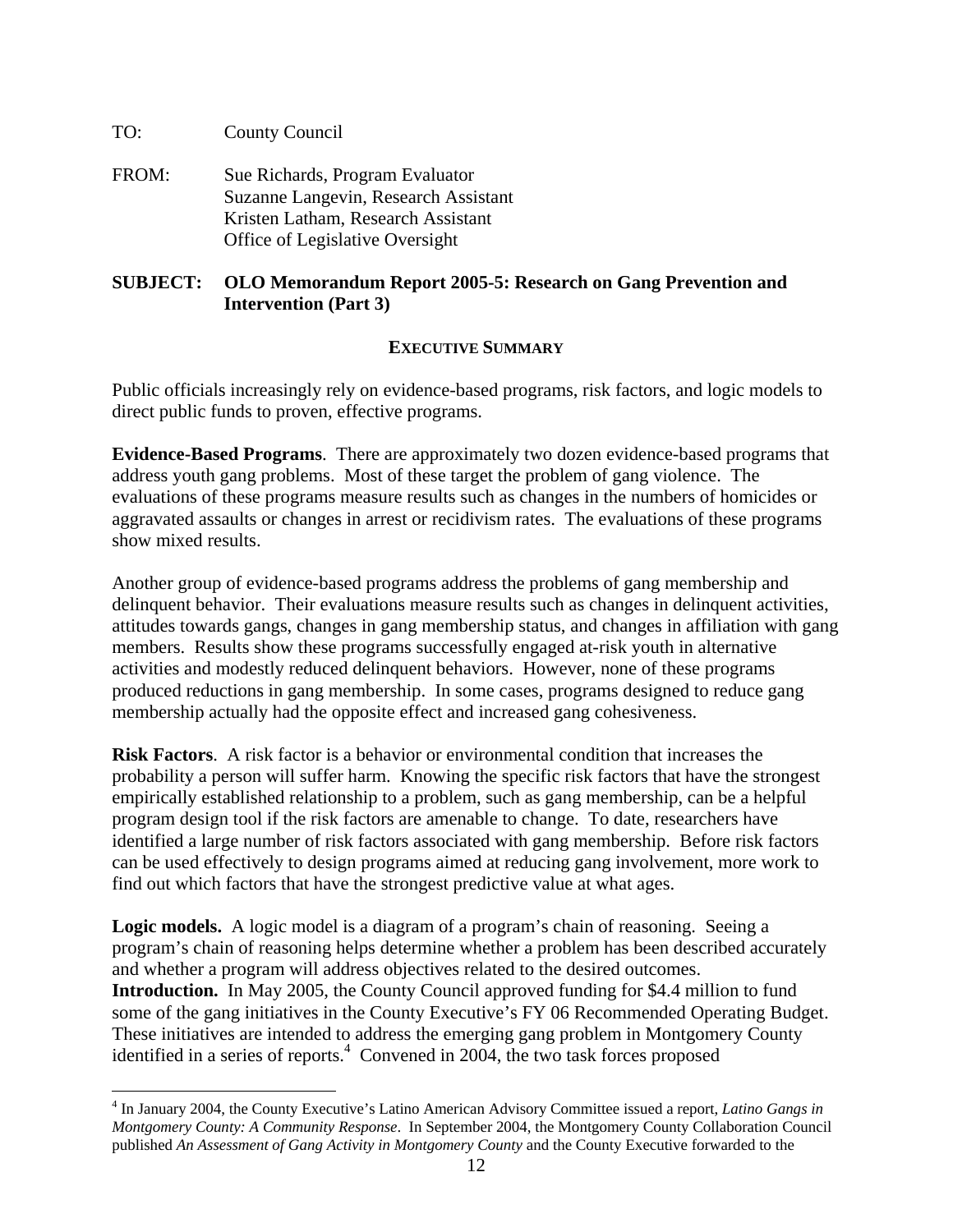recommendations to reduce and eliminate gang activity and developed three principles to guide implementation of their recommendations. These principles call on the County to implement programs that:

- Address risk factors;
- Are culturally sensitive and reflect the diversity of the community; and
- Are evidence-based, with measurable outcomes, and built-in evaluation programs.<sup>5</sup>

Given these guiding principles, this report provides information to help public officials and program administrators develop an evidence-based strategy to address the County's emerging gang problem. It is organized as follows:

**Section II** presents the highlights of evaluation research for youth gang programs;

**Section III** what a logic model is and how it can be a useful program design tool; and

**Section IV** discusses the concepts of risk factors and evidence-based programs.

The appendices provide supporting information and detail, including a definition of terms, a methodology description, listings of programs by category, samples of logic models, and tables of risk factors. This memorandum supplements two earlier memoranda.<sup>6</sup> Readers may contact OLO for copies of these memoranda or more detailed program information.

County Council *The Joint County Gang Prevention Task Force Final Report*. In February 2005, the Montgomery County Gang Prevention Task Force's *Final Report and Recommendations* was forwarded to the County Council 5  $5$  See the Executive Summary of the Joint County Gang Prevention Task Force Report at

www.montgomerycountymd.gov/content/EXEC/GangTF/doc/jctf\_execsummary.pdf. The first principle states "By addressing risk factors for gang involvement, a community can also address other issues faced by youth, young adults and their families, such as substance abuse, teen pregnancy, truancy and dropout rates, unemployment, bullying and mental health problems." The second principle states "All programs that address prevention, suppression and intervention, whether existing or new to the community, must be culturally sensitive and must reflect the diversity of the community in which they operate." The third principle states "All new programs that address prevention, intervention and suppression must be evidence-based, with measurable outcomes, and must have evaluation programs built in to monitor their effectiveness."

<sup>&</sup>lt;sup>6</sup> The first memorandum, dated April 12, 2005, examined evaluation research for initiatives in the County Executive's Recommended Budget. It found certain therapeutic approaches, outdoor adventure programs and job programs can improve skills and behaviors for at-risk youth, and police gang units using specific strategies can reduce gang violence. The second memorandum, dated May 3, 2005, reported that the evaluation results for seven different applications of the OJJDP Comprehensive Gang Model show these models have had mixed success.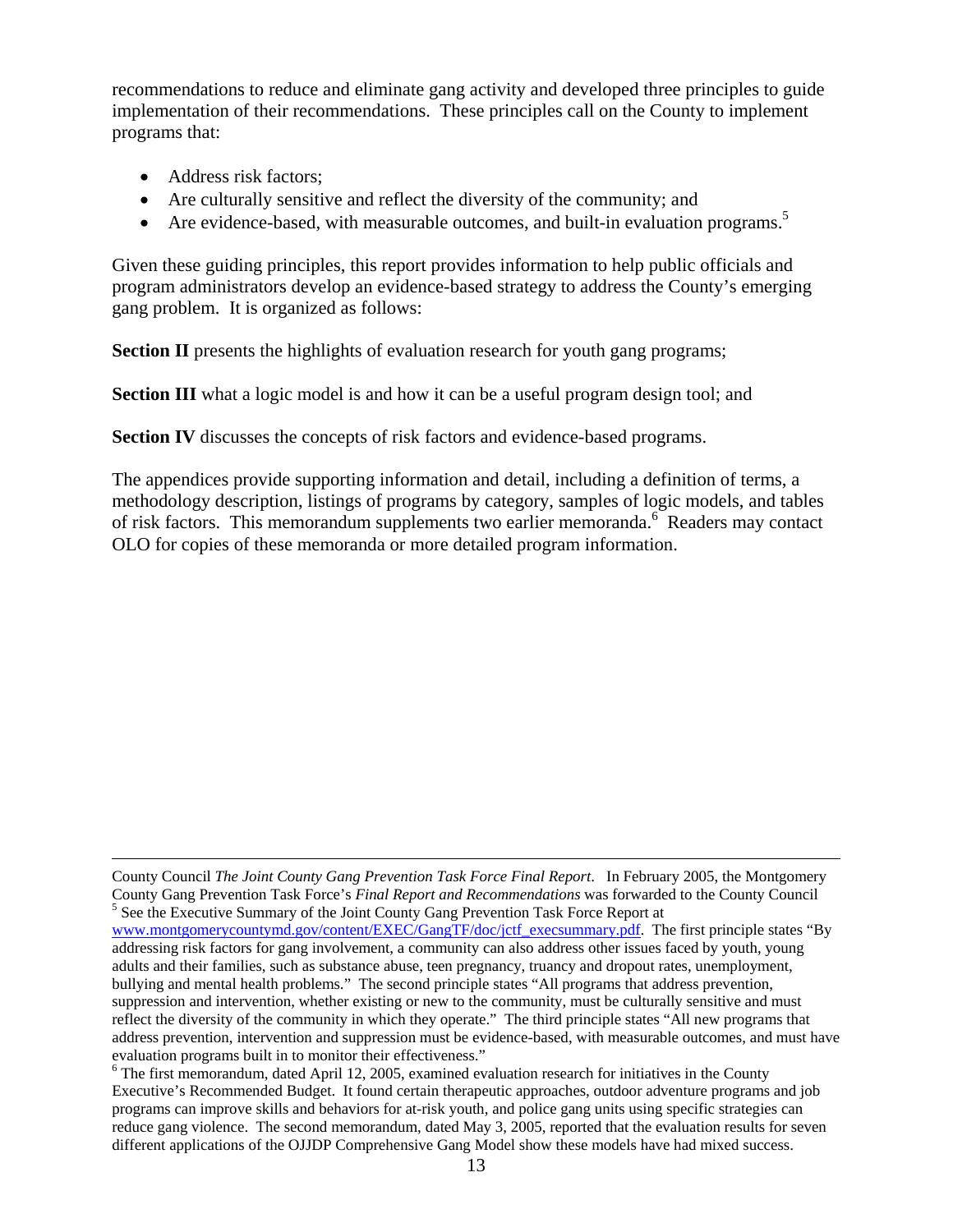# **I. RESEARCH EVALUATION HIGHLIGHTS**

To find out "what works" to address the problem of youth gangs, OLO conducted a systematic literature review to find evidence-based programs. Appendix B (© 2) describes OLO's identification, review, and study selection process. Appendices C ( $\odot$  3), D ( $\odot$  5) and E ( $\odot$  8) list the specific programs and their bottom-line evaluation results.

This section offers general observations on the evaluation research and highlights some of the studies that seem most relevant as Montgomery County moves ahead with the planning and implementation of programs to address the youth gang problem.

# **A. General Observations**

- *The body of evaluation research for youth gang programs is limited but growing.* OLO's search for evidence-based programs identified 38 programs that specifically addressed a gang problem or measured a gang-related outcome, e.g., gang crime or gang membership.
- *Most of the evidence-based youth gang programs address high levels of gang crime, serious violence, and juvenile delinquency.* The results measured by these evaluations are: changes in the numbers of homicides or aggravated assaults, changes in the level of gang crime, or changes in arrest or recidivism rates. For example, the Boston Ceasefire successfully reduced youth homicides, gun assault incidents, and "shots fired" calls for service. Similarly, the Gang Violence Reduction Program in Chicago's Little Village Neighborhood significantly reduced serious violent and drug-related arrests.
- *Results of evidence-based programs to prevent or reduce gang membership suggest that preventing or reducing the problem of gang membership is an especially challenging task.* Two programs (Gang Resistance Education and Training and Gang Prevention Through Targeted Outreach) were offered on a larger scale. They showed modest success in changing attitudes about gangs or involving youth in alternative activities. However, measures of gang affiliation and delinquent behavior were inconclusive or not statistically significant. Three longitudinal studies of small scale childhood development programs (Child Development Project, Montreal Preventive Treatment Program, and Perry Preschool) reported higher levels of academic achievement and self-control, and less involvement in gang fights and other measures of delinquency that persisted over the long term.

# **B. Specific Programs and Practices**

OLO identified four studies that describe programs or specific practices that appear to be especially relevant as Montgomery County moves ahead with the planning and implementation of programs to address the youth gang problem.

• **Outreach and Referral.** The evaluation of two programs developed by the Boys and Girls Clubs of America, the Gang Prevention Through Targeted Outreach (GPTTO) program and the Gang Intervention Through Targeted Outreach (GPPTO) program, examined the effectiveness of outreach and referral practices to identify and recruit at-risk youth in the community. The study reported direct outreach was the single most productive approach, followed by parent/relative referral. Successful recruitment through referrals, in turn,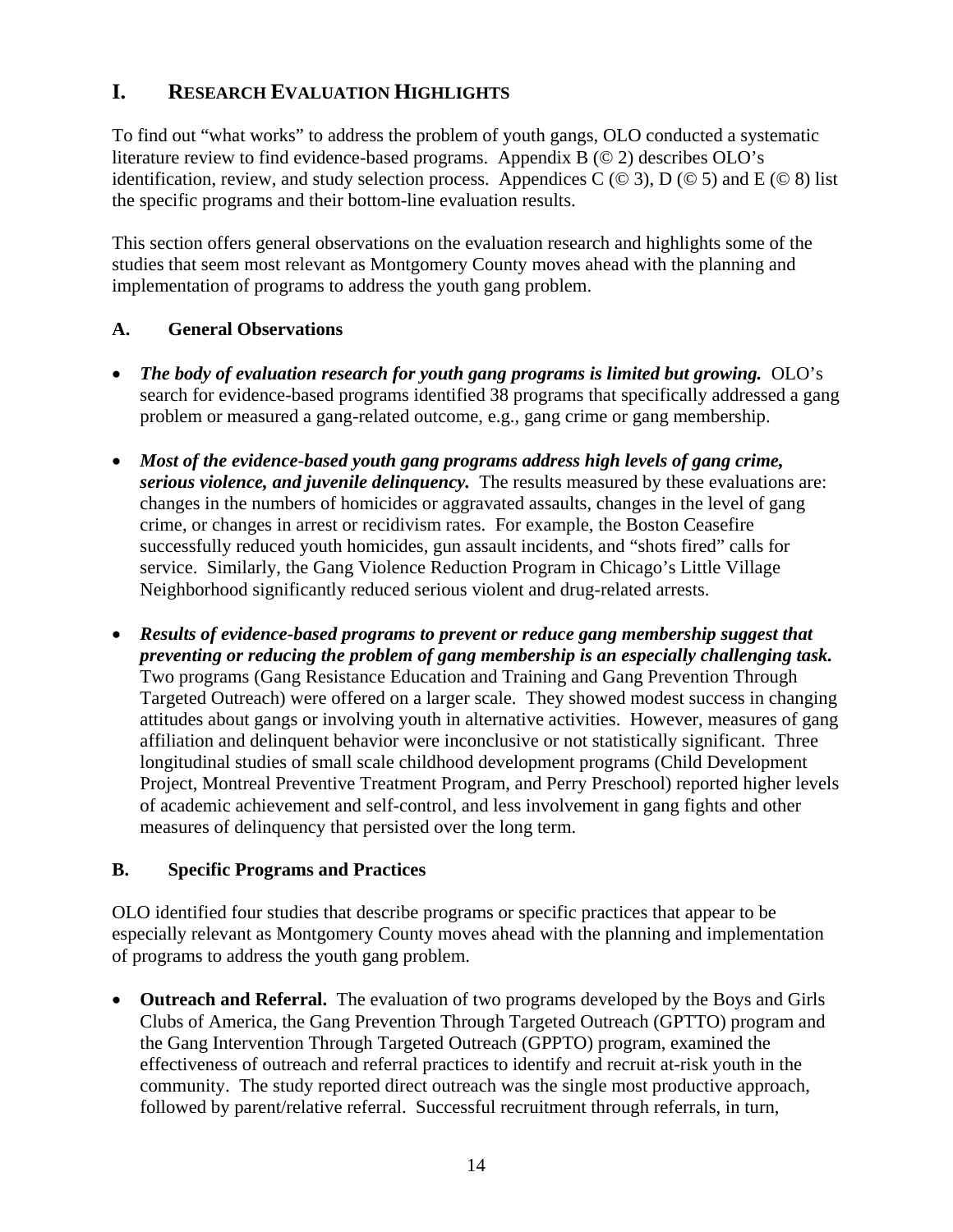required developing strong ties with community agencies and organizations that directed youths to the club.

- **Assessment practices.** An evaluation of the Project Broader Urban Involvement and Leadership Development (BUILD), a curriculum program taught to at-risk eighth grade students in Chicago, recommended working toward the development of an index to assess the degree to which youth are "at risk" for street gang membership.
- **Collaboration.** The goals of the Strategic Home Intervention and Early Leadership Development (SHIELD) program, developed by the Police Department in Orange County, CA, are to (1) identify youth who are likely to be at-risk, using contacts police make in the course of their day to day duties; and (2) provide a set of services tailored to meet their needs, using a multidisciplinary team of community, school and social service agency staff.
- **Data Management.** In response to an emerging gang problem in the mid-1990s, Orange County, CA developed a Gang Incident Tracking System (GITS). The evaluation of GITS discusses details such as the development of the data form and the reporting process, as well as the steps managers took to assess the reliability and validity of the GITS data.

# **II. LOGIC MODELS**

A logic model is a diagram, a flow chart, or other design tool used to visually communicate, "the links in a chain of reasoning about 'what causes what' in relationship to a desired outcome or goal."<sup>7</sup> This section briefly describes what a logic model is and how it can be useful as a component of program design.

To create a logic model, a group of managers, evaluators, and/or other stakeholders work collaboratively to identify a goal, measurable objectives, and outcomes that will signify achievement of the goal.

The objectives that are selected must be specific and measurable. Typically, each objective specifies:

- What will change, e.g., attitudes;
- Who will change, e.g., seventh grade students;
- How large the change will be, e.g., approval of peer smoking will decrease by 10 percent; and
- By when the change will occur, e.g., at a six-month follow-up.<sup>8</sup>

Next, program planners identify at least one activity for each objective. One source of activities is evidence-based programs that have results comparable to the specified objectives. Or, planners can propose activities based on their understanding of local circumstances.

Finally, program planners and evaluators identify a set of process measures and outcome measures. Together, these measures allow an evaluator to assess whether a program has been faithfully implemented, and whether it has achieved the desired results. Process measures can

 7 Schmitz and Parsons No Date.

<sup>8</sup> Chinman et al. 2004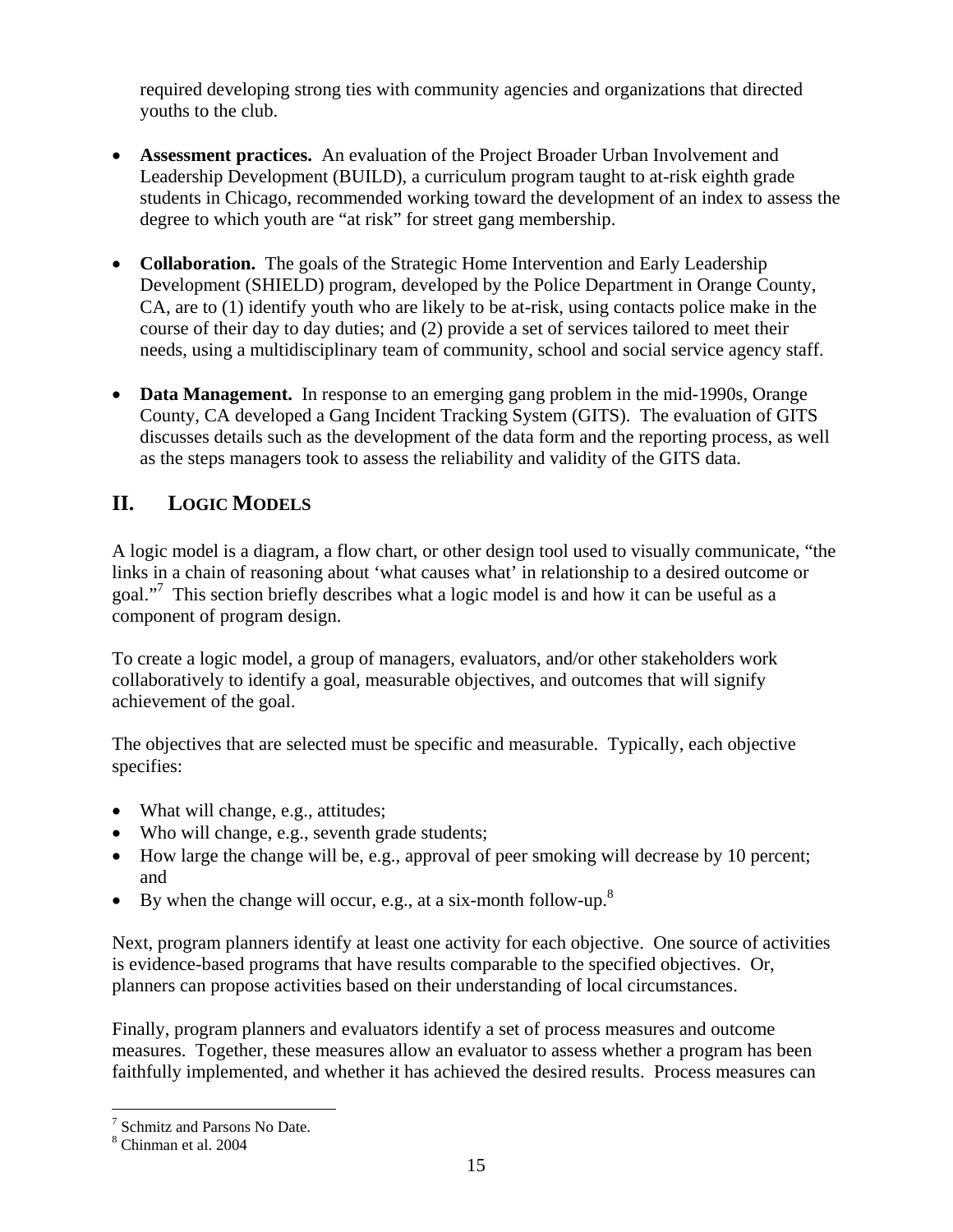track staff productivity or performance while outcome measures demonstrate the nature and degree of change that a program has had on program participants.<sup>9</sup>

There are many potential benefits to using a logic model in designing a program. A logic model helps:

- To assess whether a problem has been described accurately and succinctly;
- To ensure that a program will address objectives related to an overall goal;
- To identify desired outcomes which in turn helps to determine whether an evaluation is likely to produce meaningful results.

A logic model can also be useful for programs that are contracted out. Including a logic model as part of a Request for Proposal (RFP) can help ensure that the contractor is hired to provide a service that fits within goals of an overall strategy.

See Appendix F (© 10) for illustrative examples of two logic models: The Thunder Spirit Lodge completed by the University of Minnesota and The Bridgeport Safe Start Initiative completed by the Center for Women and Families of Eastern Fairfield County, Connecticut.

# **III. DEFINING WHAT WORKS –RISK FACTORS AND EVIDENCE-BASED PROGRAMS**

The final reports of the Joint County Gang Prevention Task Force and the Montgomery County Gang Prevention Task Force recommended that the County implement programs that "address risk factors" and are "evidence-based". These local recommendations reflect a broader national trend to link social science and program evaluation research to program design and implementation.

This interdisciplinary approach relies on researchers to isolate various risk factors associated with a particular problem, rigorously evaluate the effectiveness and replicability of interventions designed to mitigate the problem, and develop model programs to disseminate information about what works. It relies on program administrators to implement model programs or innovative interventions that address the risk factors researchers identify. Finally, it calls upon those who implement programs to collect data over time in order to measure program outcomes.

Public and private agencies currently use this approach to address a range of public health problems, such as substance abuse, juvenile delinquency, youth violence and gang membership. Ideally, this framework establishes a system to direct public funds to proven, effective programs. The available research about risk factors and evidence-based programs both helps to define the problem and shape expectations about how to solve it. This section briefly introduces the concepts of risk factors and evidence-based programs, and describes the status of research about the problem of youth gangs.

#### **A. Risk Factors**

 $\overline{a}$ 

 $9$  It is advisable to have more than one measure for each outcome in order to establish greater confidence in the validity of each one.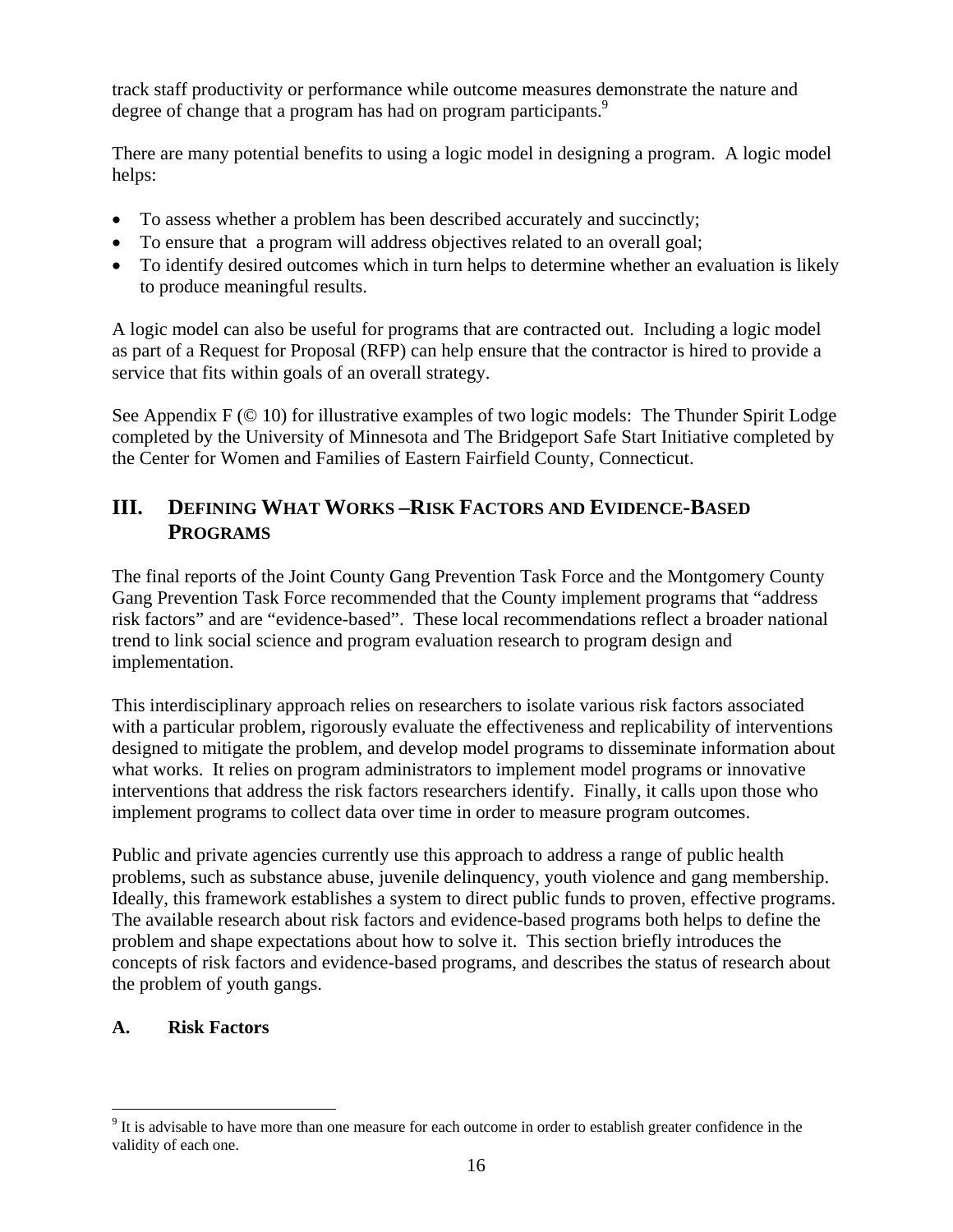The term "risk factor" refers to a behavior or condition in the environment that increases the probability a person will suffer harm. Most risk factors result from social learning or the combination of some social learning and biological processes. The predictive value of a specific risk factor changes over time.

Risk factors often occur in clusters and the research suggests that a child who is exposed to multiple risk factors faces a higher level of risk. Although researchers acknowledge that risk factors interact, most of the research that has been done identifies and measures the predictive value of risk factors separately, without taking the influence of other factors into account.

Identifying specific risk factors that have an established empirical relationship to a problem, such as youth violence, can be a helpful tool for program design. As discussed in the Surgeon General's Report on Youth Violence, the limits of using risk factors must also be recognized. Specifically:

- No single risk factor or set of risk factors is powerful enough to predict with certainty that youths will become violent.For example, while poor performance in school is a risk factor, by no means will all young people who perform poorly in school become violent.
- Because public health research is based on observations and statistical probabilities in large populations, risk factors can be used to predict violence in groups with particular characteristics or environmental conditions but not in individuals.
- Given these two limitations, assessments designed to target individual youths for intervention programs must be used with great care. Most individual youths identified by existing risk factors for violence, even youths facing accumulated risks, never become violent.
- Risk factors that are not amenable to change (e.g., being born male) are not good targets for intervention.
- Of the risk factors that are amenable to change, some are not realistic targets of preventive efforts. For example, eliminating poverty is not a realistic short-term goal, but countering some of the effects of poverty is.<sup>10</sup>

**Risk Factors and Youth Violence**. In 1998, researchers compiled information from dozens of studies to examine predictors of violence in adolescence and early adulthood. The goals of this major research effort were: (1) to determine which predictors had the strongest empirical association with future violence, and (2) to identify which risk factors should be used to define the target group for intervention.

Appendix G  $(\odot$  13) presents the results of this research. It lists risk factors in order of significance for two age groups: early childhood (ages 6-11); and adolescence (ages 12-14). An OJJDP discussion of this study points out some notable comparisons between age groups:

• The best predictors of violent or serious delinquency differ by age group. The research results show substance use is among the best predictors of future violence for children ages 6-11, but not for children ages 12-14. On the other hand, involvement with antisocial peers

 $\overline{a}$ 

<sup>&</sup>lt;sup>10</sup> Surgeon General's Report on Youth Violence, Chapter 4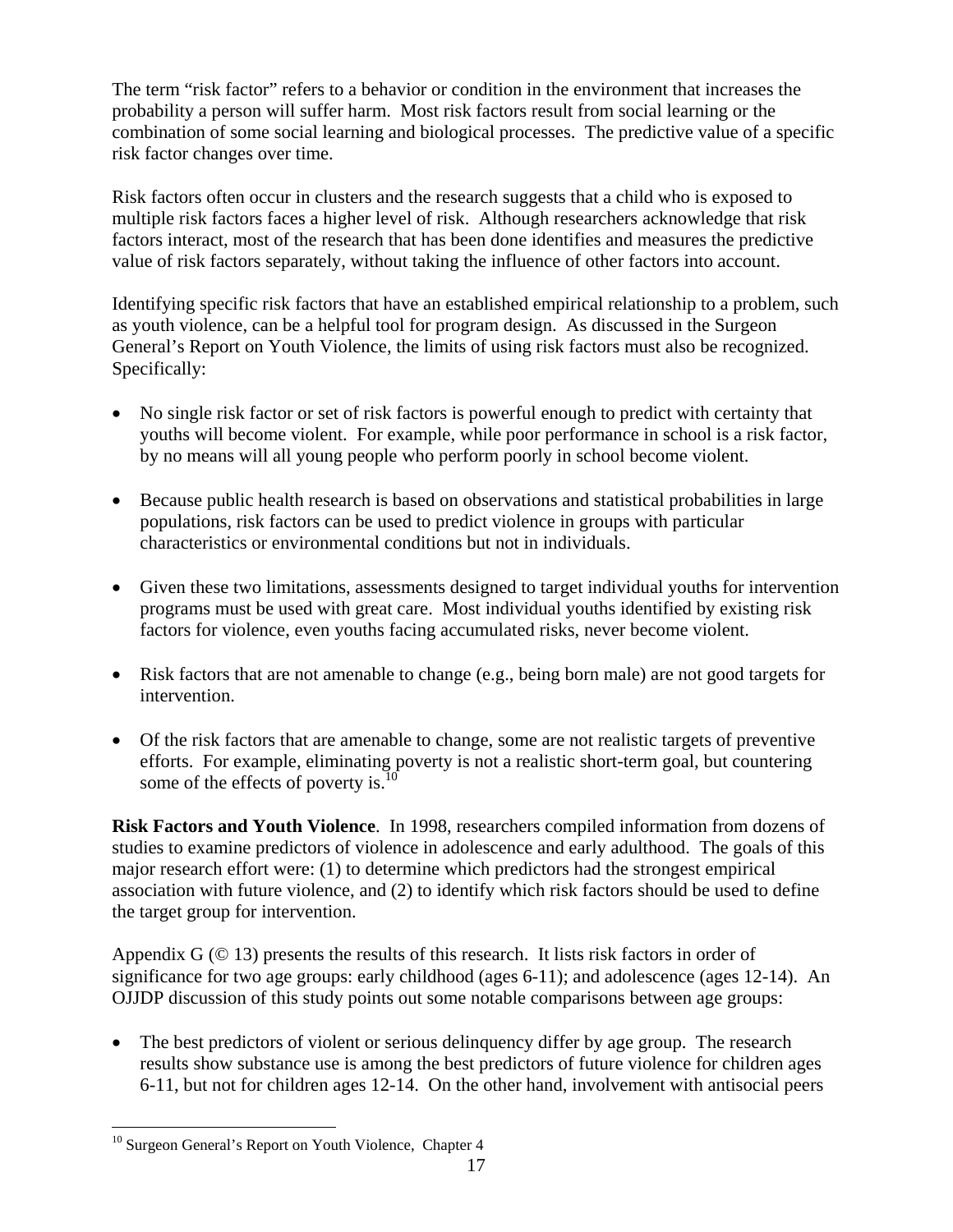and the lack of social ties are strong predictors for violence in the 12-14 year old age group, but not for the 6-11 year old age group.

• For the 6-11 year old age group, the predictors in the second and third ranked groups are relatively fixed personal characteristics, e.g., gender, family socioeconomic status, and ethnicity. For the 12-14 year old age group, a larger number of predictors are behavioral characteristics, e.g., aggression, school attitude/performance, and committing physical violence.

Along with the predictive value of a risk factor, experts also recommend considering whether a risk factor is easy or difficult to change. For example, the research on risk factors for committing serious violence suggests that the strongest predictors for both age groups (i.e., general offenses and substance use for 6-11 year olds; weak social ties, delinquent peers and gang membership for 12-14 year olds) could respond to an intervention program. In contrast, some of the risk factors that were moderately predictive of violence for the 6-11 year old age group, such as family socioeconomic status and antisocial parents, are more difficult to change.

**Risk Factors and Youth Gangs.** The research into risk factors and youth gangs has explored two separate issues: identifying risk factors that predict gang membership, and assessing whether gang membership itself is a risk factor for committing serious violence and/or engaging in delinquent behavior.

Risk factors that predict gang membership. Researchers have many theories about youth gang membership, but no definitive answer to explain why young people join gangs. The research for risk factors that predict youth gang membership is in a formative state. Appendix H  $(\odot 14)$ , excerpted from an OJJDP Juvenile Justice Bulletin, lists the risk factors for youth gang membership identified in various studies. It shows a multiplicity of factors across all domains.

Researchers have demonstrated that a cumulative impact exists, similar to the research about risk factors for youth violence. For example, one study of Seattle youth found children with seven or more risk factors were 13 times more likely to join a gang than those with none or one risk factor.<sup>11</sup>

Compared to the extensive research on risk factors that predict serious violence, much more research is needed to clearly identify the unique risk factors for gang involvement, and to estimate the strength or weakness of each risk factor at various stages of youth development.

In the interim, the large number of possible risk factors associated with gang membership makes it difficult to decide how best to use risk factors in designing programs aimed at reducing gang involvement. In fact, the research evidences different expert opinions about how to proceed:

- One recommendation is to conduct an in-depth assessment of the crime problem to identify the most prevalent risk factors; $12$
- A second recommendation is to use the risk factors for serious violence and juvenile delinguency because youth gangs and delinguency are closely related;  $\frac{13}{3}$  and

<sup>1</sup>  $11$  Hill et al. 2001

<sup>&</sup>lt;sup>12</sup> Howell 1998

<sup>&</sup>lt;sup>13</sup> "Strategic Planning Tool" Frequently Asked Questions 2005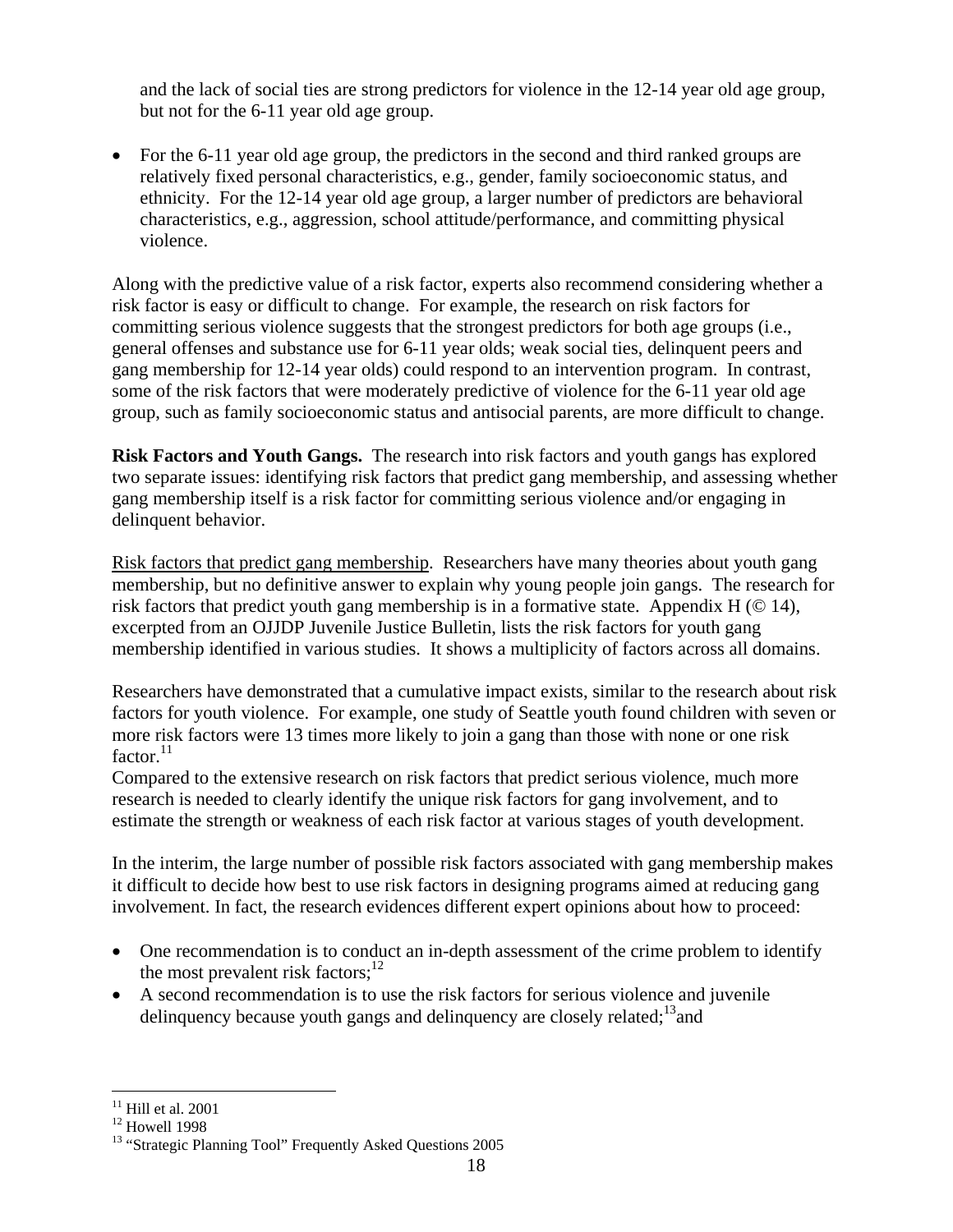• A third recommendation is to address multiple risk factors across multiple domains using a comprehensive communitywide approach since isolated efforts to target a single risk factor or a single domain are unlikely to have much success.<sup>14</sup>

Gang membership as a risk factor. As noted in the discussion of youth violence above, gang membership is a one of the strongest predictors of serious violence and juvenile delinquency for the 12-14 year old age group. Youth who participate in gangs are more likely than their nongang peers to commit violent crimes and property offenses. In the Seattle study, gang members, who made up 15 percent of the study sample, self-reported committing:

- 58 percent of all general delinquent acts;
- 51 percent of all minor assaults;
- 62 percent of all drug trafficking offenses; and
- $\bullet$  59 percent of all property offenses.<sup>15</sup>

#### **B. Evidence-Based Programs**

Ideally, the phrase "evidence-based program" refers to a program for which a methodologically rigorous evaluation has demonstrated the program's services positively changed the participants' behavior as originally planned. As evidence-based program databases have become more prevalent, the range of acceptable evaluation standards has grown.

During the last decade, several federal and private agencies have established extensive databases of evidence-based programs to disseminate information about "what works" to practitioners in the field. For example,

- The Center for the Study and Prevention of Violence (CSPV) established the Blueprints for Violence Prevention (Blueprints) database to identify effective violence prevention programs.
- The Development Services Group for the OJJDP established the Model Programs Guide (MPG) database of scientifically proven programs designed to enhance accountability, ensure public safety, and reduce recidivism.
- The Substance Abuse and Mental Health Services Administration (SAMHSA) established the Model Programs database to identify evidence-based programs designed to prevent or reduce substance abuse and other related high-risk behaviors.
- The Surgeon General and the federal DHHS established the Youth Violence Program database to identify specific strategies and programs designed to reduce and prevent youth violence.

The agencies listed above share a common conceptual approach to developing and maintaining their databases. This approach includes:

• Soliciting program nominations and information about innovative program approaches;

<u>.</u>

 $14$  Wyrick 2004

 $15$  Hill et al. 2001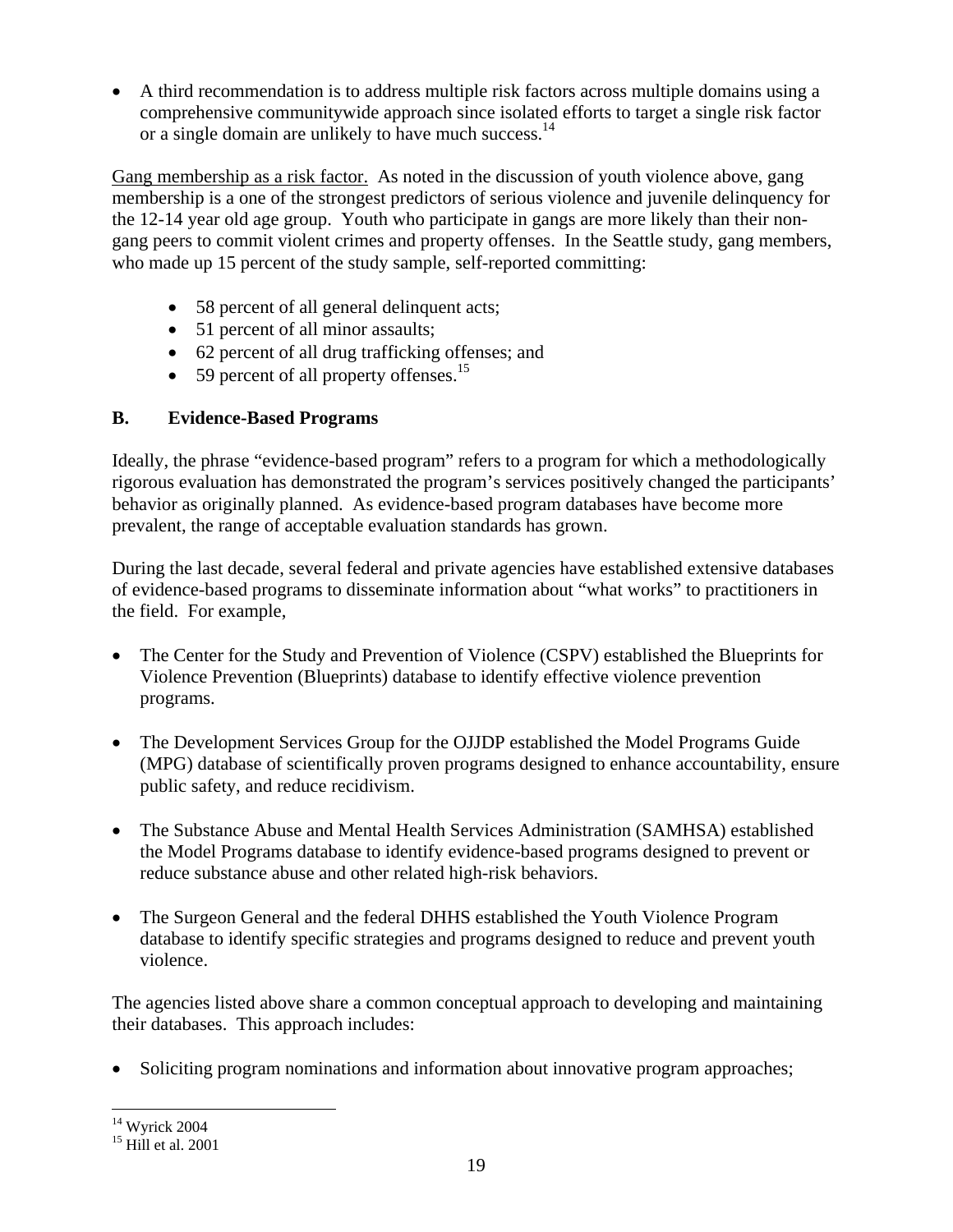- Reviewing the strength of the supporting evaluation research; and
- Classifying programs based on their effectiveness.

Although their approaches are similar, each agency has adopted its own criteria for selecting programs for review, determining the scientific rigor of an evaluation, and classifying a program as "effective" or "not effective". Each agency has also adopted its own classification or naming system. A review of the selection and classification practices for the various databases shows that all four databases apply a rigorous set of guidelines.

The existence of multiple databases gives program managers access to a large volume of program approaches, based on an even greater number of programs. For example, the Center for the Study of Prevention of Violence Blueprints for Violence Prevention project has reviewed more than 500 programs, since it was established in 1996.

**Evidence-Based Programs and Youth Gangs.** The Gang Reduction Program is OJJDP's most recent initiative to address the problem of youth gangs. The goal of OJJDP's Gang Reduction Program is to "reduce youth gang crime and violence in targeted neighborhoods by helping communities take an integrated approach to applying proven practices in primary prevention, secondary prevention, suppression and re-entry."

To help communities implement the Gang Reduction Program, the National Youth Gang Center created a web-based Strategic Planning Tool that provides a database of "effective" or "promising" programs designed to address problems associated with juvenile delinquency and gangs. The National Youth Gang Center (NYGC) maintains the database to disseminate information about innovative and effective programs to practitioners in the field. To create its database, the NYGC searched existing databases maintained by CSPV, SAMSHA and the Surgeon General for programs that prevent or reduce gang involvement or programs that reduce delinquency, or aggressive or disruptive behavior.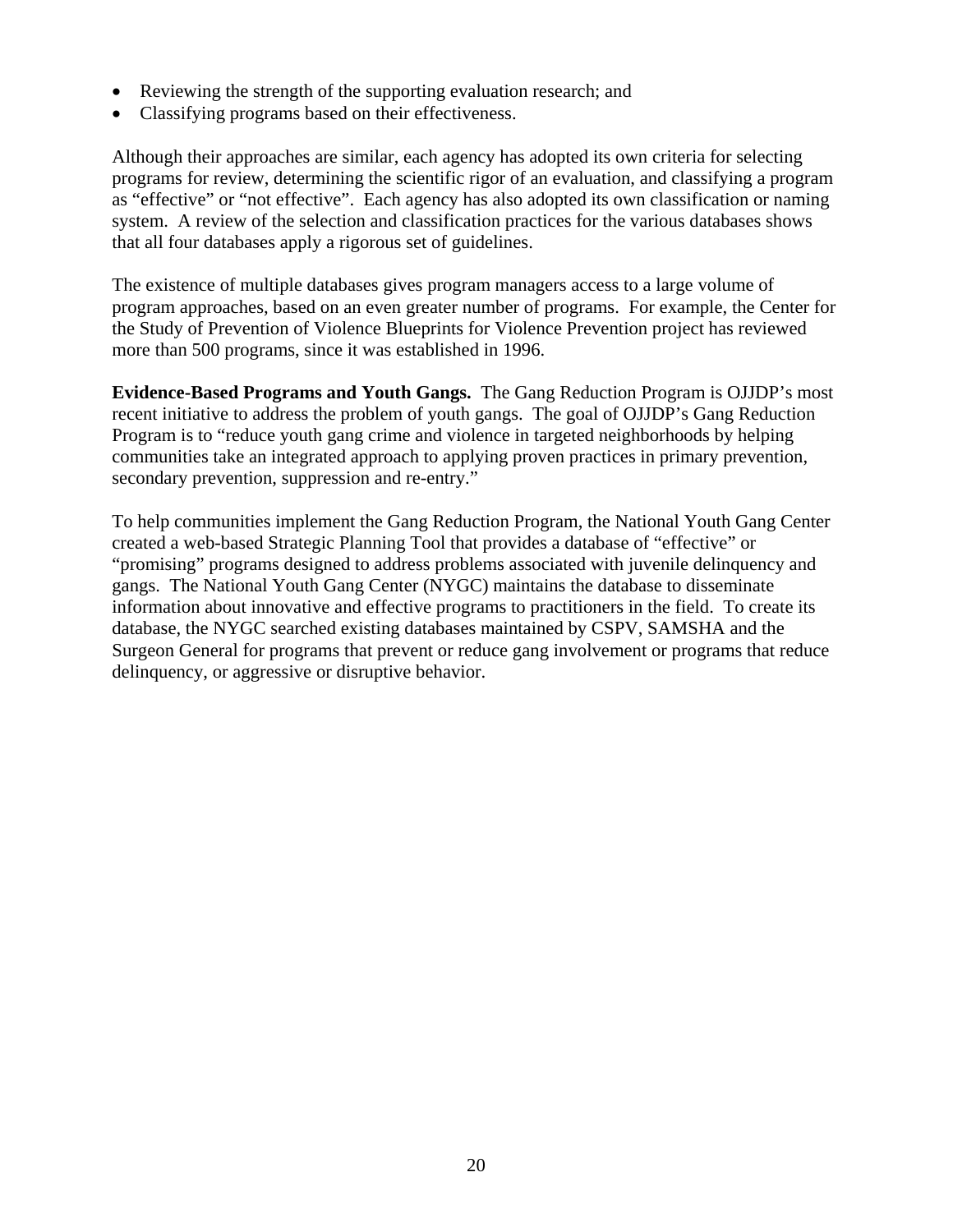#### **APPENDIX A – DEFINITIONS AND TERMS**

Evaluation research uses several terms that have specific technical meanings. This appendix defines some key terms to help the reader understand the different types of evaluations and research design structures.

A *process evaluation* examines how a program was implemented and how it operates in practice, to determine whether the program is providing services as intended. The process of documenting a program's operation can help explain a program's performance. It also provides information for potential replication.

An *outcome evaluation* shows whether made a difference, in terms of the problem that led to the creation of the program in the first place. It measures changes to the problem identified initially (e.g., too many homicides) and determines whether the changes are due to the services the program delivered.

Different kinds of "outcome evaluation" have different levels of scientific rigor. An outcome evaluation that has a non-experimental design can report general observations about the positive or negative effects of a program; however, it cannot make any definitive statements about program impact. In contrast, an outcome evaluation that uses an experimental design can report with a high degree of certainty both the effect of the program and statistical significance. Specifically:

- An **experimental design** collects comparative data to measure changes in two groups of people, a treatment group and a control group. An evaluation that uses an experimental design randomly assigns individuals to either group, ensures groups are matched on demographic characteristics, and compares the results to determine the program effects. This design is considered the gold standard because the results of these studies can be used to establish a measurable cause and effect relationship and the impact of a program.<sup>16</sup>
- A **quasi-experimental design** collects comparative data to measure changes in a treatment group and a control group; however, the research does not randomly assign people to one group or another or cannot control which group gets the treatment. Examples of this type of design include a comparison group pre-test/post test design, or a multiple time series design. These types of evaluations place a priority on generating impartial, accurate, and valid information. They are often used when random assignment is not possible. This design could be considered the silver standard because the results of these studies can be used to draw causal conclusions; however, the lack of random assignment adds uncertainty to the results.
- A **non-experimental design** uses purposeful sampling techniques to collect data. These designs typically use qualitative data sources such as interviews, observation, and focus groups. The evaluation designs include case studies and participatory approaches. This design could be considered the bronze standard in terms of scientific rigor because the results of these studies provide a rich sense of the program impacts but cannot be used to draw causal conclusions.

 $\overline{a}$ 

<sup>&</sup>lt;sup>16</sup> Source: OLO and Harvard Family Research Project, Selected Evaluation Terms, March 2002.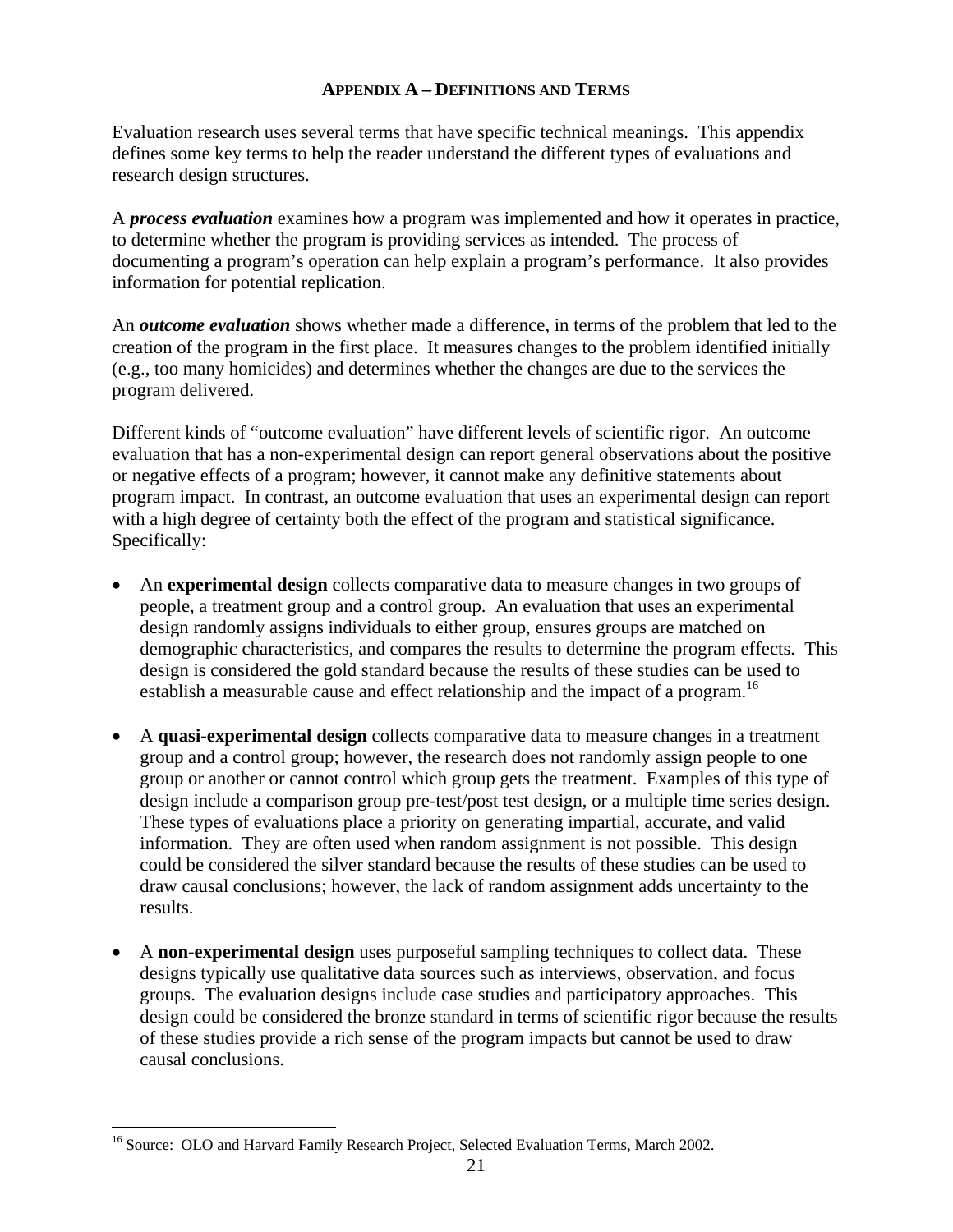#### **APPENDIX B – METHODOLOGY**

OLO conducted a comprehensive, systematic search of electronic and print literature to identify youth gang programs. OLO limited its search to programs that specifically targeted the activities of gangs or gang members or programs that measured a gang related outcome.

OLO's primary sources of program information were The National Youth Gang Center database of programs that addressed the risk factors of gang membership and the Office of Juvenile Justice and Delinquency Prevention's report *Youth Gang Programs and Strategies.* OLO supplemented these sources with program information from the Surgeon General's *Youth Violence* report, the Center for the Study and Prevention of Violence's *Blueprints for Violence Prevention,* and *Preventing Crime: What Works, What Doesn't. What's Promising. A Report to the United States Congress.*

OLO's initial search identified 64 programs. OLO dropped 26 of these programs from further review, because they did not address gangs or measure gang outcomes, they did not did not appear to have any evaluation research, or there program information was too limited. An indepth review of the remaining 38 programs showed these programs differed both in the rigor of the supporting research as well as their reported results. OLO sorted these programs into three categories, based on the strength of their research design and the direction of their reported results.

- **Category I, Proven Positive Results**. Eleven programs have evaluations that used experimental or quasi-experimental research designs, and the results of the evaluation demonstrates that the program made a positive change.
- **Category II, Proven Mixed Results**. Twelve programs have evaluations that used experimental or quasi-experimental research designs; however, the results of the evaluation found a mix of positive and negative outcomes.
- **Category III, Unproven Promising Results**. Fifteen programs in report positive outcomes based on a formative evaluation, preliminary evaluation results or other data.

Appendices C, D and E list the specific programs in each category. The tables identify the type of program, the target population, and the implementation setting and dates for each program and provide a brief description of the evaluation results.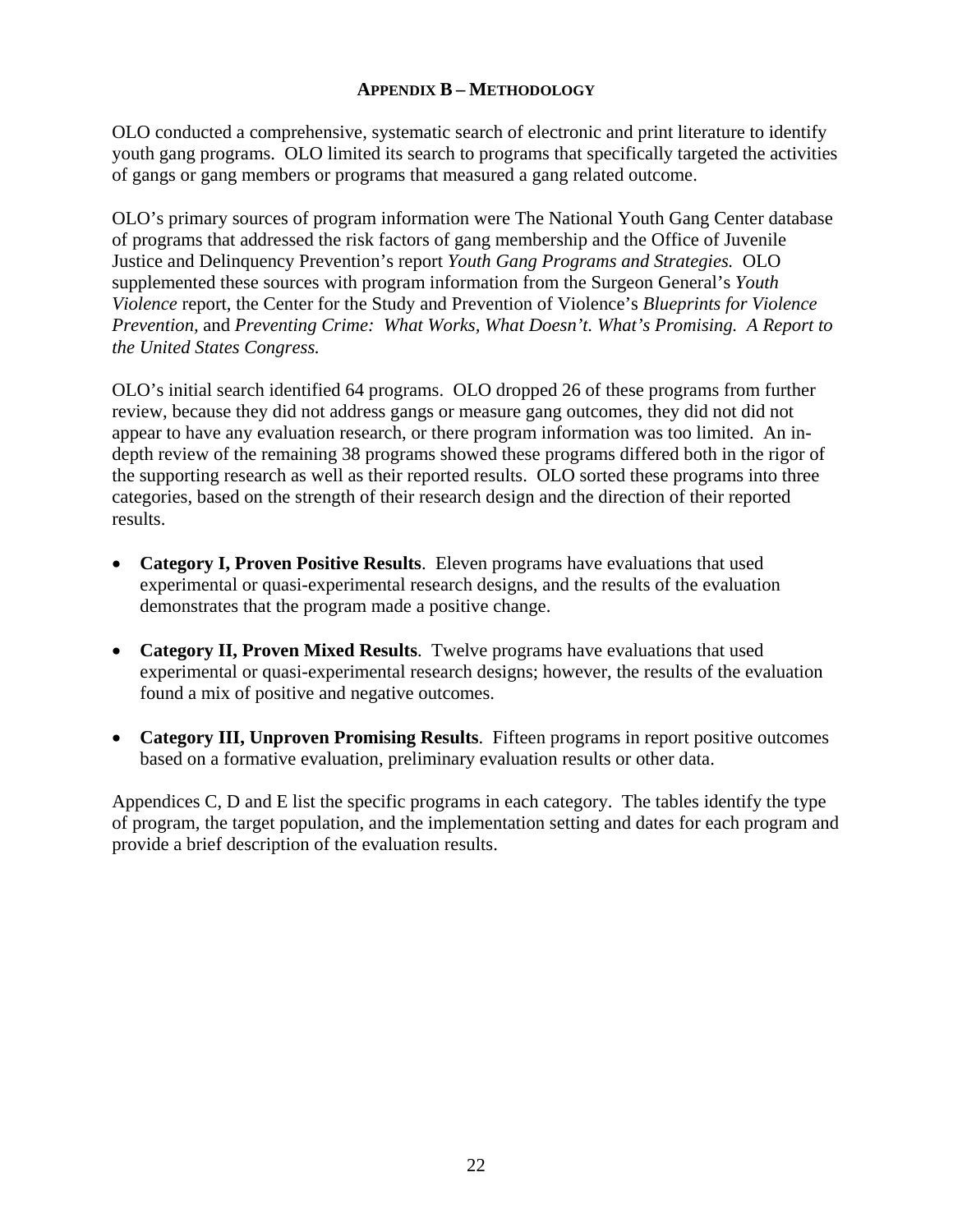# **APPENDIX C – PROGRAM LISTINGS FOR CATEGORY I – PROVEN POSITIVE RESULTS**

| Program<br><b>Title</b>                                                                                                                    | <b>Type of</b><br>Program   | <b>Target</b><br>Population                                              | <b>Evaluation Results</b>                                                                                                                                                                                                                                                                                                                                          | Implementation<br><b>Settings and Dates</b>                                                                                       |
|--------------------------------------------------------------------------------------------------------------------------------------------|-----------------------------|--------------------------------------------------------------------------|--------------------------------------------------------------------------------------------------------------------------------------------------------------------------------------------------------------------------------------------------------------------------------------------------------------------------------------------------------------------|-----------------------------------------------------------------------------------------------------------------------------------|
| Child<br>Development<br>Project                                                                                                            | Prevention                  | Elementary<br>school<br>students and<br>families                         | Significantly reduces early<br>substance use and risky<br>behaviors, such as gang fights,<br>carrying weapons, and making<br>violent threats.                                                                                                                                                                                                                      | Nationwide in<br>elementary schools,<br>1980s                                                                                     |
| Montreal<br>Preventive<br>Treatment<br>Program                                                                                             | Prevention                  | Boys ages<br>7-9 from<br>low income<br>families                          | Promotes pro-social skills and<br>self control. At age 12,<br>participants less likely to<br>report minor offenses. At 15,<br>participants less likely to<br>report gang involvement, drug<br>use, having friends arrested.                                                                                                                                        | Montreal, 1990s                                                                                                                   |
| Movimiento<br>Ascendencia                                                                                                                  | Prevention                  | At-risk<br>Mexican<br>American<br>girls ages<br>$10 - 17$                | Participants showed reductions<br>in multiple measures of<br>delinquency compared to<br>control group.                                                                                                                                                                                                                                                             | Pueblo, CO, 1990s                                                                                                                 |
| Perry<br>Preschool                                                                                                                         | Prevention                  | African<br>American<br>children<br>ages 3-4 in<br>low income<br>families | Over a 35-year follow-up<br>period, participants had higher<br>levels of academic<br>achievement, and less<br>delinquency, including less<br>involvement in gang fights,<br>and a lower incidence of<br>teenage pregnancy.                                                                                                                                         | Ypsilanti, Michigan,<br>1962-1967                                                                                                 |
| Gang<br>Prevention<br>Through<br>Targeted<br>Outreach<br>(GPTTO) and<br>Gang<br>Intervention<br>Through<br>Targeted<br>Outreach<br>(GITTO) | Prevention/<br>Intervention | At-risk<br>youth                                                         | Evaluation after one-year<br>showed clubs successfully<br>attracted and involved youth at<br>high-risk of gang involvement.<br>Evaluation could not<br>definitively show whether<br>clubs prevented or stopped<br>gang membership, although<br>preliminary evidence showed<br>more participation could<br>prevent or reduce gang related<br>delinquent activities. | Nationwide in 21<br>clubs that used the<br>prevention approach<br>and three clubs that<br>used the intervention<br>approach, 1997 |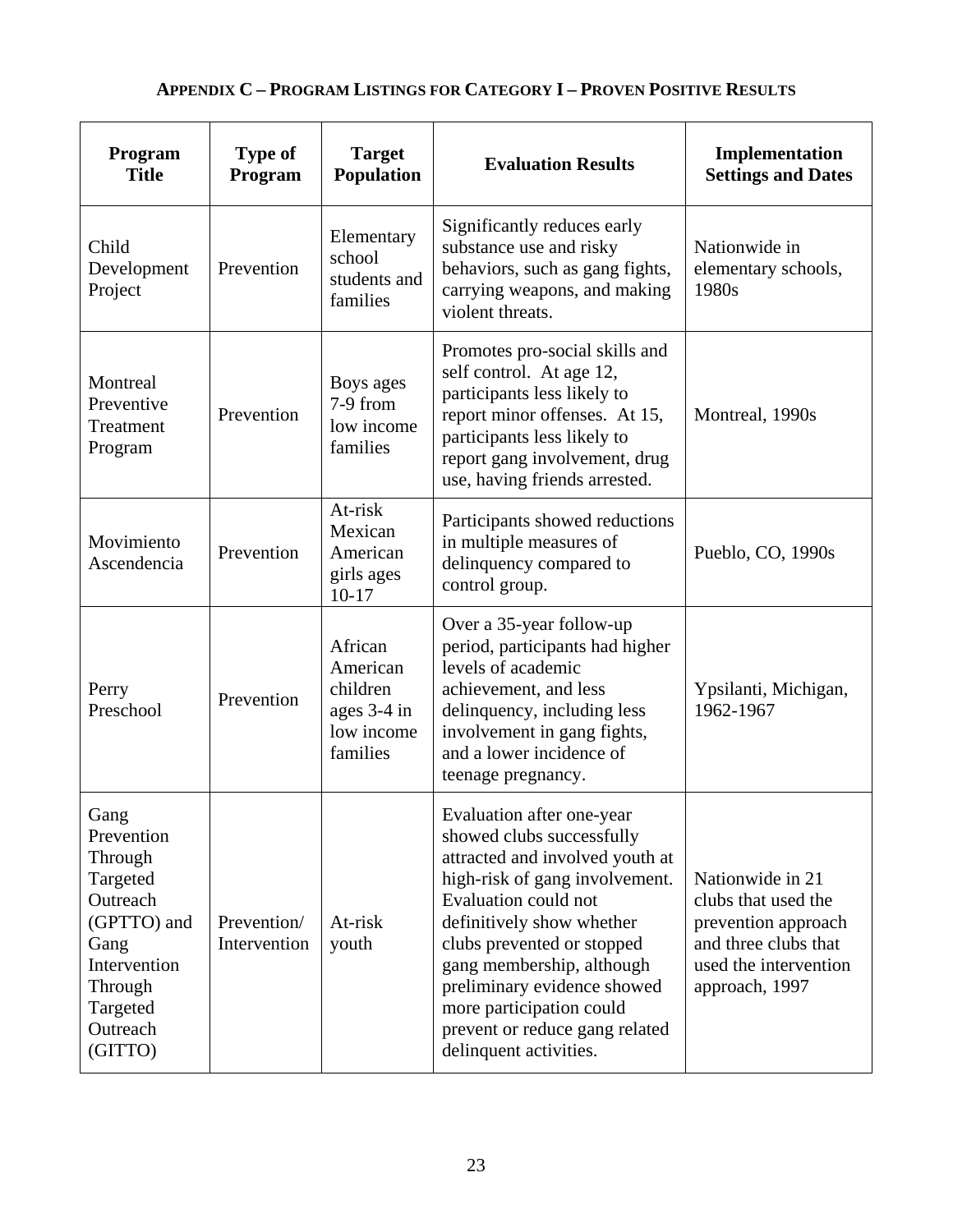### **PROGRAM LISTINGS FOR CATEGORY I – PROVEN POSITIVE RESULTS (CONTINUED)**

| Program<br><b>Title</b>                                                            | <b>Type of</b><br>Program   | <b>Target</b><br><b>Population</b>                                  | <b>Evaluation Results</b>                                                                                                                                                                                                                                                     | Implementation<br><b>Settings and Dates</b>                                                                                                                            |
|------------------------------------------------------------------------------------|-----------------------------|---------------------------------------------------------------------|-------------------------------------------------------------------------------------------------------------------------------------------------------------------------------------------------------------------------------------------------------------------------------|------------------------------------------------------------------------------------------------------------------------------------------------------------------------|
| <b>Broader Urban</b><br>Involvement<br>and<br>Leadership<br>Development<br>(BUILD) | Prevention/<br>Intervention | At-risk 8 <sup>th</sup><br>grade youth<br>and juvenile<br>offenders | Prevention program<br>participants were less likely to<br>join gang than members of<br>control group. Intervention<br>program participants had a<br>lower recidivism rate than<br>control group members.                                                                      | Prevention program -<br>select middle schools,<br>1980s, Intervention<br>$program - Cook$<br>County Juvenile<br>Detention Center,<br>Chicago, IL 1980s -<br>to present |
| Aggression<br>Replacement<br>Training                                              | Intervention                | Juvenile<br>offenders,<br>gang<br>members                           | Promotes skill acquisition,<br>improves anger control and<br>increases constructive<br>behaviors. Participants in gang<br>intervention project in NYC<br>had lower arrest rates during<br>eight month period following<br>program than control group<br>members (13% v. 52%). | Nationwide including<br>probation departments<br>and detention centers<br>in New York, Texas,<br>and Washington,<br>1987 to present                                    |
| Lifeskills '95                                                                     | Intervention                | Juvenile<br>offenders                                               | Promoted self control and<br>positive decision making.<br>Fewer participants associated<br>with former gang associates<br>compared to control group (8%<br>$v. 27\%)$                                                                                                         | San Bernardino and<br>Riverside, CA, 1995                                                                                                                              |
| Tri-Agency<br>Resource<br>Gang<br>Enforcement<br>Team<br>(TARGET)                  | Intervention                | Gang<br>members<br>and gangs                                        | Successfully incarcerated<br>hardcore gang members. Gang<br>crime decreased 11% in 1992.<br>Showed a cumulative<br>reduction of 47% through<br>1997.                                                                                                                          | Orange County, CA,<br>1995                                                                                                                                             |
| <b>Boston</b><br>Ceasefire                                                         | Suppression                 | Violent<br>offenders<br>and gang<br>members                         | Program may have been<br>effective in reducing youth<br>homicides, gun assault<br>incidents, and "shots fired"<br>calls for service.                                                                                                                                          | Boston, MA, 1996.<br>Replicated in other<br>cities including<br>Minneapolis, St.<br>Louis and Los<br>Angeles                                                           |
| Operation<br>Hardcore                                                              | Suppression                 | Habitual<br>gang<br>offenders                                       | Program achieved fewer<br>dismissals, more convictions,<br>and a higher rate of state<br>prison commitments compared<br>to cases handled through<br>normal prosecutorial process.                                                                                             | Los Angeles, CA,<br>1979 to Present                                                                                                                                    |

Source: OLO obtained information from two sources, Howell 2000 and "Strategic Planning Tool" 2005. See these sources for primary source information.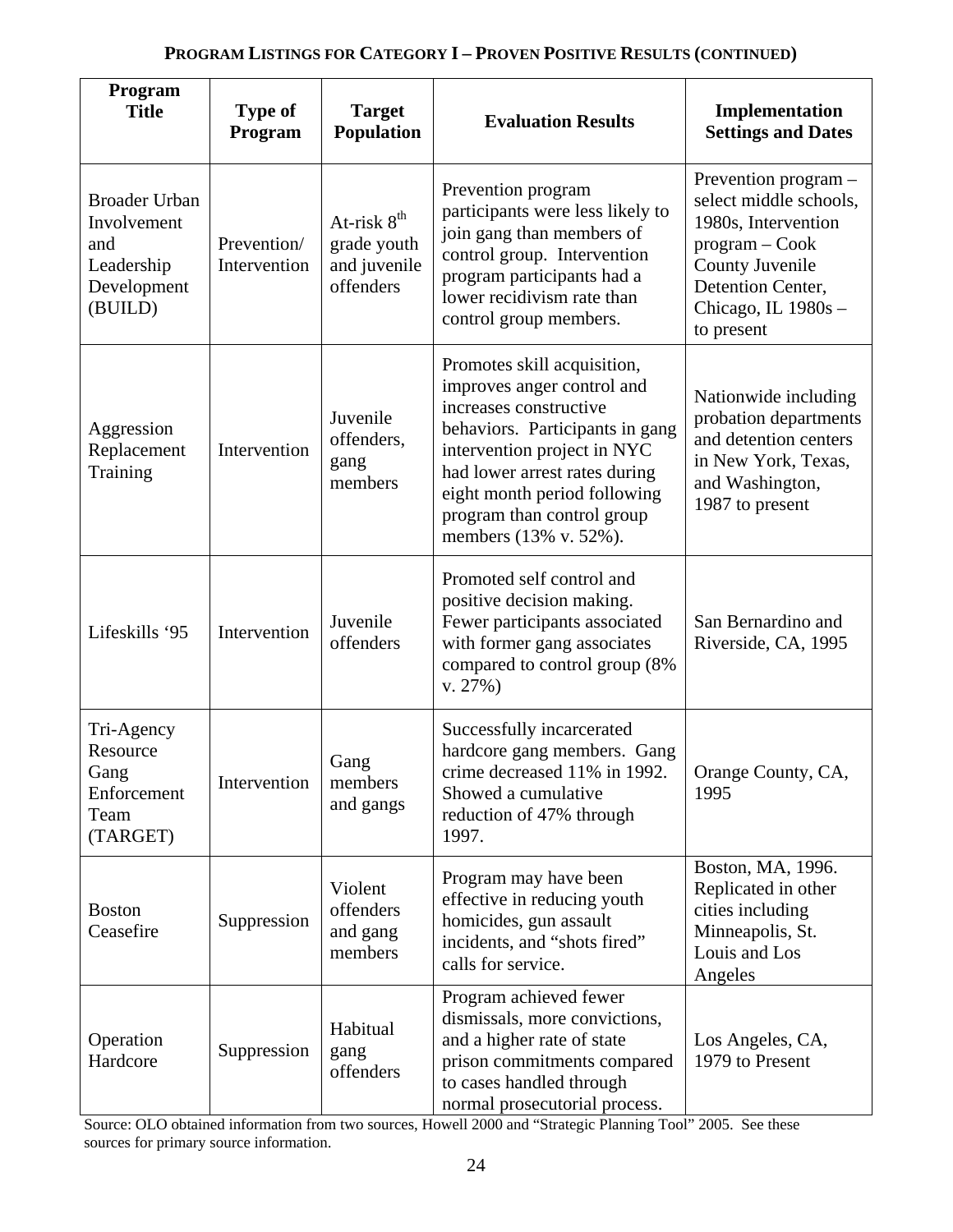| <b>Program Title</b>                                                                                        | <b>Type of</b><br>Program | <b>Target</b><br><b>Population</b>                | <b>Evaluation Results</b>                                                                                                                                                                                                                                                                                                                                     | Implementation<br><b>Settings and</b><br><b>Dates</b>  |
|-------------------------------------------------------------------------------------------------------------|---------------------------|---------------------------------------------------|---------------------------------------------------------------------------------------------------------------------------------------------------------------------------------------------------------------------------------------------------------------------------------------------------------------------------------------------------------------|--------------------------------------------------------|
| <b>Gang Resistance</b><br><b>Education</b> and<br>Training<br>(GREAT)                                       | Prevention                | All students                                      | Two year follow-up results<br>showed no significant<br>differences in attitudes or<br>behaviors. Four year<br>follow-up results showed<br>more negative views of<br>gangs and other positive<br>outcomes. Reductions in<br>gang affiliation and<br>delinquency were not<br>statistically significant.<br>Current program structure<br>has not been evaluated. | Nationwide in<br>middle schools,<br>$1990s$ – present. |
| Participate and<br>Learn Skills<br>(PALS)                                                                   | Prevention                | Children ages<br>5-15 living in<br>public housing | Delinquency charges for<br>participants declined<br>compared to control group<br>members; however, family<br>and teacher surveys revealed<br>no significant changes<br>between groups in behavior<br>at home or school.                                                                                                                                       | Ottawa, 1980                                           |
| <b>Building</b><br>Resources for the<br>Intervention and<br>Deterrence of<br>Gang<br>Engagement<br>(BRIDGE) | Intervention              | Gang involved<br>youth ages 12-<br>22             | Participants had fewer<br>arrests for serious violence,<br>non-serious violence, and<br>drugs compared to control<br>group; however, no<br>evidence of effect on gang<br>involvement.                                                                                                                                                                         | Riverside, CA,<br>1995                                 |
| Crisis<br>Intervention<br>Services Project                                                                  | Intervention              | At-risk youth<br>and gang<br>members              | Reduced individual serious<br>and violent crimes but not<br>overall crime rates.                                                                                                                                                                                                                                                                              | Chicago, IL,<br>1980s                                  |
| Ladino Hills                                                                                                | Intervention              | Gang members                                      | Initial research showed<br>reduced gang cohesiveness<br>and fewer arrests but follow-<br>up evaluation attributed<br>original effects to fewer<br>gang members and showed<br>effects were not sustained.                                                                                                                                                      | Los Angeles,<br>CA, 1967                               |

# **APPENDIX D – PROGRAM LISTINGS FOR CATEGORY II – PROVEN MIXED RESULTS**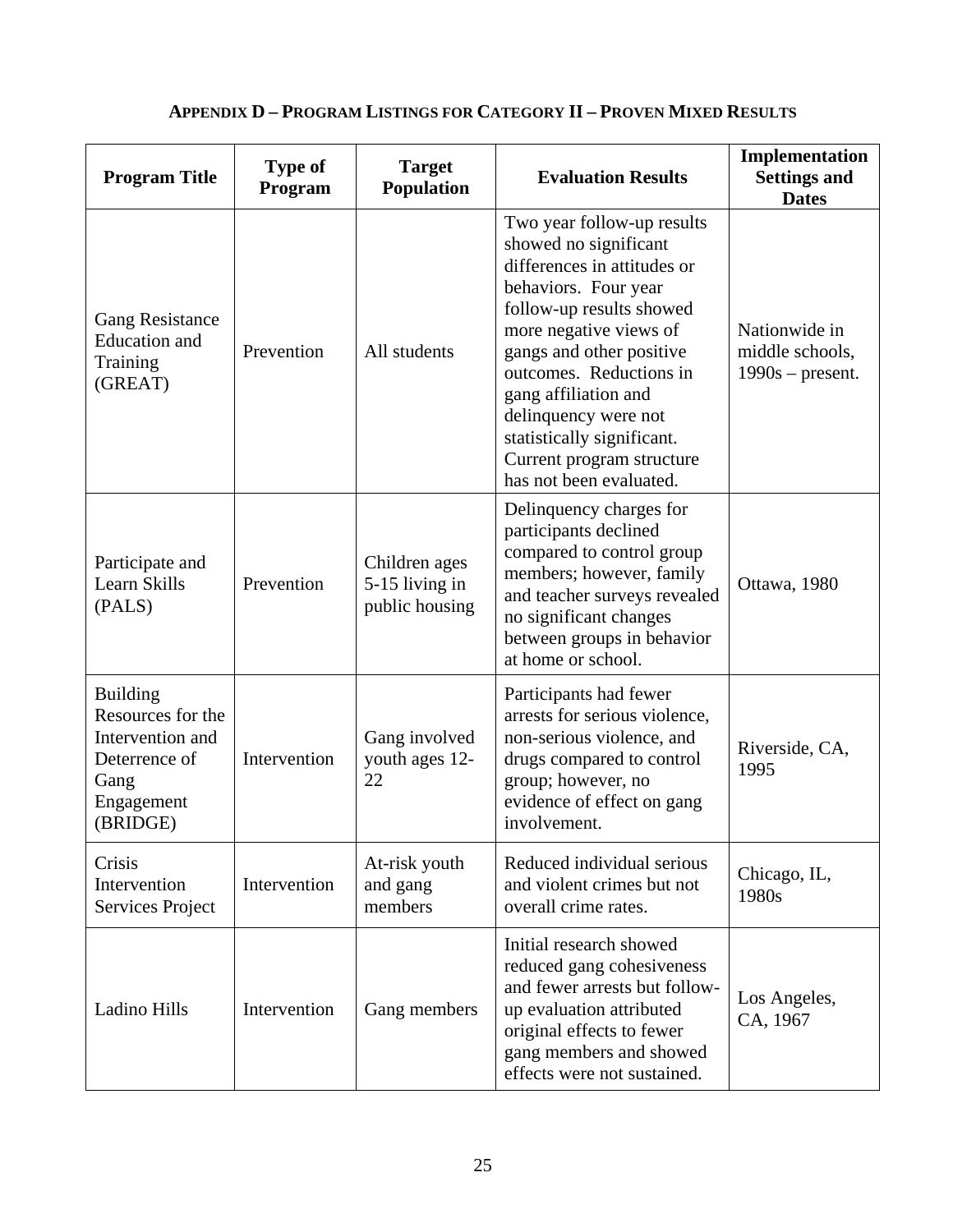| <b>Program Title</b>                                                | <b>Type of</b><br>Program                   | <b>Target</b><br><b>Population</b>                                     | <b>Evaluation Results</b>                                                                                                                                                                                                                                       | Implementation<br><b>Settings and</b><br><b>Dates</b> |
|---------------------------------------------------------------------|---------------------------------------------|------------------------------------------------------------------------|-----------------------------------------------------------------------------------------------------------------------------------------------------------------------------------------------------------------------------------------------------------------|-------------------------------------------------------|
| San Diego<br><b>Repeat Offender</b><br>Prevention<br>Program (ROPP) | Intervention                                | Released gang-<br>involved<br>juvenile<br>offenders, ages<br>$12 - 17$ | No significant difference in<br>percentage of participants or<br>control group members who<br>had court petition filed;<br>however, program<br>participants had more<br>positive outcomes, such as<br>fewer positive drug tests and<br>better school outcomes.  | San Diego, CA,<br>1997                                |
| Civil Gang<br>Injunctions                                           | Suppression                                 | Gang members                                                           | Initial results showed<br>modest immediate<br>improvements in community<br>safety and well-being but no<br>significant changes in<br>intermediate or long term<br>outcomes.                                                                                     | Los Angeles,<br>CA, 1980s                             |
| Dallas Anti-<br>Gang Initiative                                     | Suppression                                 | Gang<br>communities/<br>Members                                        | Largest declines in violent<br>gang-related offenses<br>occurred in areas that used<br>curfews and truancy<br>enforcement. Areas that<br>used high visibility<br>saturation did not show a<br>statistically significant<br>decline in gang related<br>violence. | Dallas, TX, 1996                                      |
| Los Angeles<br>Operation<br>Ceasefire                               | Suppression                                 | Gang members                                                           | Coordinated community<br>approach differed from<br>planned intervention but<br>reduced youth violence.<br>Gang crime decreased more<br>rapidly in target area but<br>overall violent crimes<br>decreased by identical rates.                                    | Los Angeles,<br>CA, 2000                              |
| Richmond, CA<br>Comprehensive<br>Homicide<br>Initiative             | Prevention/<br>Intervention/<br>Suppression | At-risk youth,<br>gang members                                         | Results showed program<br>significantly reduced<br>homicides but effect on<br>gang crime was mixed.                                                                                                                                                             | Richmond, CA,<br>1995                                 |

# **PROGRAM LISTINGS FOR CATEGORY II – PROVEN MIXED RESULTS (CONTINUED)**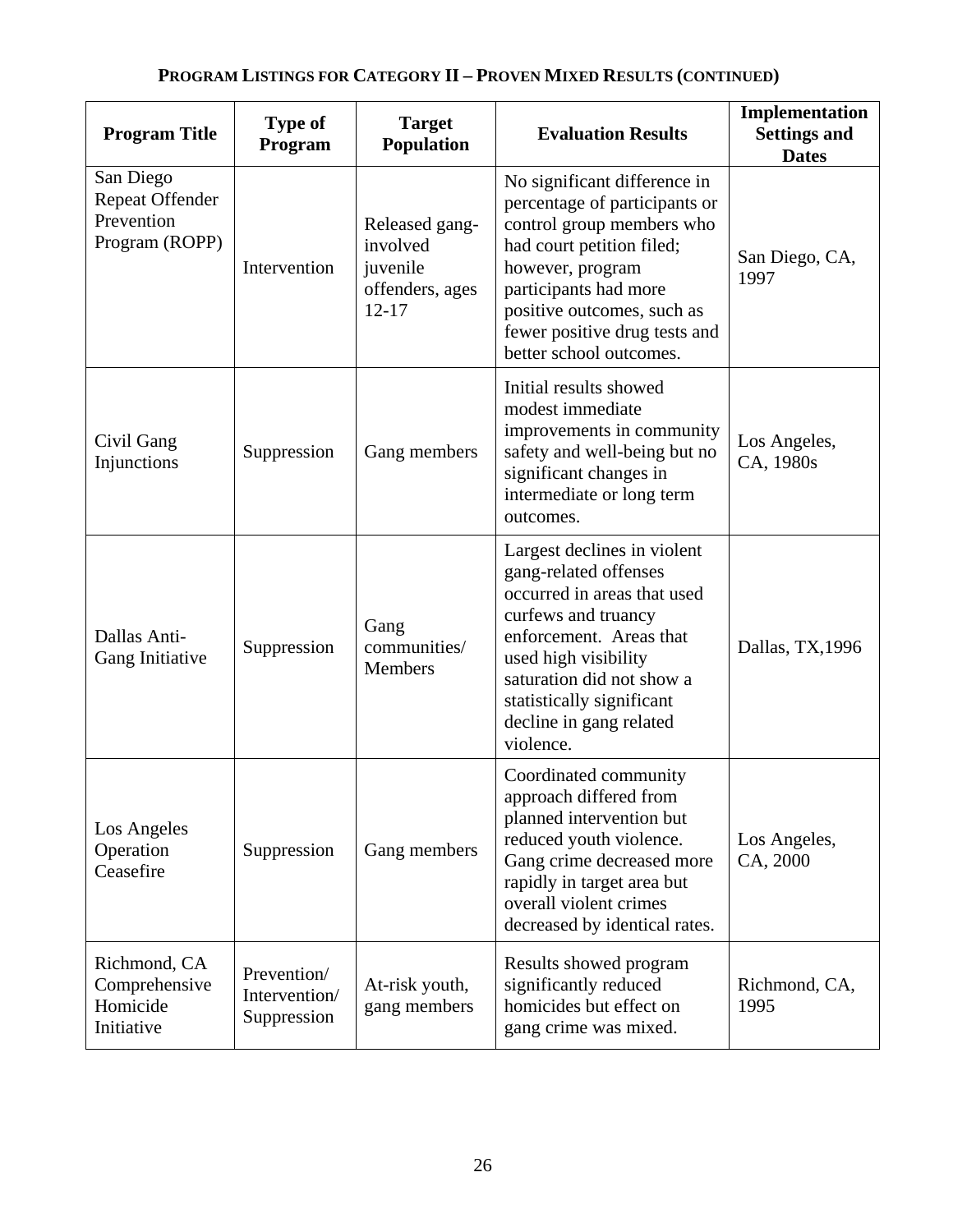| <b>Program Title</b>                                      | <b>Type of</b><br>Program                   | <b>Target</b><br><b>Population</b>                                  | <b>Evaluation Results</b>                                                                                                                                                                                                                                                                                      | Implementation<br><b>Settings and</b><br><b>Dates</b>                                       |
|-----------------------------------------------------------|---------------------------------------------|---------------------------------------------------------------------|----------------------------------------------------------------------------------------------------------------------------------------------------------------------------------------------------------------------------------------------------------------------------------------------------------------|---------------------------------------------------------------------------------------------|
| Comprehensive<br>Gang Model <sup>1</sup>                  | Prevention/<br>Intervention/<br>Suppression | Youth gang<br>members and<br>older gang<br>members (ages<br>$12-24$ | Results mixed among five<br>sites. Participants at<br>successful sites had fewer<br>arrests. Results at one site<br>showed no effect on gang<br>membership. Results at<br>other sites showed no effect<br>on arrests and increases or<br>no changes in gang<br>membership.                                     | Mesa, AZ;<br>Riverside, CA;<br>San Antonio, TX;<br>Tucson, AZ;<br>Bloomington, IL,<br>1990s |
| Gang Violence<br>Reduction<br>Program/<br>Little Village* | Prevention/<br>Intervention/<br>Suppression | Older gang<br>members (ages<br>$17-24)$                             | Project significantly reduced<br>serious violent and drug<br>related arrests among<br>participants. Project was<br>more effective with older,<br>more violent gang offenders<br>than with younger, less<br>violent offenders. Project<br>was less effective changing<br>pattern of gang crime in<br>community. | Chicago, IL,<br>1995                                                                        |

# **PROGRAM LISTINGS FOR CATEGORY II – PROVEN MIXED RESULTS (CONTINUED)**

Source: OLO obtained information from three sources, Howell 2000 and "Strategic Planning Tool" 2005. See these secondary sources for primary source information.

<sup>1</sup> See OLO Memo *Follow-up Information on the OJJDP Comprehensive Gang Model* (May 3, 2005) for more details on the Comprehensive Gang Model.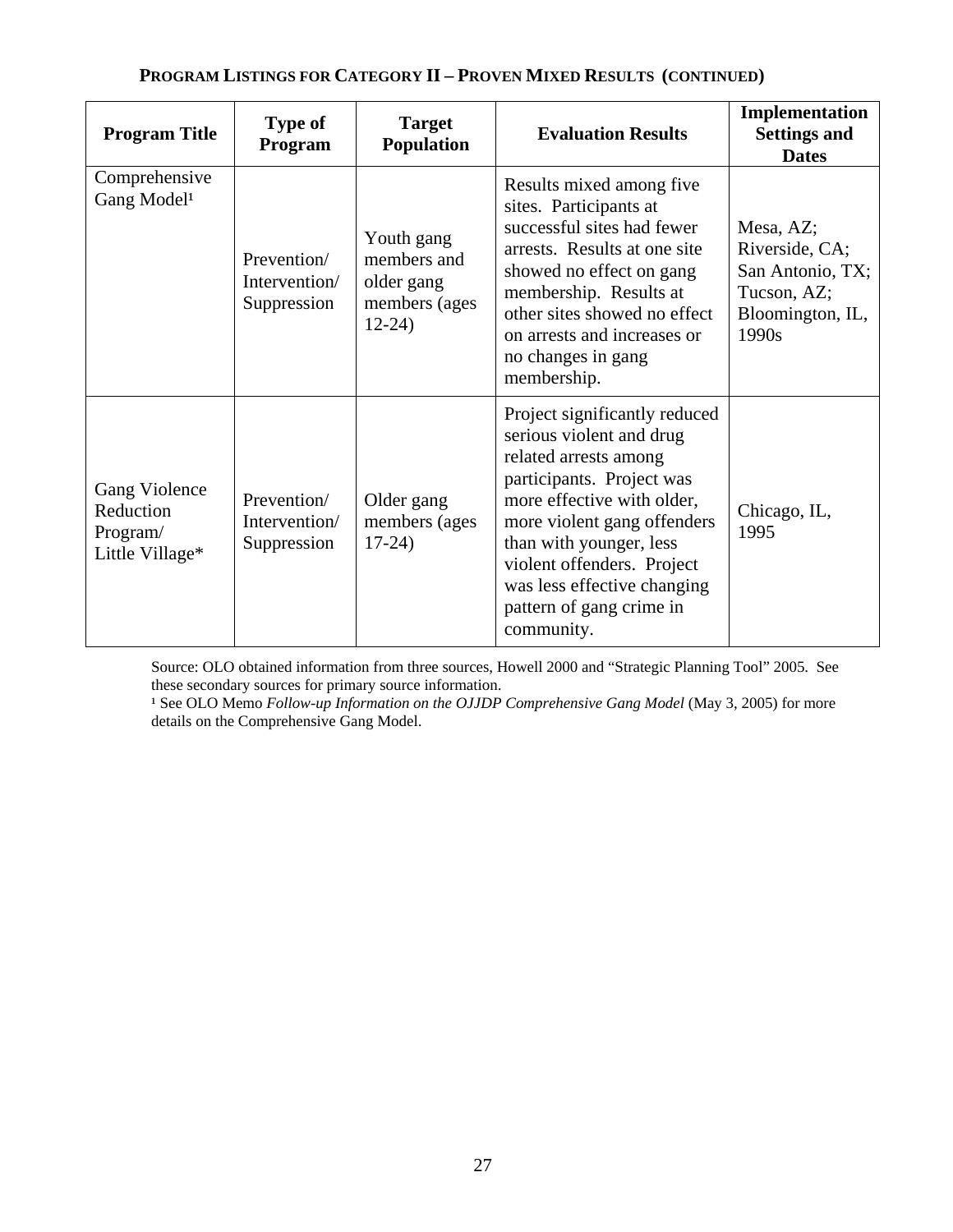# **APPENDIX E – PROGRAM LISTINGS FOR CATEGORY III – PROMISING RESULTS**

| <b>Program Title</b>                                                                        | <b>Type of</b><br>Program   | <b>Target</b><br>Population               | <b>Evaluation Description and</b><br><b>Results</b>                                                                                                                                                                                                                                                                              | Implementation<br><b>Settings and</b><br><b>Dates</b>                   |
|---------------------------------------------------------------------------------------------|-----------------------------|-------------------------------------------|----------------------------------------------------------------------------------------------------------------------------------------------------------------------------------------------------------------------------------------------------------------------------------------------------------------------------------|-------------------------------------------------------------------------|
| Community<br><b>Neutral Zone</b>                                                            | Prevention                  | At-risk youth<br>ages 13-20               | Program provides place for youth<br>at high-risk for joining a gang to<br>congregate. Evidence suggests<br>program may be linked to possible<br>reduction in juvenile crime                                                                                                                                                      | Mountlake<br>Terrace, WA,<br>1990s                                      |
| Gang<br>Resistance is<br>Paramount<br>(GRIP)                                                | Prevention                  | $2nd$ , $5th$ and $9th$<br>grade students | Participants are more likely to<br>have negative perceptions of gangs<br>and gang activities                                                                                                                                                                                                                                     | Paramount, CA,<br>elementary and<br>middle schools,<br>1981 to present. |
| Chicago Area<br>Project                                                                     | Prevention/<br>Intervention | At-risk youth,<br>community               | CAP has been effective in<br>organizing local communities and<br>reducing juvenile delinquency                                                                                                                                                                                                                                   | Chicago, IL, 1943<br>to present.                                        |
| House of<br>Umoja                                                                           | Prevention/<br>Intervention | At-risk youth<br>ages 15-18               | Program provides sanctuary and<br>life skills training. Successfully<br>brokered truce among warring<br>gangs.                                                                                                                                                                                                                   | Philadelphia, PA,<br>1970s to present                                   |
| L.A. Bridges                                                                                | Prevention/<br>Intervention | At-risk youth<br>ages 10-14               | Prevention program provides case<br>management for youth and<br>families; intervention program<br>works with gangs to develop peace<br>treaties. Preliminary evaluation<br>shows promising results.                                                                                                                              | Los Angeles,<br>CA,1990s                                                |
| <b>Strategic Home</b><br>Intervention<br>and Early<br>Leadership<br>Development<br>(SHIELD) | Prevention/<br>Intervention | At-risk youth                             | Police identify at-risk youth and<br>conduct risk assessments for<br>general delinquency and gang<br>involvement. May forward results<br>to team in local school to<br>coordinate services. Formative<br>evaluation showed program youth<br>who participated in youth academy<br>improved attendance and grade<br>point average. | Westminster, CA,<br>1996                                                |
| Intensive<br>Supervision<br>Juvenile<br>Probation<br>Program                                | Intervention                | Juvenile<br>offenders on<br>probation     | Non-control comparison showed<br>nearly 60% of participants were<br>not charged with new offense.<br>There was no control group<br>comparison.                                                                                                                                                                                   | Peoria County, IL,<br>1990s                                             |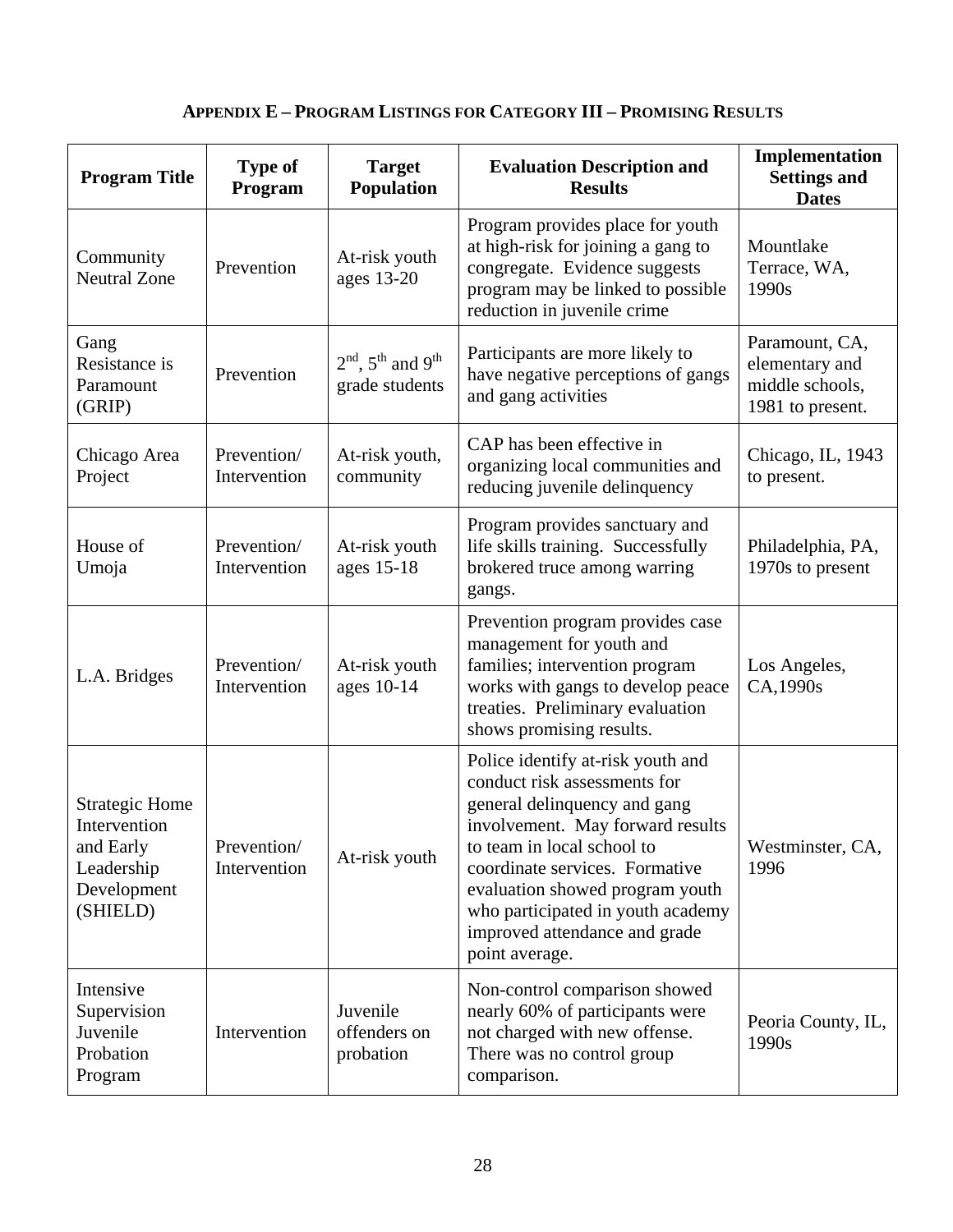### **PROGRAM LISTINGS FOR CATEGORY III – PROMISING RESULTS (CONTINUED)**

| <b>Program Title</b>                                     | Type of<br>Program | <b>Target</b><br><b>Population</b>      | <b>Evaluation Description and</b><br><b>Results</b>                                                                                                                                                                            | Implementation<br><b>Settings and</b><br><b>Dates</b> |
|----------------------------------------------------------|--------------------|-----------------------------------------|--------------------------------------------------------------------------------------------------------------------------------------------------------------------------------------------------------------------------------|-------------------------------------------------------|
| Philadelphia<br><b>Youth Violence</b><br>Reduction       | Intervention       | Gang members<br>ages 14-24              | An evaluation of ten years of data<br>showed declines youth homicide<br>in two targeted districts were<br>greater than decline citywide.                                                                                       | Philadelphia, PA,<br>1999                             |
| Se Puede                                                 | Intervention       | Gang involved<br>youth, ages<br>$10-17$ | Evaluation attributes declines in<br>gang membership and active gang<br>involvement to program.                                                                                                                                | San Juan, TX,<br>1996                                 |
| Violence-Free<br>Zones                                   | Intervention       | Community                               | Community organizations provide<br>job training and work<br>opportunities, replicating House of<br>Umoja program in Philadelphia<br>and Alliance for Concerned Men<br>program in Washington, D.C. No<br>reported outcome data. | Nationwide sites,<br>1997                             |
| Chicago<br>Alternative<br>Policing<br>Strategy<br>(CAPS) | Suppression        | Community                               | Promotes police partnerships with<br>local residents to identify and<br>respond to local crime problems.<br>Violent and property crime<br>decreased 49% between 1991-<br>2002.                                                 | Chicago, IL, 1993<br>to present.                      |
| Columbus<br>Community<br>Oriented<br>Policing            | Suppression        | Community                               | Problem oriented policing model<br>reported to successfully target<br>violent street gangs responsible for<br>number of gang related homicides<br>and other violent crimes.                                                    | Columbus, OH,<br>1995                                 |
| <b>Operation Cul-</b><br>de-Sac                          | Suppression        | Gang<br>communities/<br>members         | Evaluation of traffic barriers to<br>block vehicle access showed<br>homicides and assaults declined<br>and were not displaced to other<br>areas.                                                                               | Los Angeles, CA,<br>1990                              |
| <b>Operation Safe</b><br><b>Streets</b>                  | Suppression        | Gang members                            | Special police unit maintains<br>contact with gang members and<br>investigates crimes committed by<br>targeted street gangs. No outcome<br>data reported.                                                                      | Los Angeles, CA,<br>1979                              |
| <b>Youth Firearms</b><br>Violence<br>Initiative          | Suppression        | Gang members<br>and at-risk<br>youth    | Decrease in gang activity, gun-<br>related crimes, and violent crimes                                                                                                                                                          | Nationwide sites,<br>1995                             |

Source: OLO obtained information from secondary sources Howell 2000, Butler 2004, and "Strategic Planning Tool" 2005. Primary references are available in secondary sources.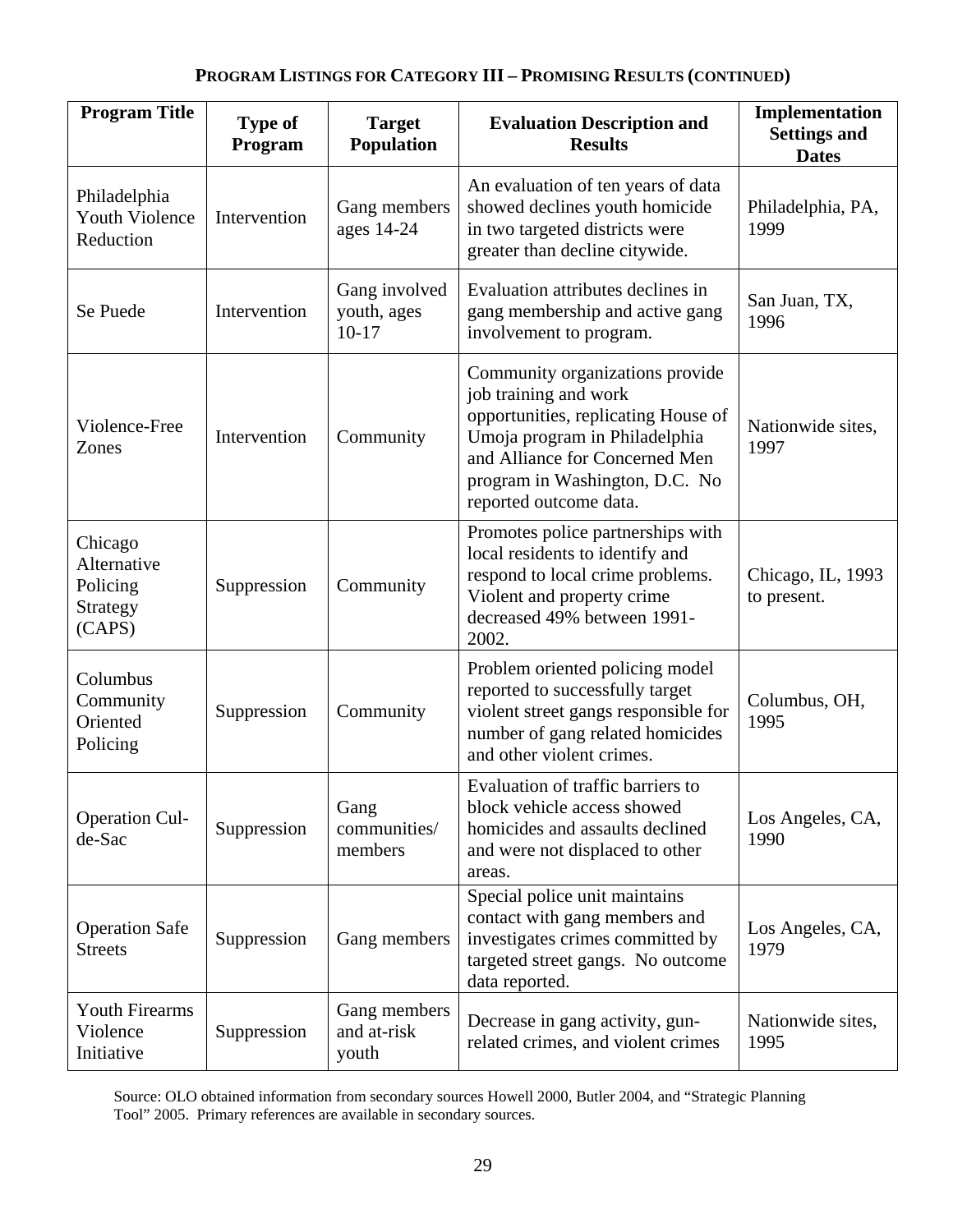| <b>Predictors at Ages 6-11</b>         | <b>Predictors at Ages 12-14</b>    |
|----------------------------------------|------------------------------------|
|                                        | <b>Rank 1 Group</b>                |
| General offenses (.38)                 | Social ties (.39)                  |
| Substance use (.30)                    | Antisocial peers (.37)             |
|                                        | <b>Rank 2 Group</b>                |
| Gender (male) (.26)                    | General offenses (.26)             |
| Family socioeconomic status (.24)      |                                    |
| Antisocial parents (.23)               |                                    |
|                                        | <b>Rank 3 Group</b>                |
| Aggression (.21)                       | Aggression (.19)                   |
| Ethnicity (.20)                        | School attitude/performance (.19)  |
|                                        | Psychological condition (.19)      |
|                                        | Parent-child relations (.19)       |
|                                        | Gender (male) (.19)                |
|                                        | Physical violence (.18)            |
|                                        | <b>Rank 4 Group</b>                |
| Psychological conditions (.15)         | Antisocial parents (.16)           |
| Parent-child relations (.15)           | Person crimes (.14)                |
| Social ties (.15)                      | Problem behavior (.12)             |
| Problem behavior (.13)                 | IQ $(.11)$                         |
| School attitude/performance (.13)      |                                    |
| Medical/physical characteristics (.13) |                                    |
| IQ(.13)                                |                                    |
| Other family characteristics (.12)     |                                    |
|                                        | <b>Rank 5 Group</b>                |
| Broken home (.09)                      | Broken home (.10)                  |
| Abusive parents (.07)                  | Family socioeconomic status (.10)  |
| Antisocial peers (.04)                 | Abusive parents (.09)              |
|                                        | Other family characteristics (.08) |
|                                        | Substance abuse (.06)              |
|                                        | Ethnicity (.04)                    |

# **APPENDIX G: RANKING OF AGES 6-11 AND AGES 12-14 PREDICTORS OF VIOLENT OR SERIOUS DELINQUENCY AT AGES 15-25**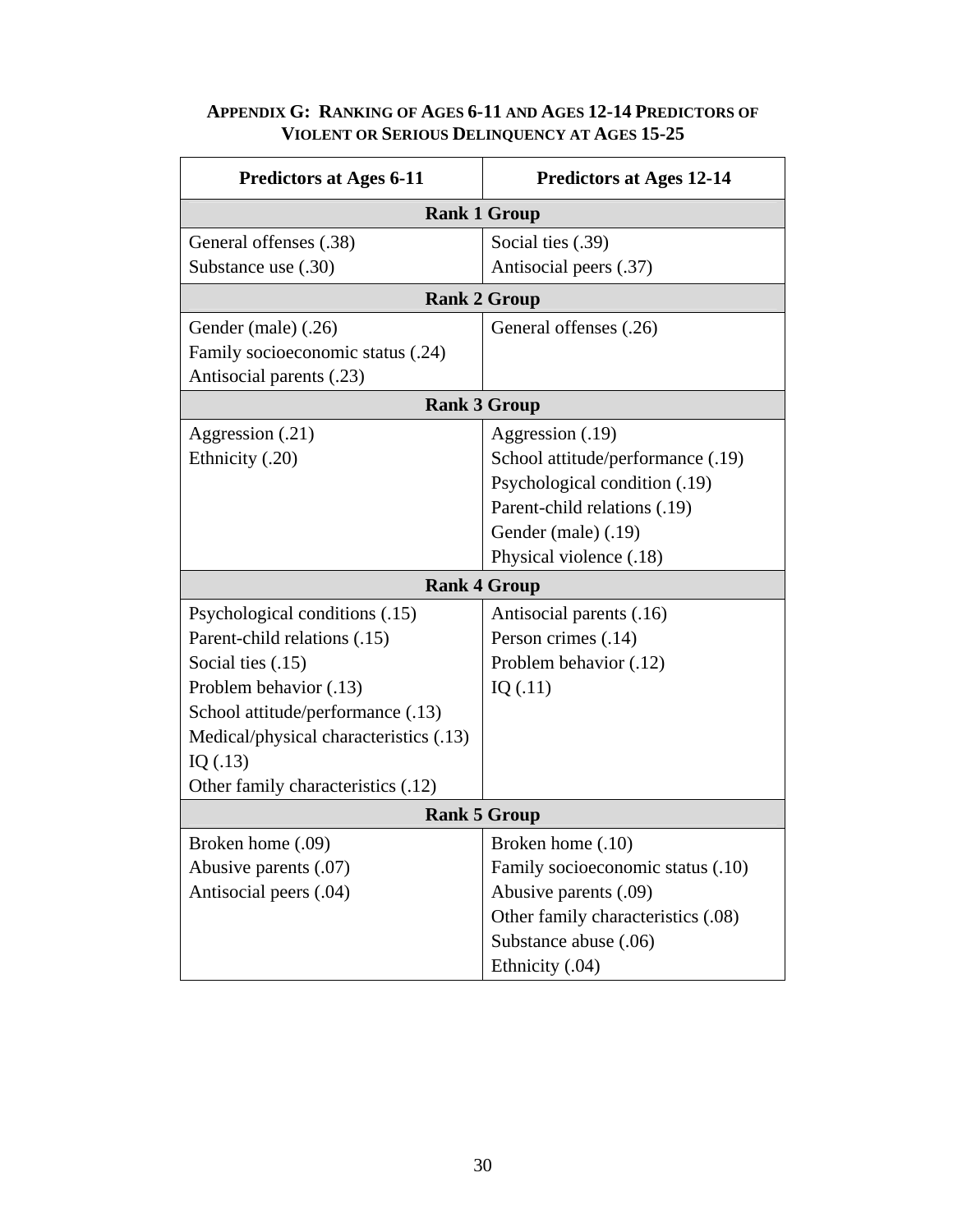Source: Hawkins et al. 2000.

Note: The value in parentheses is the mean correlation between the predictor and the delinquency outcome. Correlation is the degree to which one variable (such as serious delinquency) is associated with or can be predicted from another variable (such as substance use). A higher correlation value indicates a stronger relationship between the predictor and the outcome. For example, having antisocial peers (.37) at ages 12-14 is a stronger predictor of serious delinquency than having abusive parents (.09).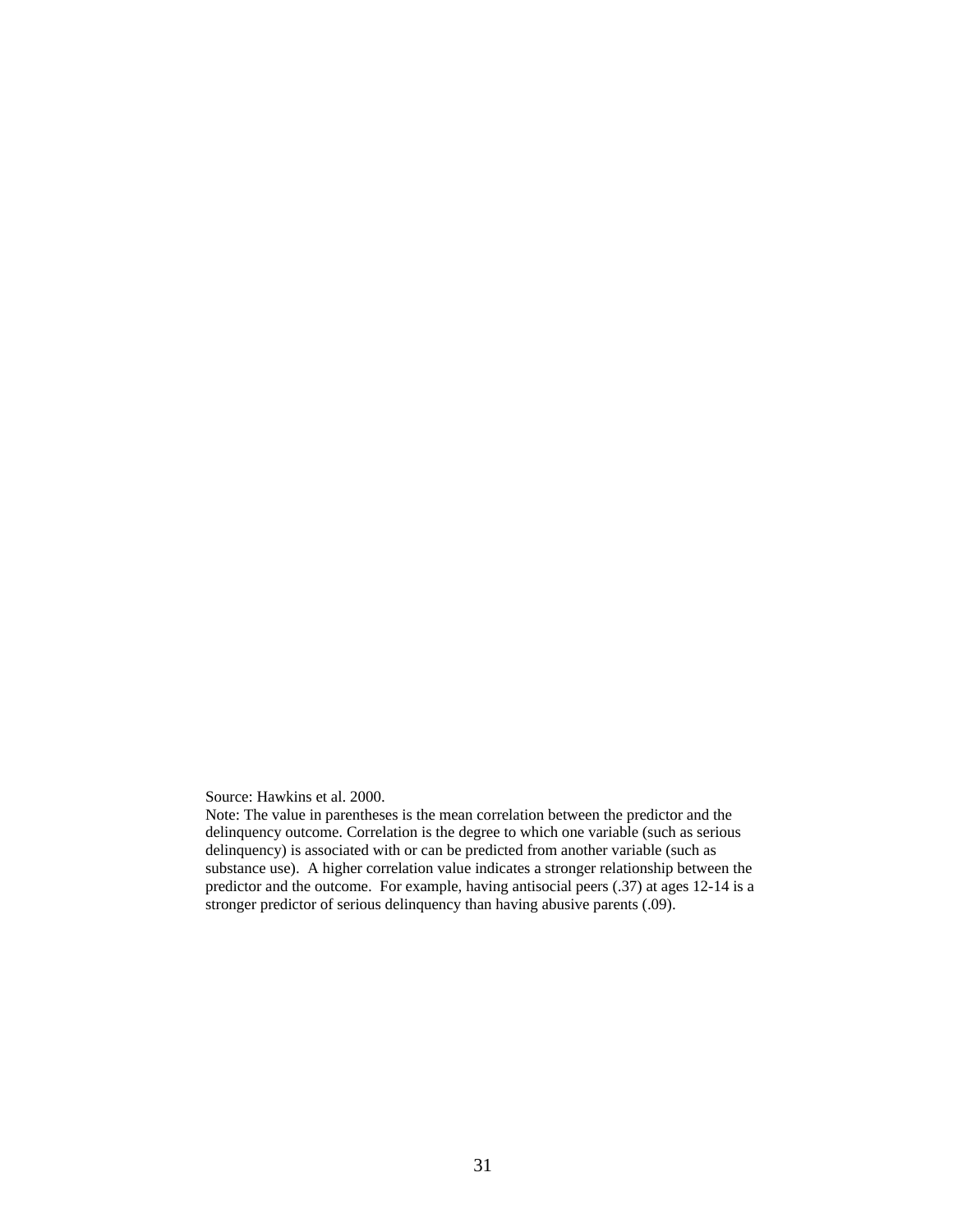#### **APPENDIX I - LIST OF RESOURCES**

Aos, Steve, Roxanne Lieb, Jim Mayfield, Marna Miller, and Annie Pennucci. "Benefits and Costs of Prevention and Early Intervention Programs for Youth." Washington State Institute for Public Policy. September 2004. http://www.wsipp.wa.gov/

Arbreton, Amy J.A. and Wendy S. McClanahan. "Targeted Outreach: Boys and Girls Clubs of America's Approach to Gang Prevention and Intervention." Public/Private Ventures. March 2002. http://www.ppv.org/ppv/publications/assets/148\_publication.pdf

"An Assessment of Gang Activity in Montgomery County." Montgomery County Collaboration Council. September 2004.

Barnoski, Robert. "Washington State's Implementation of Functional Family Therapy for Juvenile Offenders: Preliminary Findings." Washington State Institute for Public Policy. 2002

"Blueprints for Violence Prevention Selection Success." Blueprints Fact Sheet, Center for the Study and Prevention of Violence. 1998.

Braga, Anthony A., David M. Kennedy, Elin J. Waring, and Anne M. Piehl. "Problem-Oriented Policing, Deterrence, and Youth Violence: An Evaluation of Boston's Operation Ceasefire." Journal of Research in Crime and Delinquency 38, no. 3. August 2001.

"Broader Urban Involvement and Leadership Development (BUILD) Homepage." Accessed March 2004. http://www.buildchicago.org/home/index.htm

Burch, Jim and Candice Kane. "Implementing the Office of Juvenile Justice and Delinquency Prevention Comprehensive Gang Model." Office of Juvenile Justice and Delinquency Prevention Fact Sheet. July 1999 #112.

Burghardt, John et al. "Does Job Corps Work? Summary of the National Job Corps Study." Mathematica Policy Research, Inc. June 2001. http://www.mathematicampr.com/publications/PDFs/jobsummfinal.pdf

Butler, Gavin, James Hodgkinson, Elizabeth Holmes, and Sally Marshall. "Evidence Based Approaches to Reducing Gang Violence. A Rapid Assessment for Aston and Handsworth Operational Group." GOWM and Home Office Regional Research Team. July 2004.

Carlie, Mike. "Into the Abyss: A Personal Journey into the World of Street Gangs." Online book. Last updated February 24, 2005. http://www.faculty.smsu.edu/m/mkc096f/default.htm

Catalano, Richard F., Rolf Loeber, and Kay McKinney. "School and Community Interventions to Prevent Serious and Violent Offending." Office of Juvenile Justice and Delinquency Prevention Juvenile Justice Bulletin. October 1999.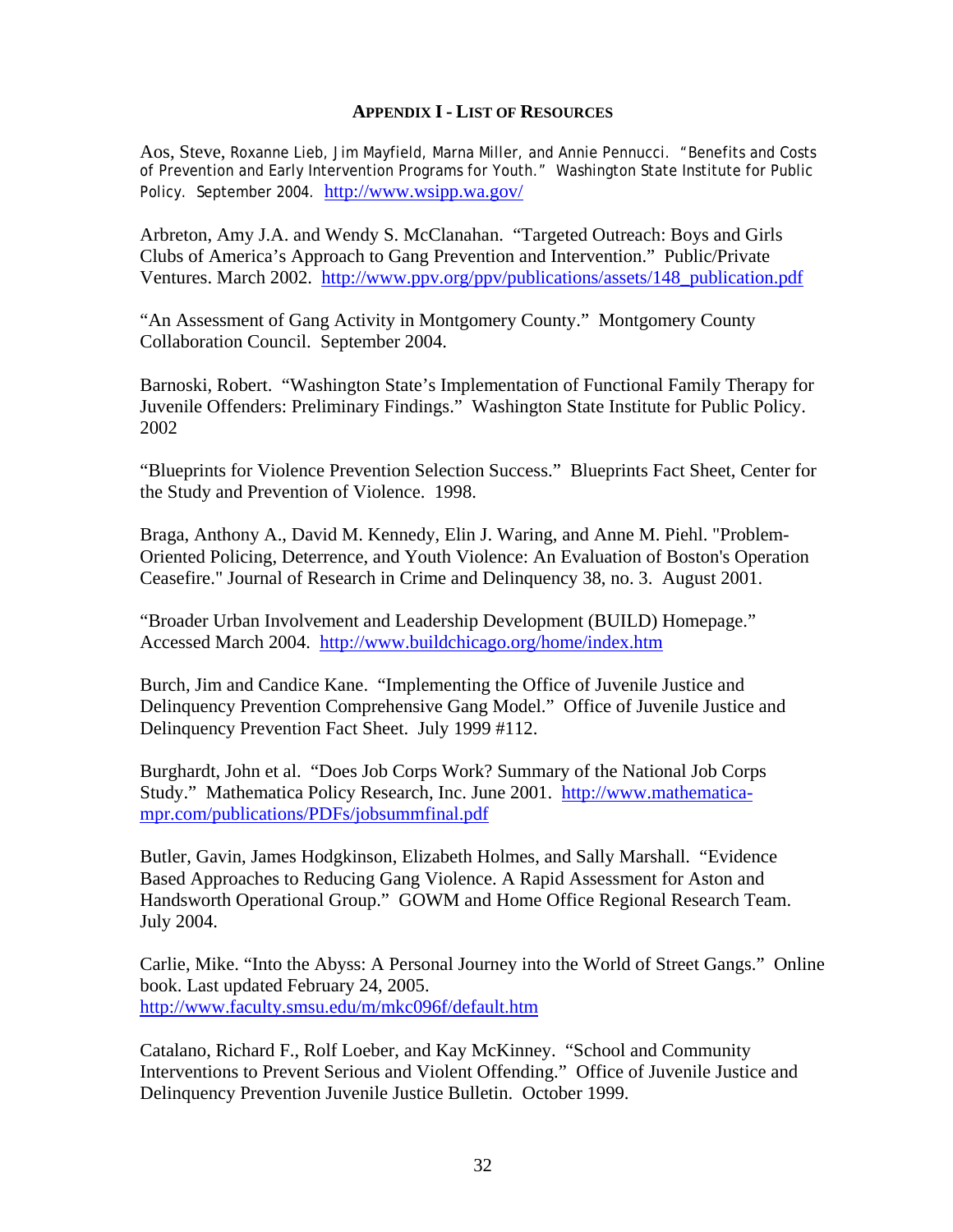Chinman, Matthew, Pamela Imm and Abraham Wandersman. "Getting to Outcomes 2004." RAND Health. January 2004.

http://www.rand.org/pubs/technical\_reports/2004/RAND\_TR101.pdf

"Community Policing in Chicago, Year Ten. An Evaluation of Chicago's Alternative Policing Strategy." Chicago Community Policing Evaluation Consortium. April 2004. http://www.northwestern.edu/ipr/publications/policing\_papers/Yr10-CAPSeval.pdf

"Comprehensive Gang Model Website." National Youth Gang Center and the Institute for Intergovernmental Research. www.iir.com/nygc/acgp/model.htm

Coolbaugh, Kathleen and Cynthia J. Hansel. "The Comprehensive Strategy: Lessons from the Pilot Sites." Office of Juvenile Justice and Delinquency Prevention Juvenile Justice Bulletin. March 2000.

Dishion, T. J., & Andrews, D. W. "Preventing Escalation in Problem Behaviors with High-risk Young Adolescents: Immediate and 1-year Outcomes." Journal of Consulting and Clinical Psychology, 63, 538-548. 1995.

Earls, Felton J. "Violence and Today's Youth." Critical Health Issues for Children and Youth Vol. 4 No. 3. Winter 1994.

Esbensen, Finn-Aage. "Preventing Adolescent Gang Involvement." Office of Juvenile Justice and Delinquency Prevention Juvenile Justice Bulletin. September 2000.

"Final Report and Recommendations." Montgomery County Gang Prevention Task Force. October 2004.

Fritsch, Eric J., Tory J. Caeti, and Robert W. Taylor. "Gang Suppression Through Saturation Patrol, Aggressive Curfew, and Truancy Enforcement: A Quasi-Experimental Test of the Dallas Anti-Gang Initiative." Crime and Delinquency, Vol. 45 No. 1. January 1999.

"Gang Resistance Education and Training (G.R.E.A.T) Overview." Promising Practices Network Website. Accessed March 2005. http://www.promisingpractices.net/program.asp?programid=112

Gant, Frances and Peter Grabosky. "PALS: Reducing Anti-Social Behaviour Through Sport and Cultural Activities." Australian Institute of Criminology, 2000. http://www.aic.gov.au/publications/rpp/31/rpp31-22.html

Goldstein, Arnold P. and Barry Glick. "Aggression Replacement Training: Curriculum and Evaluation." Simulation and Gaming, Vol. 25 No. 1. March 1994.

Gottfredson, Gary D. and Denise C. Gottfredson. "Gang Problems and Gang Problems in a Sample of Schools: Summary." Gottfredson Associates, Inc. October 2001.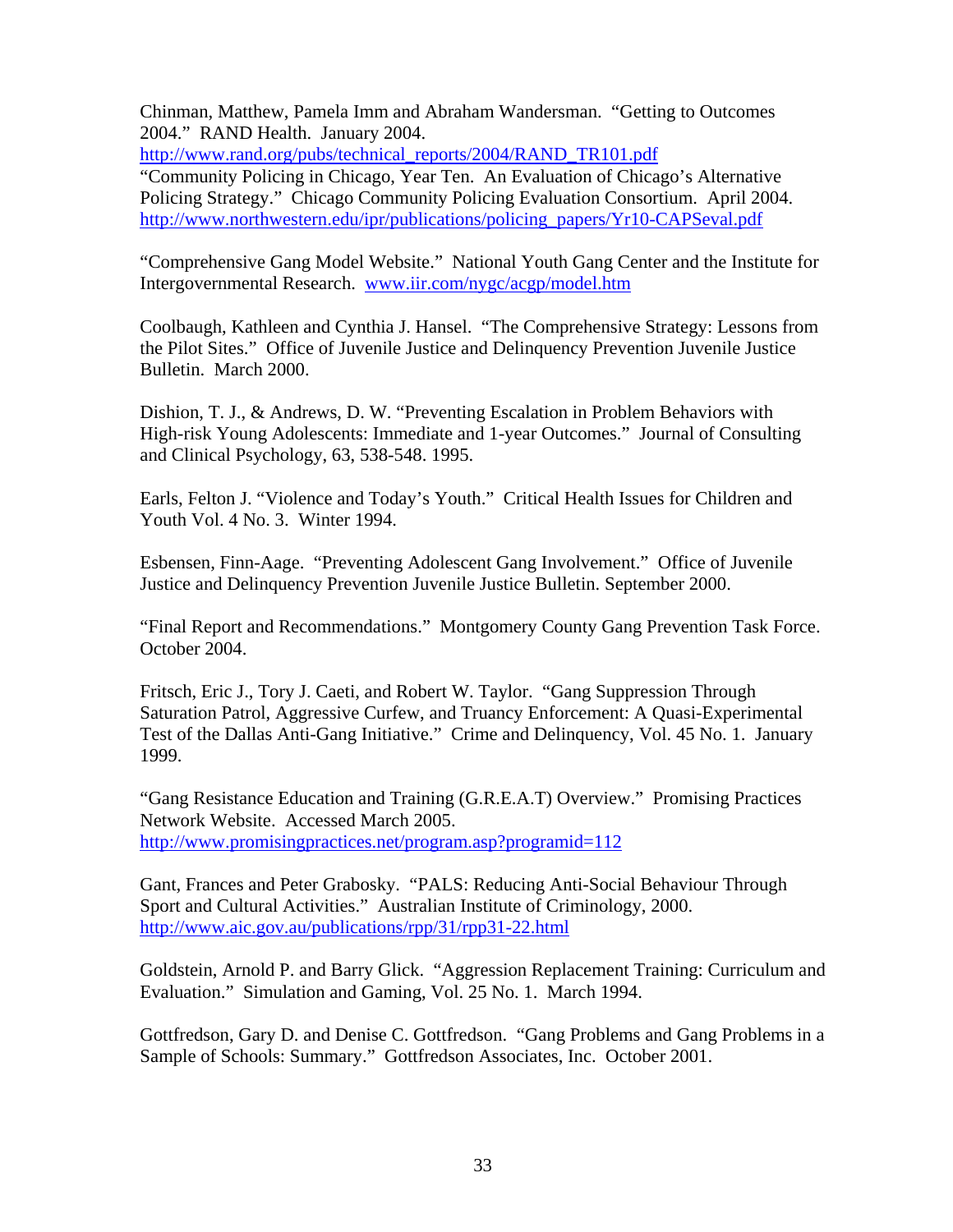Gottfredson, Gary D., Denise C. Gottfredson, and Ellen R. Czeh. "Summary: National Study of Delinquency Prevention in Schools." Gottfredson Associates, Inc. November 2000.

"A Guide to Assessing Your Community's Youth Gang Problem." Office of Juvenile Justice and Delinquency Prevention. June 2002.

Hill, K. G., Lui, C., and Hawkins, J. D. "Early Precursors of Gang Membership: A Study of Seattle Youth." Office of Juvenile Justice and Delinquency Prevention Bulletin. Youth Gang Series. Washington, DC. 2001.

"How Logic Models Can Help NIDRR Grantees Plan and Demonstrate Progress." Research Exchange, Volume 9, Number 2. 2004. http://www.ncddr.org/du/researchexchange/v09n02/1\_logic.html

Howell, James C. "Guide for Implementing the Comprehensive Strategy for Serious, Violent, and Chronic Juvenile Offenders." Office of Juvenile Justice and Delinquency Prevention. May 1995. http://www.ncjrs.org/pdffiles/guide.pdf

Howell, James C. "Youth Gang Programs and Strategies: Summary." National Youth Gang Center and Institute for Intergovernmental Research. August 2000.

Howell, James. "Youth Gangs." Office of Juvenile Justice and Delinquency Prevention Fact Sheet. December 1997 #72.

Howell, James. "Youth Gangs: An Overview." Office of Juvenile Justice and Delinquency Prevention Juvenile Justice Bulletin. August 1998.

Howell, James, Arlen Egley Jr., and Debra Gleason. "Modern-Day Youth Gangs." Office of Juvenile Justice and Delinquency Prevention Juvenile Justice Bulletin. June 2002.

"The Joint County Gang Prevention Task Force Final Report." Joint County Gang Prevention Task Force. September 2004.

Kennedy, David M., Anthony Braga, and Anne Piehl. "Reducing Gun Violence: The Boston Gun Project's Operation Ceasefire." National Institute of Justice. September 2001. http://www.ncjrs.org/pdffiles1/nij/188741.pdf

Kent, Douglas R. and Peggy Smith. "Chapter 25 – The Tri-Agency Resource Gang Enforcement Team: A Selective Approach to Reduce Gang Crime." From the Modern Gang Reader. Roxbury Publishing Company. 2001.

Kent, Douglas R., Stewart I. Donaldson, Phelan A. Wyrick, and Peggy Smith. "Evaluating Criminal Justice Programs Designed to Reduce Crime by Targeting Repeat Gang Offenders." Evaluation and Program Planning Volume 23, pgs. 115-124. 2000.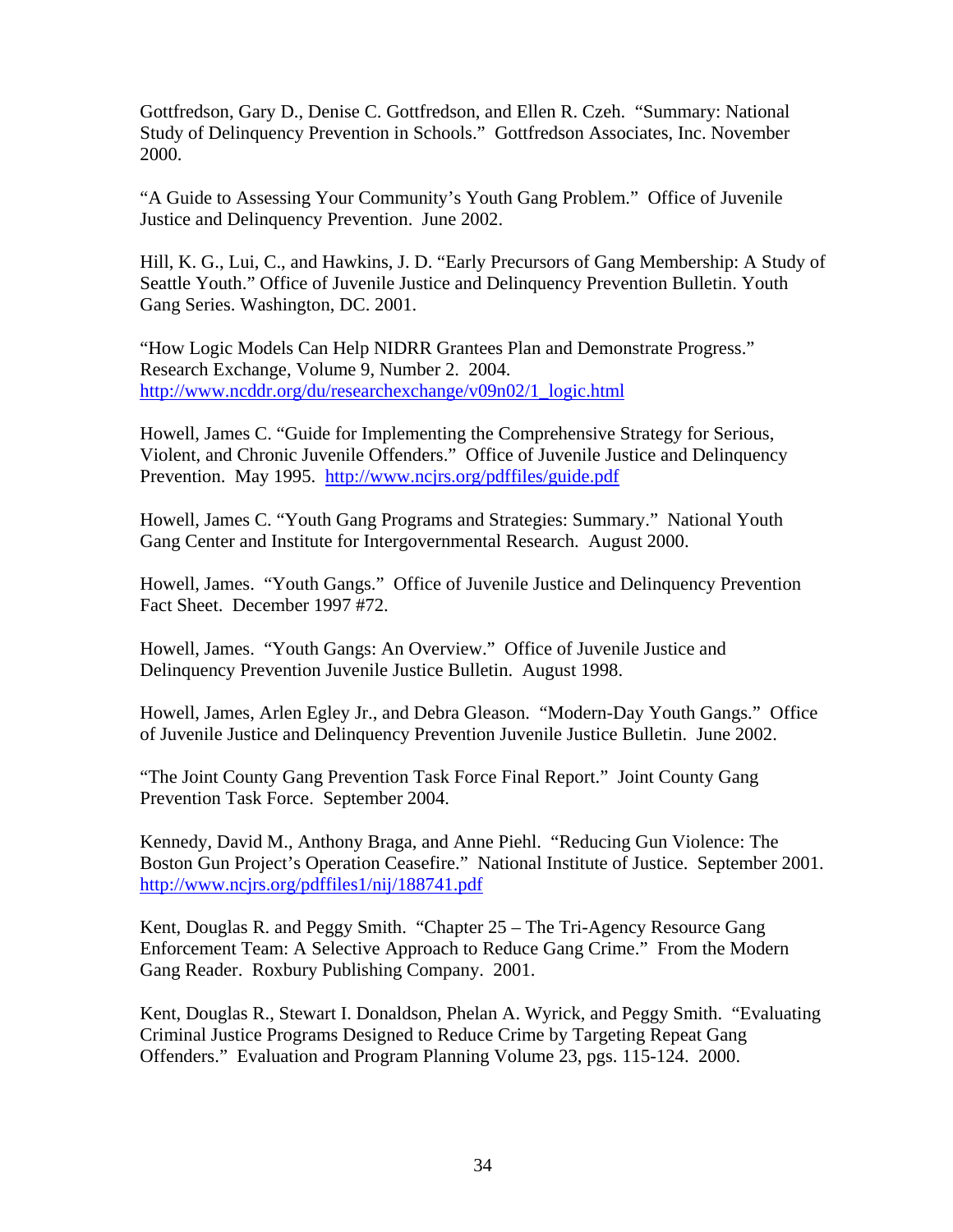Kimmel-Milizter, Karen and Staci Kimball. "The Montgomery County Comprehensive Strategy: A Juvenile Justice Plan." Montgomery County Department of Health and Human Services and Maryland State Department of Juvenile Justice. July 1999.

Lasley, James. "Designing Out Gang Homicides and Street Assaults." National Institute of Justice. November 1998.

"Latino Gangs in Montgomery County." Latino American Advisory Committee. January 2004.

Lipsey, Mark W., David B. Wilson, and Lynn Cothren. "Effective Intervention for Serious Juvenile Offenders." Office of Juvenile Justice and Delinquency Prevention Juvenile Justice Bulletin. April 2000.

Little, Pricilla. "Selected Evaluation Terms." Harvard Family Research Project. March 2002.

Lurigio, Arthur J., Gad J. Besinger, S. Rai Thompson. "A Process and Outcome Evaluation of Project Build: Years Five and Six." Department of Criminal Justice, Loyola University, Chicago. January 2000.

Maxson, Cheryl L., Karen Hennigan, David Sloane, and Kathy A. Kolnick. "Can Civil Gang Injunctions Chang Communities? A Community Assessment of the Impact of Civil Gang Injunctions." National Institute of Justice. April 2004. http://www.ncjrs.org/pdffiles1/nij/grants/208345.pdf

McClanahan, Wendy S. "Alive at 25: Reducing Youth Violence Through Monitoring and Support." Public/Private Ventures. June 2004. http://www.ppv.org/ppv/publications/assets/174\_publication.pdf

Mihalic, Sharon F. "Agency and Practitioner Rating Categories and Criteria for Evidence Based Programs." Blueprints Initiative, Center for the Study and Prevention of Violence. No Date.

National Gang Crime Research Center Website. Last updated January 19, 2005. http://www.ngcrc.com/index.html

National Youth Gang Center Website. Last updated January 28, 2005. http://www.iir.com/nygc/default.htm

"Outcomes of the Gang Violence Reduction Program." Illinois Criminal Justice Information Authority, Volume 4, Number 3. August 2003.

"Preventative Treatment Program." Blueprints for Violence Prevention. Center for the Study and Prevention of Violence. No Date. http://www.colorado.edu/cspv/blueprints/promising/programs/BPP12.html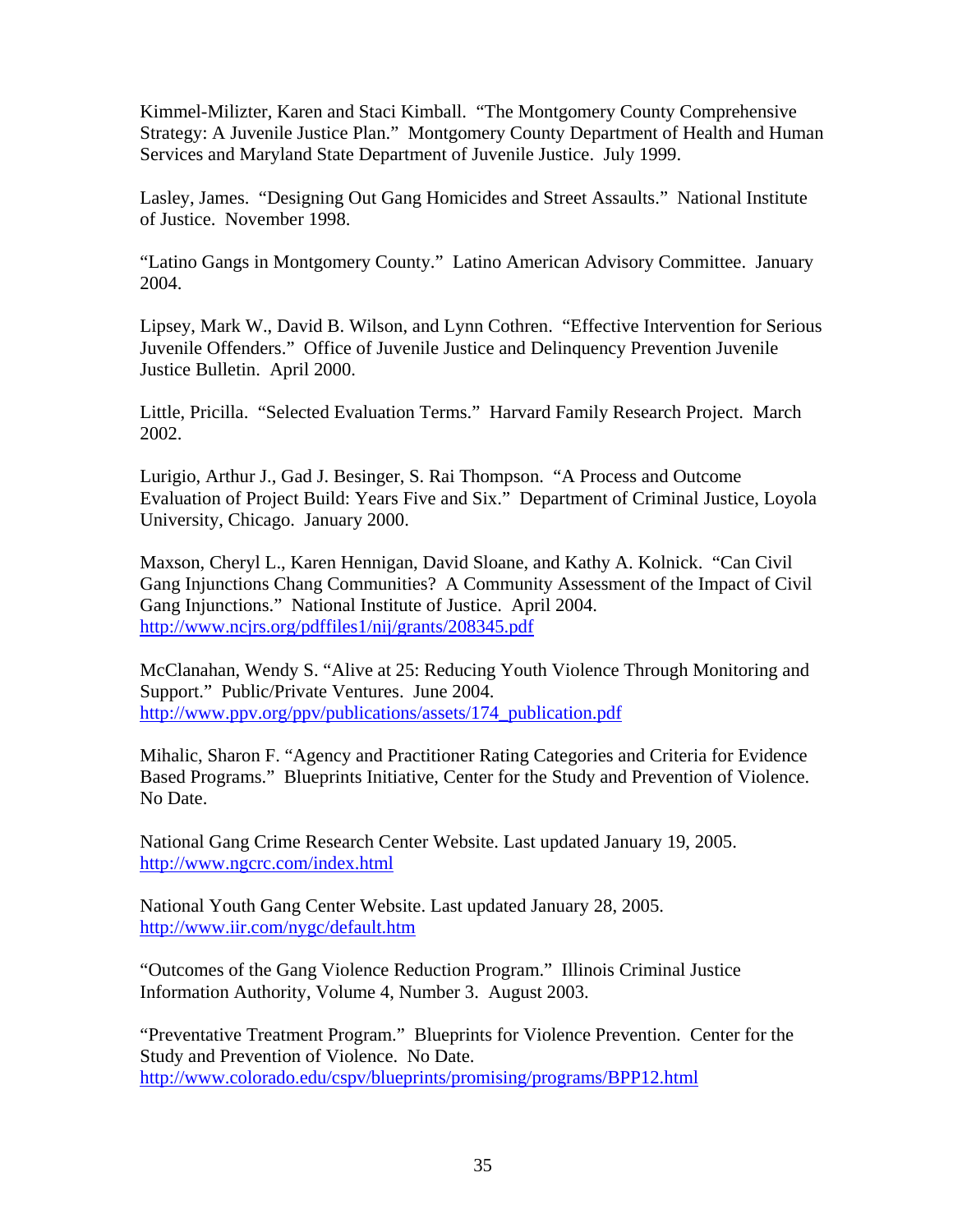Redding, Richard E. "Characteristics of Effective Treatments and Interventions for Juvenile Offenders." Juvenile Forensic Evaluation Resource Center. 2000. www.ilppp.virginia.edu/Juvenile\_Forensic\_Fact\_Sheets/CharEffTreat.html

Reed, Winifred and Scott Decker, eds. "Responding to Gangs: Evaluation and Research." National Institute of Justice. July 2002. http://www.ncjrs.org/pdffiles1/nij/190351.pdf

Scales, Bob and Julie Baker. "Seattle's Effective Strategy for Prosecuting Juvenile Firearm Offenders." Office of Juvenile Justice and Delinquency Prevention Juvenile Justice Bulletin. March 2000.

Schwenhart, Lawrence J. "The High/Scope Perry Preschool Study Through Age 40. Summary, Conclusions, and Frequently Asked Questions." High/Scope Educational Research Foundation. No date.

Schinke, Steven P., Mario Orlandi and Kristin Cole. "Boys and Girls Clubs in Public Housing Developments: Prevention Services for At-Risk Youth." Journal of Community Psychology. OASP Special Issue, 1992.

Schmitz, Connie C. and Beverly A. Parsons. "Everything You Wanted to Know about Logic Model but Were Afraid to Ask." No Date. http://www.insites.org/documents/logmod.htm

Sherman, Lawrence W., Denise Gottfredson, Doris MacKenzie, John Eck, Peter Reuter, and Shawn Bushway. "Preventing Crime: What Works, What Doesn't, and What's Promising." National Institute of Justice Report to the United States Congress. July 1998. http://www.ncjrs.org/works/index.htm

Spergel, Irving et al. "Gang Suppression and Intervention: Problem and Response. Research Summary." Office of Juvenile Justice and Delinquency Prevention. October 1994. http://www.icjia.state.il.us/public/pdf/ResearchReports/LittleVillageGVRP.pdf

Spergel, Irving and Kwai Ming Wa. "The Little Village Gang Violence Reduction Project in Chicago." Illinois Criminal Justice Information Authority. 2003. http://www.icjia.state.il.us/public/pdf/ResearchReports/LittleVillageGVRP.pdf

Spergel, Irving et al. "Evaluation of the Gang Reduction Project in Little Village: Final Report Summary." School of Social Service Administration, the University of Chicago. 2002. http://www.icjia.state.il.us/public/pdf/ResearchReports/GVRP\_Eval.pdf

Spergel, Irving , Kwai Ming Wa, and Rolando Villareal Sosa. "Evaluation of the Bloomington Comprehensive Gang Program." School of Social Service Administration, the University of Chicago. October 2001.

Spergel, Irving , Kwai Ming Wa, and Rolando Villareal Sosa. "Evaluation of the Mesa Gang Intervention Program." School of Social Service Administration, The University of Chicago. October 2002.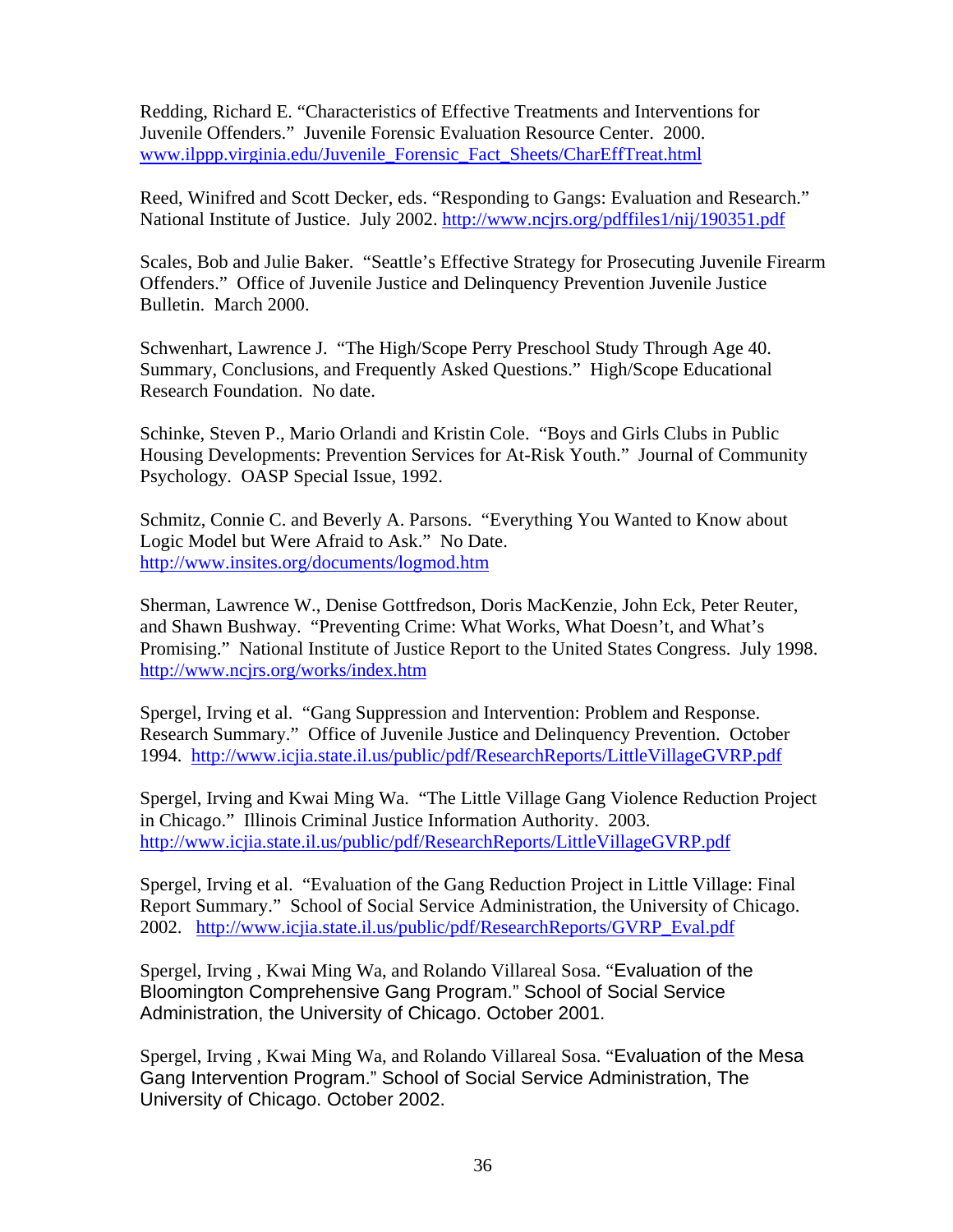Spergel, Irving , Kwai Ming Wa, and Rolando Villareal Sosa. "Evaluation of the Riverside Comprehensive Community-Wide Approach to Gang Prevention, Intervention and Suppression." School of Social Service Administration, the University of Chicago. October 2003.

Spergel, Irving , Kwai Ming Wa, and Rolando Villareal Sosa. "Evaluation of the San Antonio Comprehensive Community-Wide Approach to Gang Prevention, Intervention and Suppression Program." School of Social Service Administration, the University of Chicago. June 2004.

Spergel, Irving , Kwai Ming Wa, and Rolando Villarreal Sosa. "Evaluation of the Tuscon Comprehensive Community-Wide Approach to Gang Prevention, Intervention and Suppression." School of Social Service Administration, the University of Chicago. October 2004.

"Strategic Planning Tool." Office of Juvenile Justice and Delinquency Prevention. 2005. http://www.iir.com/nygc/tool/.

Thompson, David W. "The B.U.I.L.D. Prevention Programs: An Evaluation." No date.

Thorton, Timothy, Carole Craft, Linda Dahlberg, Barbara Lynch and Katie Baer. "Best Practices by Youth Violence Prevention: A Sourcebook for Community Action." National Center for Injury Prevention and Control, the Center for Disease Control. June 2002. http://www.cdc.gov/ncipc/dvp/bestpractices.htm

Tita, George, K. Jack Riley, Greg Ridgeway, Clifford Grammich, Allen Abrahamse, and Peter W. Greenwood. "Reducing Gun Violence: Results from an Intervention in East Los Angeles." RAND Public Safety and Justice. 2003. http://www.rand.org/publications/MR/MR1764/MR1764.pdf

Trembley, Richard E. "Montreal Longitudinal Experimental Study." Prevention and Treatment, Volume 4, Article 1. Posted March 30, 2001. http://journals.apa.org/prevention/volume4/pre0040001app19.html

Trembley, Richard E., Linda Pagani-Kurtz, Louise C. Masse, Frank Vitaro, and Robert O. Phil. "A Bimodal Preventative Intervention for Disruptive Kindergarten Boys: Its Impact Through Adolescence." Journal of Consulting and Clinical Psychology, Volume 63, Number 4, 560-568. 1995.

Vernon, Robert L. and James R. Lasley. "Police/Citizen Partnerships in the Inner City." FBI Law Enforcement Bulleti. May 1992.

Wyrick, Phelan and James Howell. "Strategic Risk Based Response to Gangs." Juvenile Justice: Causes and Correlates, Findings and Implications." Volume 9, Number 1. September 2004.